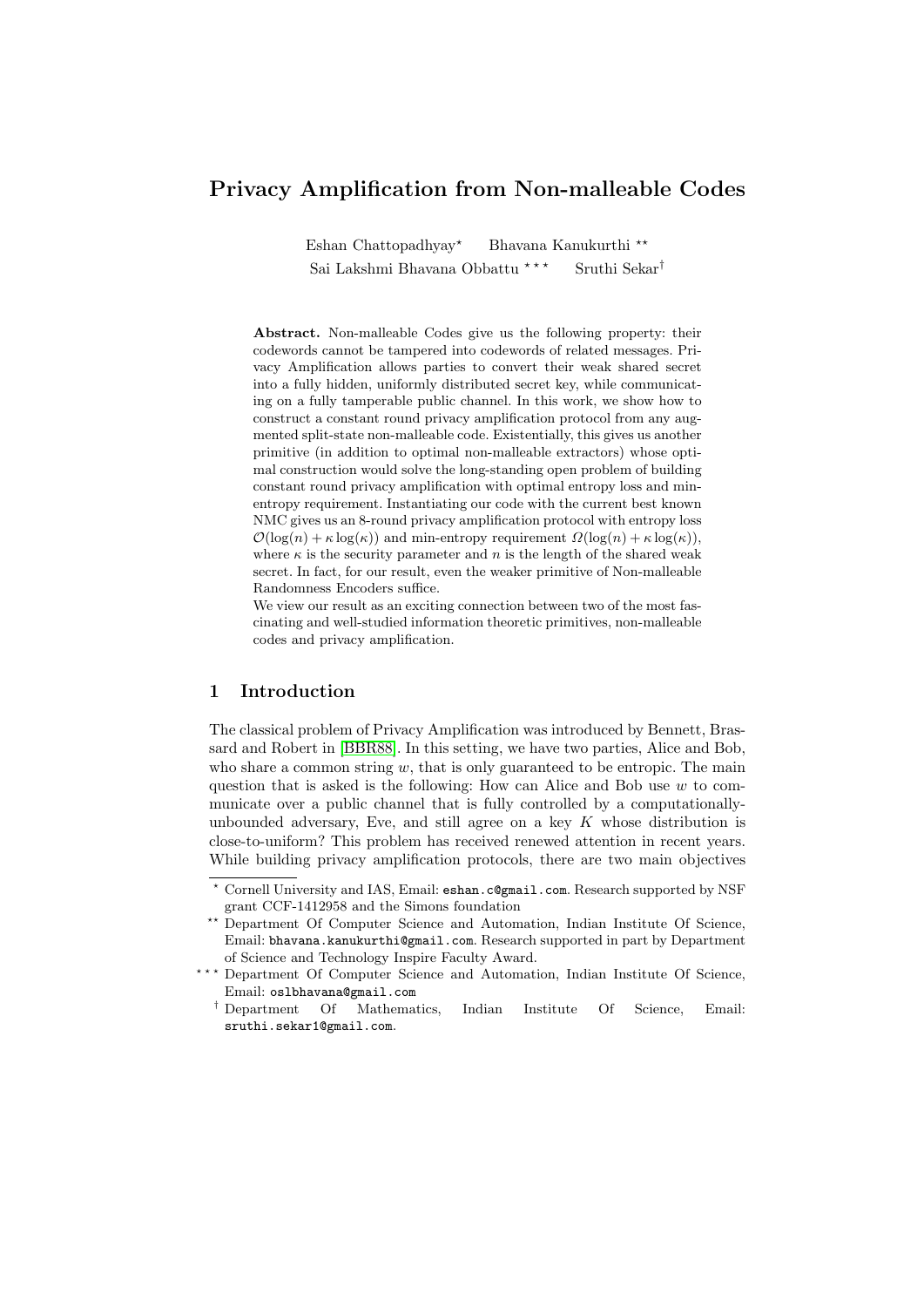that researchers have tried to meet: a) build protocols with as low a round complexity as possible and b) extract a key  $K$  that is as long as possible. To achieve the latter objective, a natural goal is therefore to minimize the "entropy loss" that occurs due to the protocol.

In the recent times, another interesting information-theoretic primitive that has seen exciting research is Non-malleable codes, which were introduced in the work of Dziembowski, Pietrzak and Wichs [\[DPW10\]](#page-35-0). NMCs provide an encoding mechanism with the following guarantee: errors caused to the codeword will render the underlying data either independent of the original encoded message or leave it unchanged. They are defined with respect to a class of tampering families  $\mathcal F$ . The class of tampering families most relevant to this work is the "2-Split-state" family where the codeword consists of two states  $L$  and  $R$  and the tampering family consists of two functions  $f$  and  $g$ , each acting independently on  $L$  and  $R$  respectively. A parameter of importance for any non-malleable coding scheme is its rate ( $=\frac{\text{message length}}{\text{codeword length}}$ ). Of late, there has been a lot of research on building non-malleable codes with low-rate for various tampering function families, in particular, the 2-Split-state model. Researchers have also explored connections of other primitives, such as "2-source Non-malleable Extractors" to NMCs. In spite of the exciting research in NMCs, there is no known application of NMCs to information-theoretic primitives which require arbitrary tampering. This isn't surprising: after all, NMCs are secure only with respect to a restricted class of tampering functions (such as 2-split state tampering); when an application requires arbitrary tampering, it is understandably difficult to leverage the usefulness of NMCs. In this work, we overcome this challenge.

Our main result in this work is that we show how to build privacy amplification protocols from non-malleable codes, specifically those with the so-called "augmented" security which we explain later. The protocol has 8 rounds and its entropy loss of is related to the rate of the non-malleable code. Furthermore, even though our main protocol is presented in terms of non-malleable codes we can also use the weaker notion of Non-malleable Randomness Encoders in the place of non-malleable codes and get the same parameters. Non-mallebale Randomness Encoders (NMREs) were introduced by Kanukurthi, Obbattu and Sekar [\[KOS18\]](#page-36-0) and, informally, allow for non-malleable encoding of "pure randomness". There is evidence to suggest that it is easier to build NMREs (with good parameters) than NMCs: specifically, while we know how to build constantrate NMREs in the 2-Split State Model, a similar result for NMCs has proven elusive in spite of significant interest and effort in the research community. Informally, following are the key results we obtain:

Informal Theorem A: Assuming the existence of constant rate two-state augmented non-malleable code with optimal error  $2^{-\Omega(\kappa)}$ , there exists a 8-round privacy amplification protocol with optimal entropy loss  $\mathcal{O}(\log(n) + \kappa)$  and minentropy requirement  $\Omega(\log(n) + \kappa)$  (where  $\kappa$  is the security parameter).

Informal Theorem B: Assuming the existence of constant rate, two-state augmented non-malleable randomness encoder with optimal error  $2^{-\Omega(\kappa)}$  there exists a 8-round privacy amplification protocol with optimal entropy loss  $\mathcal{O}(\log(n) + \kappa)$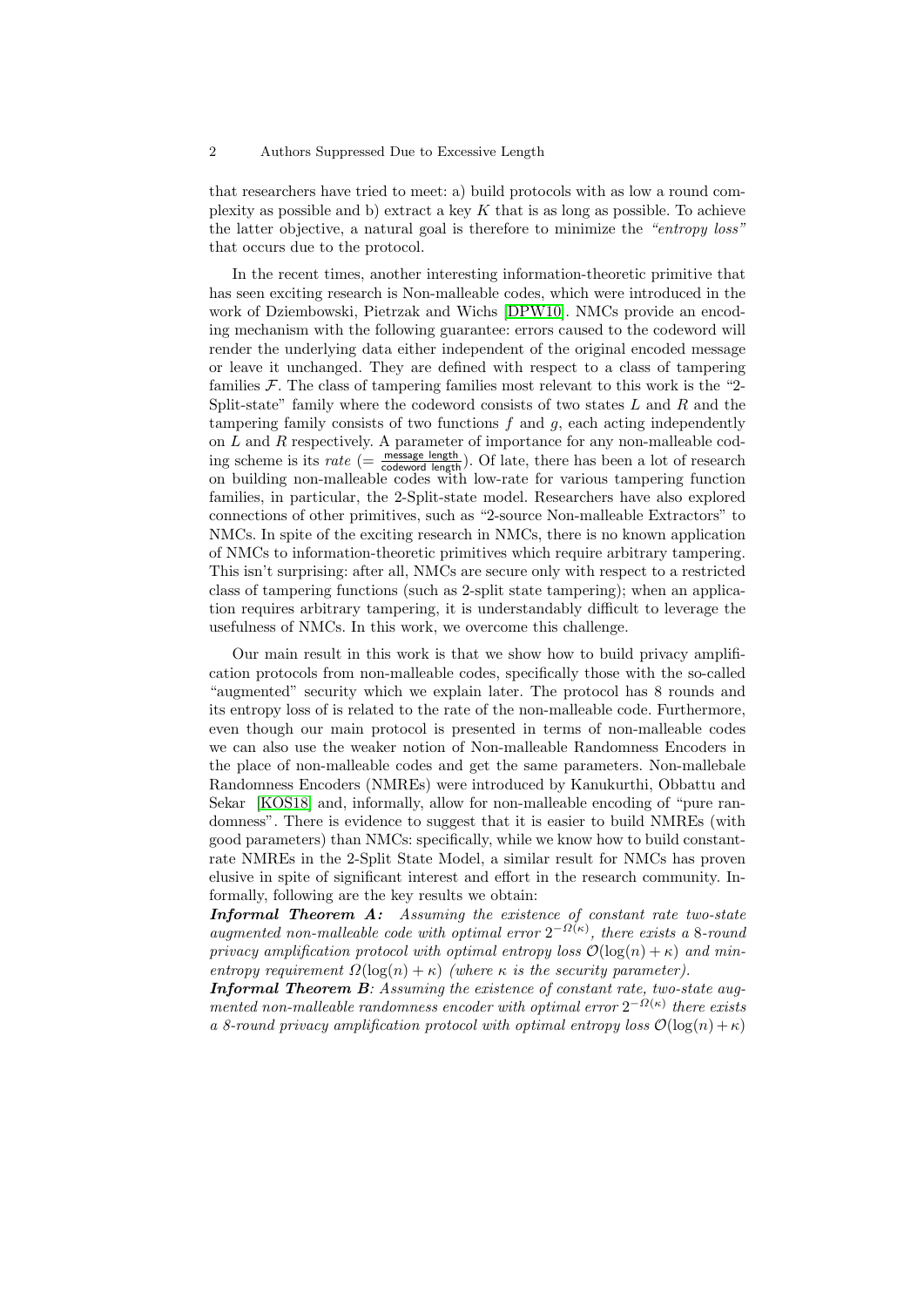and min-entropy requirement  $\Omega(\log(n) + \kappa)$ .

Further, we instantiate our construction (which gives the above existential results as well) with specific underlying protocols to obtain the following parameters for the privacy amplification protocol:

Informal Theorem C: Instantiating our construction with the current best known augmented non-malleable code for 2-split-state family  $[Li17]$ , we get a 8-round privacy amplification protocol with entropy loss  $\mathcal{O}(\log(n) + \kappa \log(\kappa))$  and min-entropy requirement  $\Omega(\log(n) + \kappa \log(\kappa)).$ 

### <span id="page-2-0"></span>1.1 Related Work

Recall that the goal of privacy amplification is to enable two parties with a weak (entropic) secret  $w$  to agree on a random key  $K$  whose distribution is close to uniform. The protocol communication takes place in the presence of a computationally unbounded adversary, Eve, who has complete power to insert, delete or modify messages. Intuitively, a privacy amplification protocol is considered to be secure if any such adversarial tampering of the communication is either detected by one of the honest parties or, if undetected, both parties do agree on the same "secure" key, i.e., one that is guaranteed to be close to uniform from the Eve's point of view. It is no surprise that strong randomness extractors (introduced by Nissan and Zuckerman [\[NZ96\]](#page-36-2)), which transform non-uniform randomness into uniform randomness by using a short uniformly chosen seed, play a huge role in the design of privacy amplification protocols. Specifically, in the setting where Eve is a passive adversary [\[Mau93,](#page-36-3)[BBR88,](#page-34-0)[BBCM95\]](#page-34-1), strong randomness extractors offer a one round solution to the above problem, which is optimal (in terms of entropy loss and min-entropy requirements).

In the setting where Eve is an active adversary, a one-round solution to the problem was first given by Maurer and Wolf [\[MW97\]](#page-36-4) with min-entropy requirement of  $k_{min} > 2n/3$ , where  $k_{min}$  is the starting min-entropy requirement and  $n$  is the length of  $w$ . This was later improved in Dodis, Katz, Reyzin and Smith [\[DKRS06\]](#page-35-1) (with min-entropy requirement of  $k_{min} > n/2$ ). The negative results by [\[DS02,](#page-35-2)[DW09\]](#page-35-3) show that there is no non-interactive (one-round) solution for this problem when the entropy of the weak secret is  $k_{min} \leq n/2$ . Hence, for  $k_{min} \leq n/2$ , researchers explored the use of interaction to design privacy amplification protocols.

In the interactive setting with an active adversary, there are two major lines of work. The first line of constructions began with the protocol given by Ren-ner and Wolf [\[RW03\]](#page-36-5) who gave a protocol with an entropy loss of  $\Theta(\kappa^2)$  and takes  $\Theta(\kappa)$  rounds of communication, where  $\kappa$  is the security parameters. This was generalized by Kanukurthi and Reyzin [\[KR09\]](#page-36-6). In [\[CKOR10\]](#page-34-2), Chandran, Kanukurthi, Ostrovsky and Reyzin, used optimal-rate codes for the edit distance metric to achieve the first protocol with an entropy loss of  $\Theta(\kappa)$ . The high-level approach of Renner and Wolf's protocol, which was followed in subsequent works, was to first build an "interactive authentication protocol" which authenticates the message bit-by-bit. This authentication protocol is then used to authenticate a seed to a randomness extractor which is then used to extract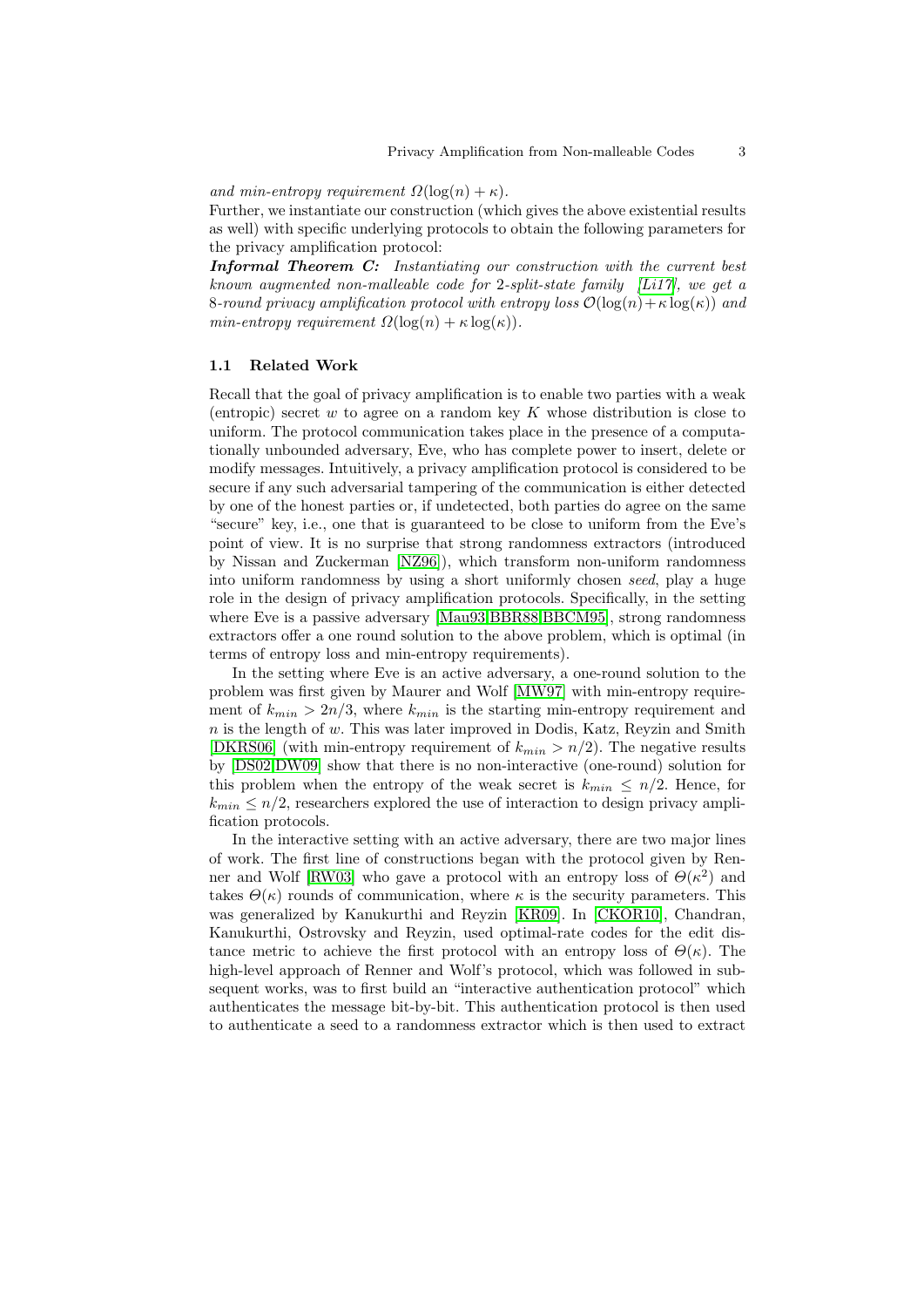the final key K, thereby achieving privacy amplification. A natural limitation of this approach is that it is highly interactive and requires  $\Theta(\kappa)$  rounds.

The second line of constructions began with the privacy amplification protocol given by Dodis and Wichs [\[DW09\]](#page-35-3). They give an efficient two-round construction (i.e., with optimal round complexity) which has an entropy loss of  $\Theta(\kappa^2)$ . This work also introduces "seeded Non-malleable extractors (NME)", which has the property that the output of the extractor looks uniform, even given its value on a related seed. Their approach for building two-round privacy amplification protocols roughly works as follows: first, they send a seed to a NME which is used to extract the key  $(k)$  to a non-interactive one-time message authentication code.  $k$  is then used to authenticate a seed  $s$  to an extractor. The final shared key K is evaluated by both parties, unless any tampering is detected, to be  $\text{Ext}(w; s)$ . In short, the approach of Dodis and Wichs leads to a Privacy amplification protocol with optimal round complexity of 2. Further, [\[DW09\]](#page-35-3) give an existential result that if one can efficiently construct non-malleable extractors with optimal parameters, we get a two-round privacy amplification protocol with entropy loss  $\Theta(\kappa)$  and min-entropy requirement  $\mathcal{O}(\kappa + \log n)$ . Subsequent to the existential construction of Privacy Amplification given in [\[DW09\]](#page-35-3), there was focus on improving the parameters by giving explicit constructions of seeded non-malleable extractors [\[DLWZ11](#page-35-4)[,CRS12,](#page-35-5)[Li12a,](#page-36-7)[Li12b,](#page-36-8)[Li15,](#page-36-9)[CGL16,](#page-34-3)[CL16,](#page-35-6)[Coh16](#page-35-7)[,Li17\]](#page-36-1). While all these constructions give a 2-round privacy amplification protocol with optimal entropy loss, the min-entropy requirement is not optimal (the best known being  $\mathcal{O}(\kappa \log \kappa + \log n)$  by [\[Li17\]](#page-36-1)).

Even with these existing connections , there is a significant gap between parameters of existing protocols and optimal parameters. In this work, we approach to solve the privacy amplification problem with the use of "Non-malleable Randomness encoders (NMRE)" (or "Non-malleable Codes (NMC)"). We explain more about the connection in Section [1.3.](#page-5-0) As NMREs are seemingly "easier" to build than NMCs (indeed, we already know how to build 2 state rate- $1/2$ NMREs from [\[KOS18\]](#page-36-0)) and NMEs, we only need to additionally make these NMREs have optimal error as well as "augmented" security, in order to conclusively solve the long-standing open problem of building constant round privacy amplification protocols with optimal entropy loss. In fact, the NMRE scheme given in [\[KOS18\]](#page-36-0) does satisfy the augmented property (as pointed out by [\[Sri\]](#page-36-10)). Concurrent and Independent Work. In a recent concurrent and independent work [\[Li18\]](#page-36-11), Li obtains a 2 round privacy amplification protocol with optimal entropy loss and optimal min entropy requirement, by building a seeded nonmalleable extractor with better parameters. This work lies in the second line of constructions that we mentioned in Section [1.1.](#page-2-0) On the other hand, in this work, we provide an alternate construction of a constant round (8 rounds) privacy amplification protocol using NMCs/NMREs, which achieves the optimal parameters when the underlying NMCs/NMREs have optimal parameters. The novelty in our construction technique is that, we provide a way of leveraging the

non-malleability of NMCs in the split-state model, to achieve non-malleability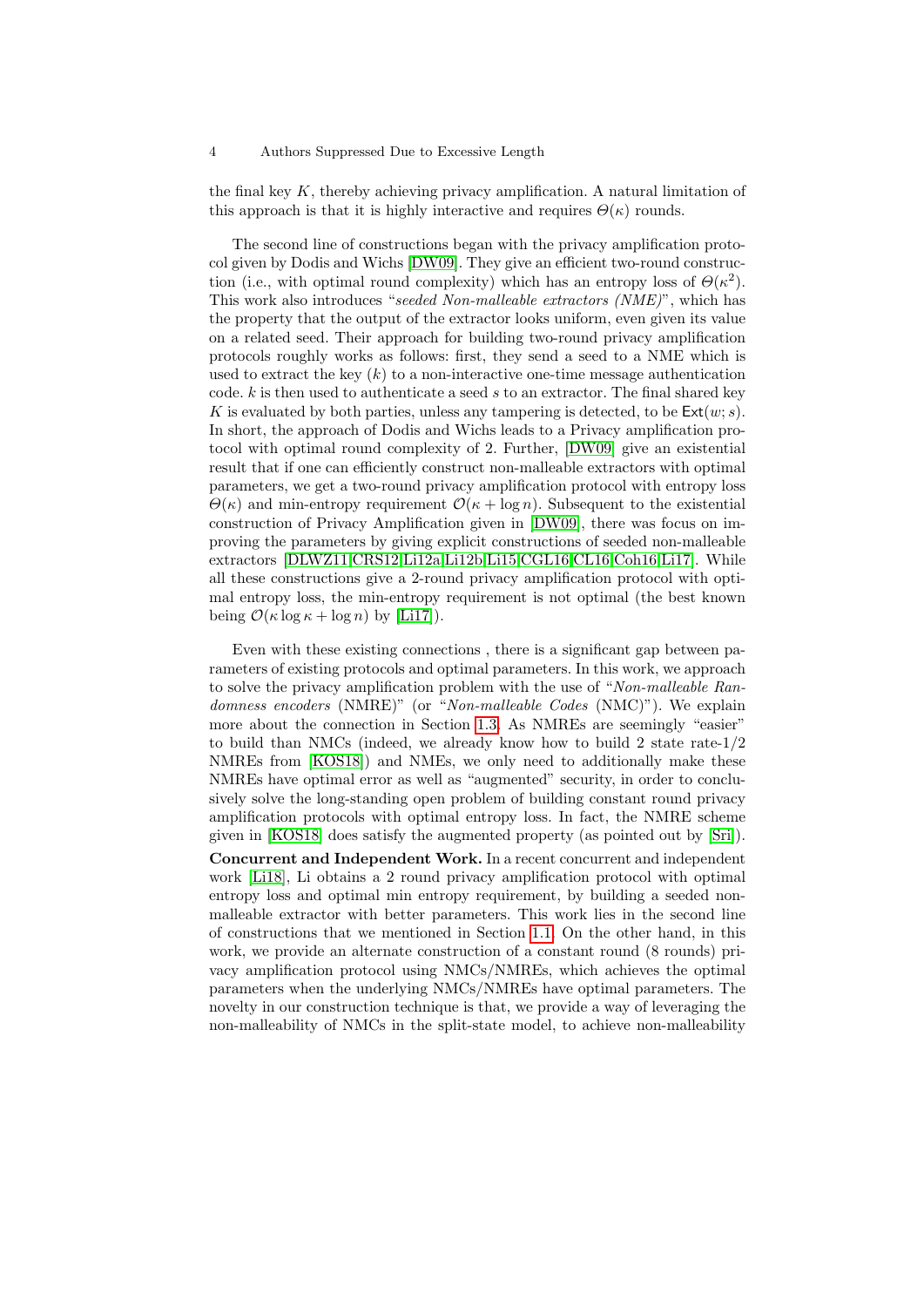in the arbitrary tampering setting of privacy amplification, which might be of independent interest.

While Li's result in [\[Li18\]](#page-36-11) supersedes our result with respect to the number of rounds, at the expense of an additional 6 rounds, our construction aims to provide a novel connection between privacy amplification with optimal parameters and NMCs/NMREs, which are seemingly "easier" to build than NMEs. Now that the long standing open problem of achieving asymptotically optimal parameters for privacy amplification protocols has been solved (through Li's result), the next interesting problem would be to optimize the concrete parameters further. Through an approach which is different from all the existing solutions for privacy amplification protocols, we hope to provide a useful way towards achieving this goal.

# 1.2 Overview of Research on NMCs and NMREs

We now give a brief overview of Non-malleable Codes. NMCs, introduced by Dziembowski, Peitrzak and Wichs, guarantee that a tampered codeword will decode to one of the following:

- $\perp$  i.e., the decoder detects tampering.
- $-$  the original message  $m$  itself i.e., the tampering did not change the message
- something independent of  $m$

Since, as observed in [\[DPW10\]](#page-35-0), NMCs cannot be built to be secure against arbitrary, unrestricted tampering, researchers have explored the problem of building NMCs for various classes of tampering families  $F$ . The most wellstudied model is the "t−split state" model where a codeword consists of t states  $(C_1, \ldots, C_t)$  and the tampering functions consists of t functions  $f_1, \ldots, f_t$ . The model permits independent tampering of each  $C_i$  via the function  $f_i$ . (Each  $f_i$  itself is not restricted in any way and, therefore, the model enables arbitrary but independent tampering of each state.) Over a series of works researchers have built NMCs for varying values of t, where  $t = 2$  represents the least restrictive model of tampering and  $t = n$ , for codeword length n, represents the most restrictive model [\[DPW10,](#page-35-0)[CG14,](#page-34-4)[ADL14,](#page-34-5)[CZ14,](#page-35-8)[ADKO15,](#page-34-6)[AGM](#page-34-7)+15[,Li17,](#page-36-1)[KOS17,](#page-36-12)[KOS18\]](#page-36-0). At the same time, researchers have also focused on building constructions with good (low) rate. To this date, the problem of building constant rate non-malleable codes in the 2-split state model remains open. In [\[KOS18\]](#page-36-0), the authors introduced a notion called "Non-malleable Randomnes Encoders" which allow for non-malleably encoding "pure randomness". Furthermore, they also present a construction of an NMRE with a constant rate of  $\frac{1}{2}$  in the 2-split state model. As we will explain later, the rate of our NMCs/NMREs is closely linked to the entropy loss of the resulting privacy amplification protocol.

Researchers have also explored connections of NMCs to other primitives, as demonstrated by the following picture.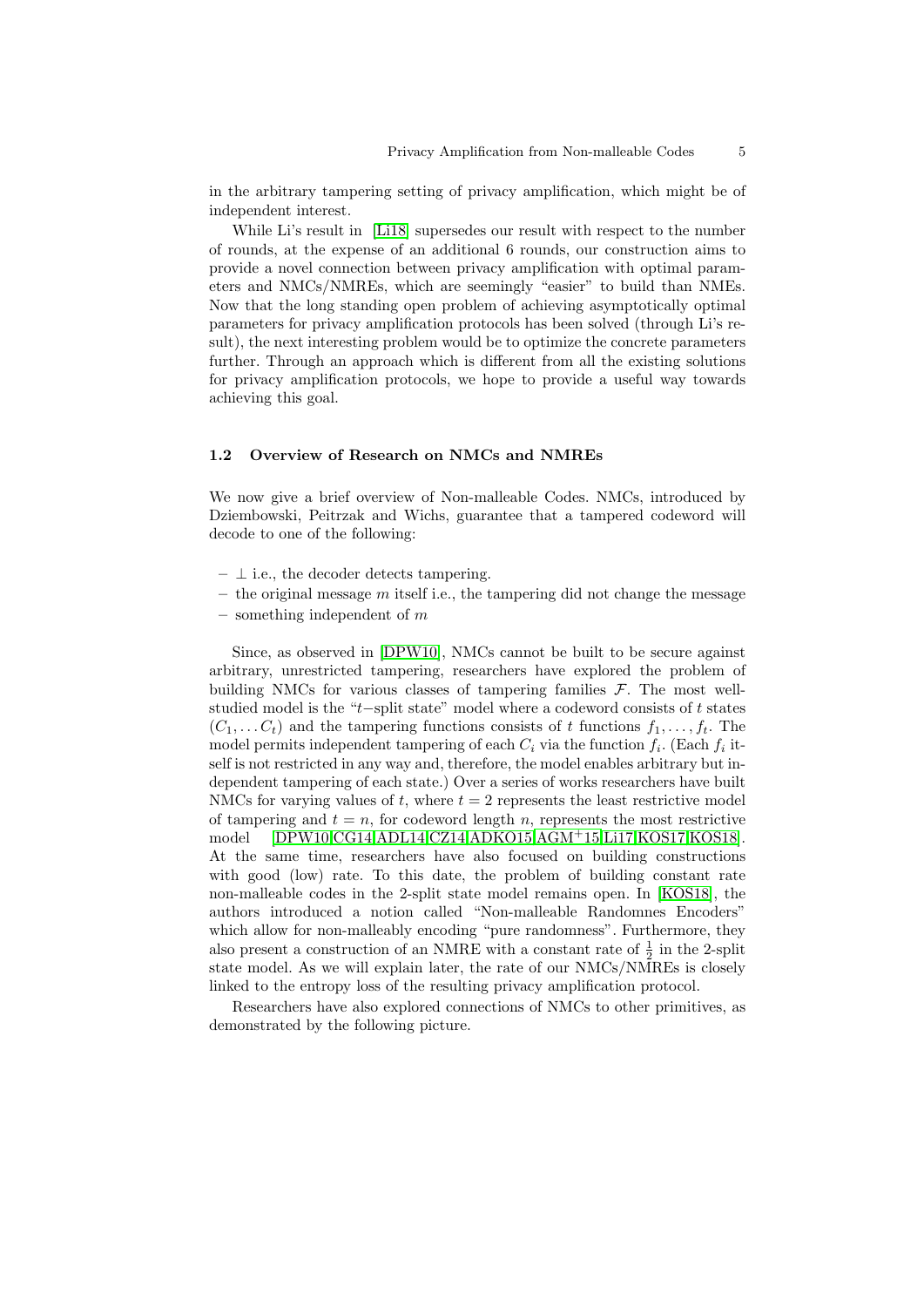

However, somewhat surprisingly, to the best of our knowledge, there isn't a single application of Non-malleable Codes to any information-theoretic primitive in the non-split-state model<sup>[1](#page-5-1)</sup>. One of the reasons for this is that the split-state model doesn't allow for arbitrary tampering when the whole codeword is visible, which most natural applications might require. In this work, we present an application of augmented NMCs (and NMREs) to Privacy Amplification. (Augmented nonmalleable codes are secure even if one of the states is leaked to the adversary after the tampering.) We now give an overview of our techniques to build privacy amplification.

### <span id="page-5-0"></span>1.3 Technique for Building PA from NMC

In this work, we deviate from the approaches due to Renner and Wolf (of bit-wise authentication) as well as Dodis and Wichs (of using Non-malleable Extractors) and present a new technique to obtain privacy amplification from (augmented) Non-malleable Codes. (We will use certain elements of Renner and Wolf's approach, which we will describe shortly.) Just as in prior works, the heart of the protocol consists of an authentication protocol from which we can easily obtain a privacy amplification protocol. So for the rest of this discussion, we restrict our attention to interactive authentication and describe our protocol for the same at a high level. Suppose Bob wants to authentically send a message m to Alice. Alice intiates the protocol by picking a random key  $k$  for the MAC, encodes it into  $(L, R)$  using a non-malleable code and sends it to Bob. Bob can then authenticate his message using the received key for the MAC and send the message and the tag to Alice. In order to be able to use the MAC security, we must ensure that the MAC key  $k$  looks uniform even given the information leaked through the communication channel. It seems natural that the use of non-malleable codes would ensure that even if Eve tampers the channel, Bob would either get the original key or an independent key  $k$ . In such a case, the tag evaluated using the MAC key  $k'$  will not help Eve in successfully forging a tag for a modified message. While this might seem natural, herein lies the first challenge. In order to use the non-malleability of the NMC, the tampering done by Eve must

<span id="page-5-1"></span><sup>1</sup> Recently, in [\[GK18\]](#page-35-9), Goyal and Kumar introduce a new information theoretic primitive called Non-malleable secret sharing and obtain a construction for the same from Non-malleable codes.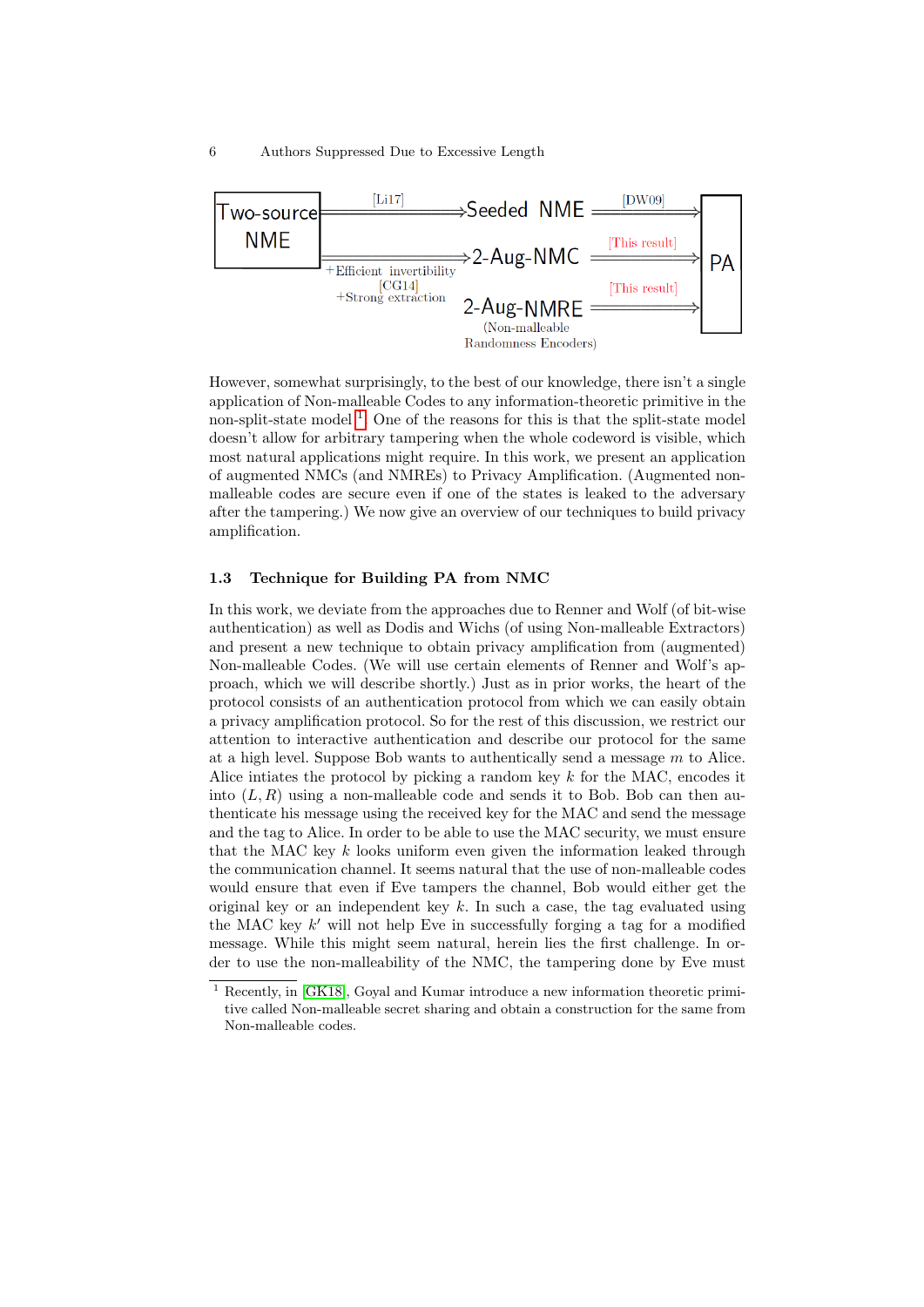look like a split-state tampering. If the two states of the non-malleable code are sent directly, the tampering of at least one of them would be dependent on the other, and hence will not be a split-state tampering. Hence, we must find a way to capture this tampering in the interactive setting as a split-state tampering. More intuitively, we need to "amplify" the limited two-state non-malleability to arbitrary unbounded non-malleability. This is the major challenge and the reason for our protocol being a bit complex.

To understand how we overcome this challenge, for the sake of simplicity, we will, for now, assume that the adversary is synchronous. Recall that the protocol starts with Alice encoding a MAC key k into  $(L, R)$ . Since she can't send both simultaneously to Bob (as it would violate split-state tampering), suppose she first sends the state R. The idea then is that Alice will mask R with a one-time pad that she extracts. Specifically, in this modified protocol, Alice initiates the protocol by picking a seed  $x_R$  and sending it to Bob. She then uses this seed (as well as her secret w) to extract a mask  $y_R$  to hide R. Alice sends this masked string  $Z_R = R \oplus Y_R$  to Bob. In the next round, Alice sends the other state L. Finally, Bob uses the received seed in the first step to unmask and get  $R'$ and decodes the codeword received to get  $k'$ . The main challenge in the security proof is to show that the tampering on  $L$  and  $R$  can now be captured as twosplit-state tamperings. Further, as  $L$  is revealed to the adversary, we require the non-malleability to hold, even given the state  $L$ . Hence, we require an augmented non-malleable code.

Showing that the above protocol is secure against a synchronous adversary is in itself non-trivial. However, more complications arise when the adversary is asynchronous. Specifically, the order in which the messages are sent to Bob might be altered and hence, the tampering of R itself may end up being dependent on  $L$ . To resolve this issue, we borrow the concept of "liveness tests" which was implicit in the protocol due to [\[RW03\]](#page-36-5) and made explicit in [\[KR09\]](#page-36-6). A "Liveness Test" is a two round protocol played between Alice and Bob to ensure that Bob is alive in the protocol. It works as follows: Alice sends the seed to a randomness extractor  $x$ as a challenge. Bob is expected to respond with  $Ext(w; x)$ . The guarantee, which follows from extractor security, is that if Bob doesn't respond to the liveness test, then Eve can't respond to Alice on her own. It can be used to ensure synchrony in the presence of an asynchronous adversary as follows: at the end of each round from Alice to Bob, Bob will be expected to respond to the liveness test. While this is the high level approach, this interleaving of the liveness test and the choice of the messages sent in each round, needs to be done with care to prevent dependency issues from arising.

With high-level intuition behind our construction described above we are able to derive the results (Informal theorems A, B and C) mentioned in the beginning.

### 1.4 Overview of the Proof Technique

The major challenge in the security proof is to capture the tampering made by Eve as a split-state tampering of the two states. In order to justify this, our first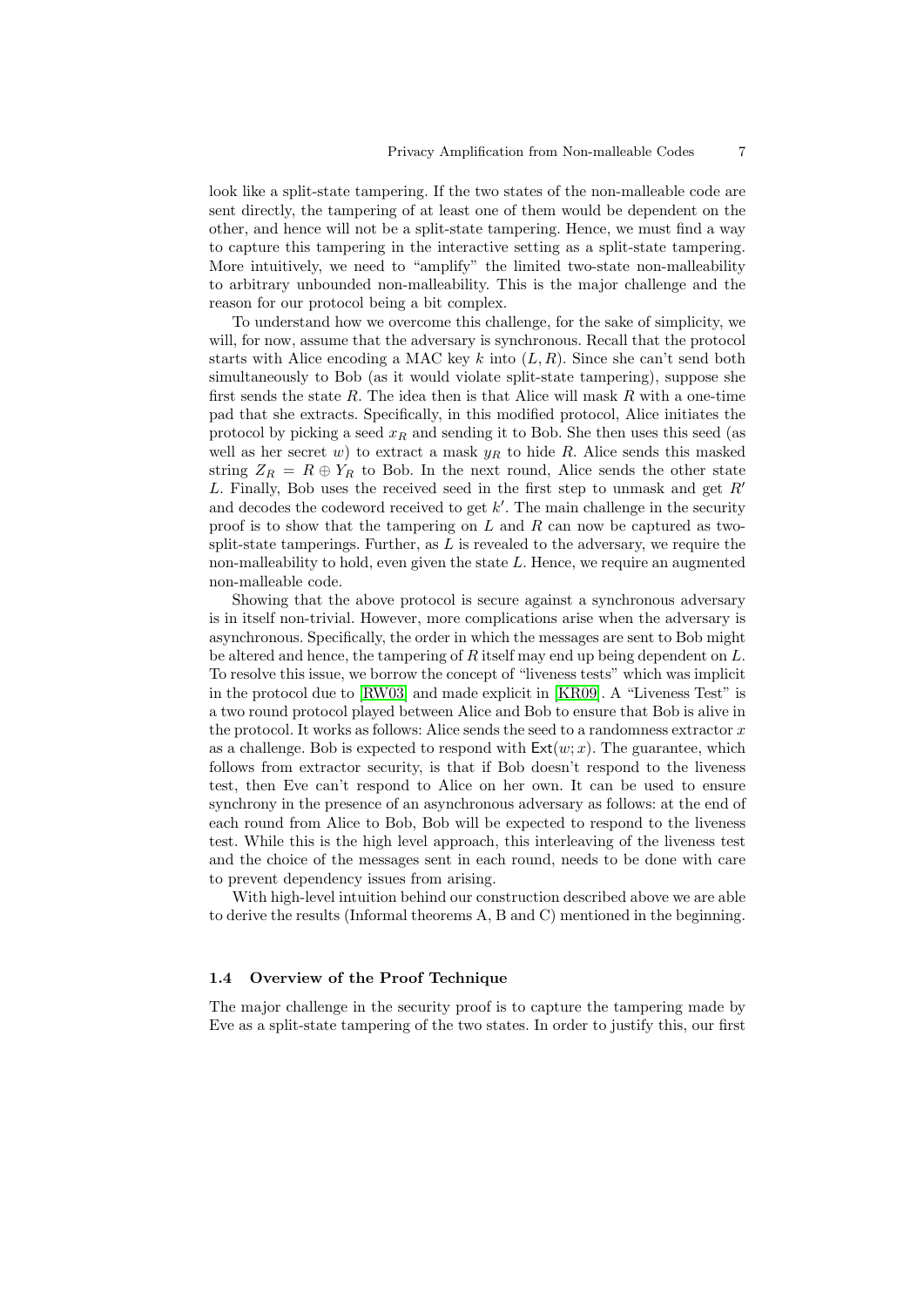step is to prove that Eve is guaranteed to be caught with high probability, if she behaves asynchronously and gains no more advantage than the synchronous setting. We structure the protocol, so that all the useful information is sent by Alice. This means we only have to ensure, through the liveness tests, that Bob remains alive in between any two messages sent by Alice. Specifically, the protocol begins by Alice sending a liveness test seed for a long extractor output. At every subsequent step, Alice sends a message across to Bob only after Bob responds to the liveness test correctly. Intuitively then, Eve cannot gain any additional advantage in the asynchronous setting than in the synchronous setting because of the following reasons. Firstly, as the useful information (seed of the mask, the masked right state and then the left state) is only sent by Alice, Eve can gain additional advantage if she manages to fool Alice by getting responses from her, acting as Bob. But by extractor security, we show that Eve will not be able to respond to the liveness tests on her own and hence cannot fool Alice except with a negligible probability. On the other hand, if Eve tries to fool Bob by acting as Alice and getting responses from him, then she actually gains no additional information than what she would have in the synchronous setting. This is because, by the nature of the protocol, the only information Bob sends (until the last step) are liveness test responses, which gives no information about the encoded message k.

Once we move into the analysis for the synchronous setting, we wish to use the extractor security to guarantee that  $Z_R$  (which is the masked right state, i.e.,  $R \oplus \text{Ext}(W; X_R)$  looks uniform and hence the tampering on L can be defined independent of R. While intuitively this looks straight forward, the proof requires a careful analysis of the auxiliary information (which are, for example, the liveness test responses), and a suitable use of extractor security to carefully define the correct tampering functions acting on the two states. In particular, once  $Z_R$  is replaced by a uniformly chosen string and not the output of an extractor, a challenge is to make the tampering of R consistent with the desired tampering function. We accomplish this by carefully redefining the tampering function acting on  $R$  so that it still remains split-state and, at the same time, produces a consistent output as the original tampering function. Once this is done, we use the non-malleability of the underlying NMCs to ensure that the modified key  $k'$ , if altered, is independent of  $k$ . This helps us use the MAC security for the desired robustness.

### 1.5 Organization of the Paper

We explain the preliminaries and the building blocks required for the main protocol in Sections [2](#page-8-0) and [3.](#page-14-0) Then, we explain the construction of the protocol in Section [4](#page-17-0) and give a detailed security analysis in Section [5.](#page-19-0) Further, we discuss a variant of the construction from NMREs in Section [6.](#page-33-0)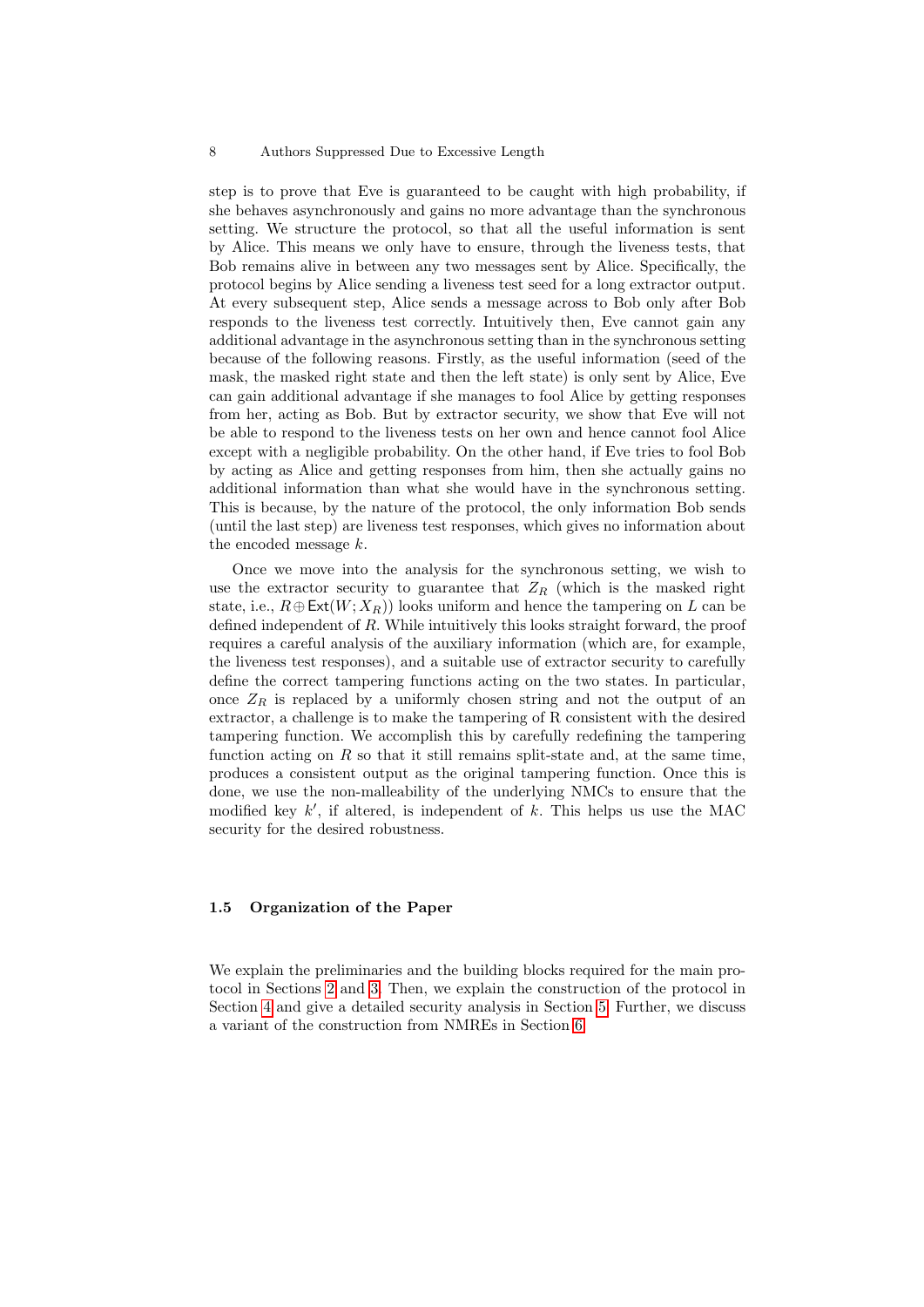### <span id="page-8-0"></span>2 Preliminaries

### 2.1 Notation

 $\kappa$  denotes security parameter throughout.  $s \in_R S$  denotes uniform sampling from set  $S, x \leftarrow X$  denotes sampling from a probability distribution X. The notation  $\Pr_{X}[x]$  denotes the probability assigned by X to the value x.  $x||y$  represents concatenation of two binary strings x and y. |x| denotes length of binary string x.  $U_l$  denotes the uniform distribution on  $\{0,1\}^l$ . All logarithms are base 2.

### 2.2 Statistical distance and Entropy

Let  $X_1, X_2$  be two probability distributions over some set S. Their statistical distance is

$$
\mathbf{SD}(X_1, X_2) \stackrel{\text{def}}{=} \max_{T \subseteq S} \{ \Pr[X_1 \in T] - \Pr[X_2 \in T] \} = \frac{1}{2} \sum_{s \in S} \left| \Pr[X_1[s] - \Pr[X_2[s]] \right|
$$

(they are said to be  $\varepsilon$ -close if  $SD(X_1, X_2) \leq \varepsilon$  and denoted by  $X_1 \approx_{\varepsilon} X_2$ ). For an event E,  $SD_E(A; B)$  denotes  $SD(A|E; B|E)$ 

The min-entropy of a random variable W is  $\mathbf{H}_{\infty}(W) = -\log(\max_{w} \Pr[W=w]).$ For a joint distribution  $(W, E)$ , following [\[DORS08\]](#page-35-10), we define the *(average)* conditional min-entropy of  $W$  given  $E$  as

$$
\widetilde{\mathbf{H}}_{\infty}(W \mid E) = -\log(\mathbf{E}_{e \leftarrow E}(2^{-\mathbf{H}_{\infty}(W \mid E = e)}))
$$

(here the expectation is taken over e for which  $Pr[E = e]$  is nonzero). For a random variable W over  $\{0,1\}^n$ , W is said to be a  $(n,t)$ -source if  $\mathbf{H}_{\infty}(W) \geq t.$ 

### 2.3 Definitions

We now define an interactive authentication protocol. Let Alice and Bob share a secret  $w$ , chosen from a distribution  $W$ . Through an interactive authentication protocol, the goal is for Alice to be able to authentically send a message  $m_a$ to Bob, in the presence of an active adversary Eve. Let  $m_b$  denote the message received by Bob. Alice and Bob output "accept" or "reject" after the execution of the protocol, which we denote by  $t_A$  and  $t_B$  respectively.

**Definition 1.** ([\[CKOR10\]](#page-34-2)) An interactive protocol  $(A, B)$  played by Alice and Bob on a communication channel fully controlled by an adversary Eve, is a  $(h_W, \kappa)$ -interactive authentication protocol if  $\forall m$ , it satisfies the following properties whenever  $\mathbf{H}_{\infty}(W) \geq h_W$  and  $m_a = m$ :

1. Correctness. If Eve is passive,  $Pr[m_a = m_b] = 1$ .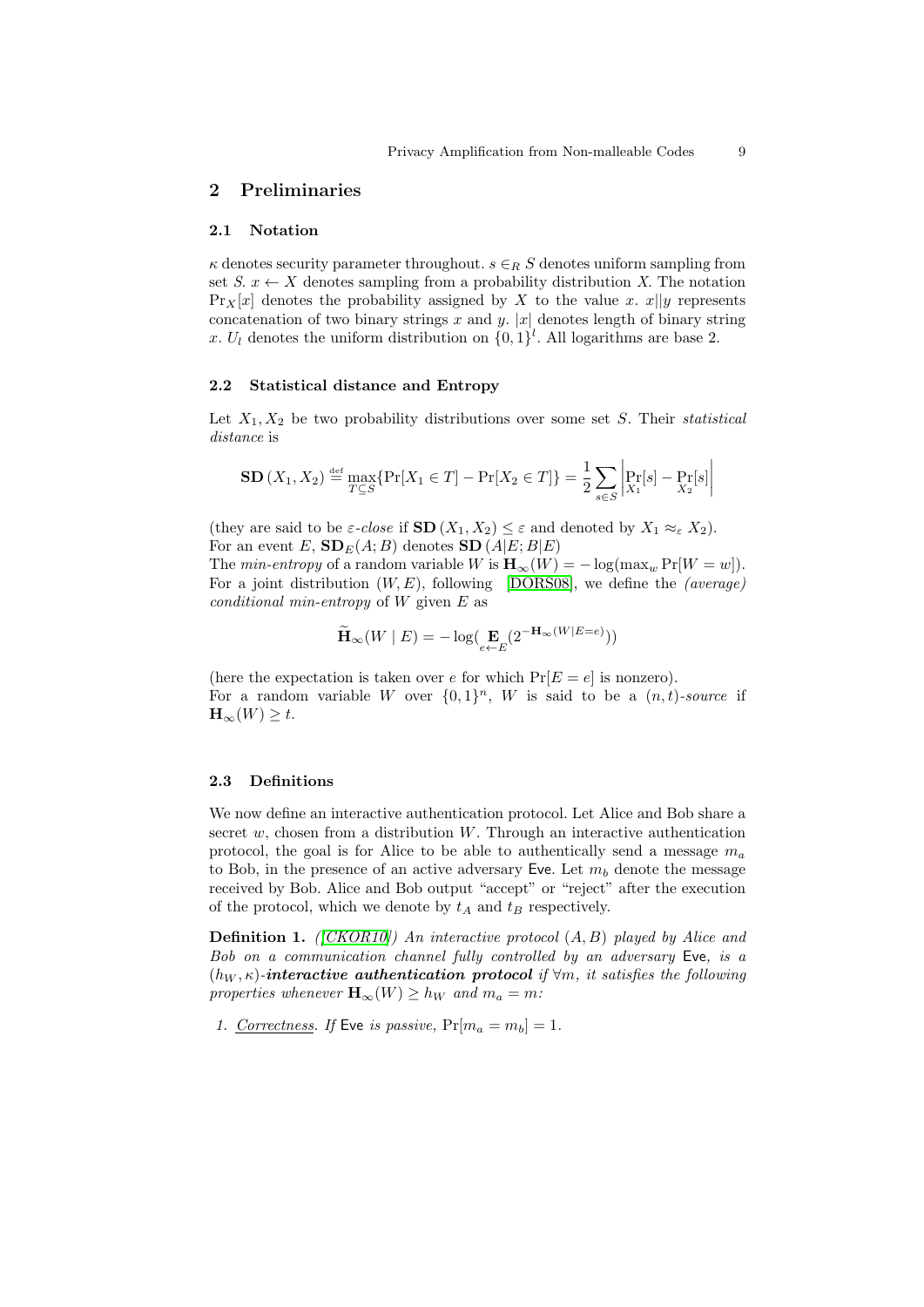- 10 Authors Suppressed Due to Excessive Length
- 2. Robustness. For any Eve, the probability that the following experiment outputs "Eve wins" is at most  $2^{-\kappa}$ : sample  $w \leftarrow W$ ; let received<sub>a</sub>, received<sub>b</sub> be the messages received by Alice and Bob upon execution of  $(A, B)$  with Eve actively controlling the channel, and let  $A(w, received_a, r_a, m_a) = t_A$ ,  $B(w, received_b, r_b) = (m_b, t_B)$ . Output "Eve wins" if  $(m_b \neq m_a \wedge t_B =$ "accept").

Further, we define a privacy amplification protocol. Let Alice and Bob share a secret  $w$ , chosen from a distribution  $W$ . The goal of a privacy amplification protocol is for Alice and Bob to agree on a uniform key, in the presence of an active adversary Eve. Let  $k_A$  and  $k_B$  denote the output of Alice and Bob, after the execution of the protocol.

**Definition 2.** ( $|CKOR10|$ ) An interactive protocol  $(A, B)$  played by Alice and Bob on a communication channel fully controlled by an adversary Eve, is a  $(h_W, \lambda_k, \delta, \epsilon)$ -**privacy amplification protocol** if it satisfies the following properties whenever  $\mathbf{H}_{\infty}(W) \geq h_W$ :

- 1. Correctness. If Eve is passive,  $Pr[k_A = k_B] = 1$ .
- 2. Robustness. For any Eve, the probability that the following experiment outputs "Eve wins" is at most  $2^{-\delta}$ : sample w from W; let received<sub>a</sub>, received<sub>b</sub> be the messages received by Alice and Bob upon execution of  $(A, B)$  with Eve actively controlling the channel, and let  $A(w, received_a, r_a) = k_A$ ,  $B(w, received_b, r_b) = k_B$ . Output "Eve wins" if  $(k_A \neq k_B \land k_A \neq \perp \land k_B \neq \perp)$ ⊥).
- 3. Extraction. Define purify(r) to be a randomized function whose input is either a binary string or  $\bot$ . If  $r = \bot$ , then purify(r) =  $\bot$ ; else, purify(r) is a uniformly chosen random string of length  $\lambda_k$ . Let  $Sent_a, Sent_b$  be the messages sent by Alice and Bob upon execution of  $(A, B)$  in presence of Eve. Note that the pair  $Sent = (Sent_a, Sent_b)$  contains an active Eve's view of the protocol. We require that for any Eve,

 $\textbf{SD}((k_A, Sent),(purity(k_A), Sent)) \leq \epsilon$ 

 $SD((k_B, Sent),(purity(k_B), Sent)) \leq \epsilon$ 

We now define "Non-malleable randomness encoders"(NMRE), introduced in [\[KOS18\]](#page-36-0). NMREs can be viewed as samplers, that would sample a uniform message along with its non-malleable encoding. The security guarantee given by NMREs is that the uniform message output by the NMRE, looks uniform even given the tampered uniform message. The formal definition is given below.

**Definition 3.** Let (NMREnc, NMRDec) be s.t. NMREnc :  $\{0,1\}^r \rightarrow \{0,1\}^k \times$  $( {0,1}^{n_1} \times {0,1}^{n_2} )$  is defined as NMREnc $(r) = (NMREnc_1(r), NMREnc_2(r))$  $(m,(x,y))$  and NMRDec:  $\{0,1\}^{n_1} \times \{0,1\}^{n_2} \rightarrow \{0,1\}^k$ .

We say that (NMREnc, NMRDec) is a  $\epsilon$ -non-malleable randomness encoder with message space  $\{0,1\}^k$  and codeword space  $\{0,1\}^{n_1} \times \{0,1\}^{n_2}$ , for the distribution R on  $\{0,1\}^r$  with respect to the 2-split-state family F if the following is satisfied: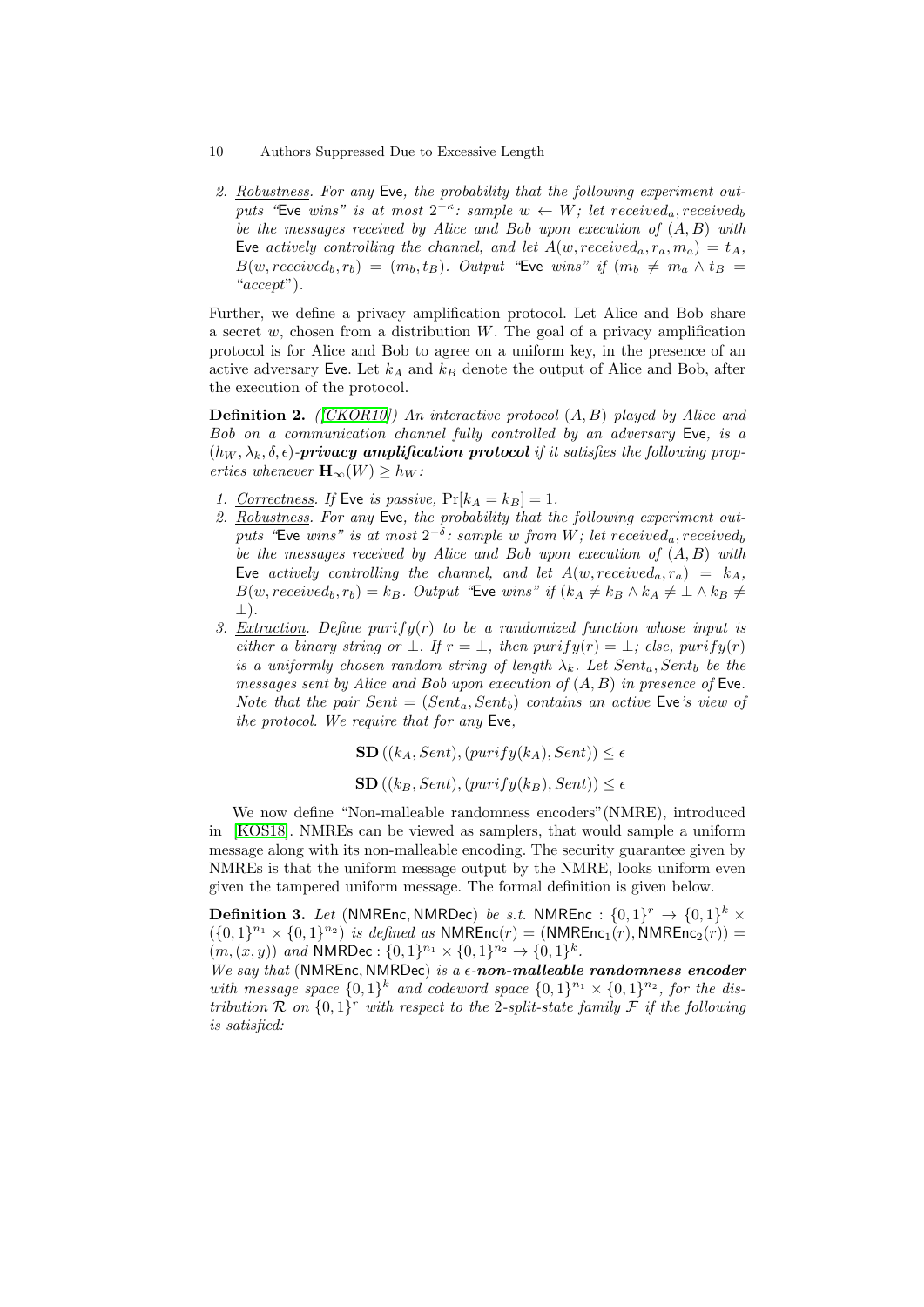– Correctness:

$$
\Pr_{r \leftarrow \mathcal{R}}[\mathsf{NMRDec}(\mathsf{NMREnc}_2(r)) = \mathsf{NMREnc}_1(r)] = 1
$$

– **Non-malleability**: For each  $(f, g) \in \mathcal{F}$ , ∃ a distribution NMRSim<sub>f,q</sub> over  $\{0,1\}^k \cup \{same^*, \perp\}$  such that

NMRTamper $_{f,g} \approx_{\epsilon} Copy(U_k, \text{NMRSim}_{f,g})$ 

where NMRTamper $_{f,g}$  denotes the distribution  $(NMREnc_1(\mathcal{R}), NMRDec((f,g)(NMREnc_2(\mathcal{R})))^2$  $(NMREnc_1(\mathcal{R}), NMRDec((f,g)(NMREnc_2(\mathcal{R})))^2$  $(NMREnc_1(\mathcal{R}), NMRDec((f,g)(NMREnc_2(\mathcal{R})))^2$  and  $Copy(U_k, NMRSim_{f,g})$ is defined as:

$$
u \leftarrow U_k; \ \tilde{m} \leftarrow \mathsf{NMRSim}_{f,g}
$$

$$
Copy(u, \tilde{m}) = \begin{cases} (u, u), & if \ \tilde{m} = same^* \\ (u, \tilde{m}), & otherwise \end{cases}
$$

NMRSim<sub>f,g</sub> should be efficiently samplable given oracle access to  $(f, g)(.)$ .

Further, the rate of this code is defined as  $k/(n_1 + n_2)$ 

We now define a stronger variant of NMREs called "augmented" NMREs. NM-REs provide the guarantee that the tampered message can be simulated independent of the original uniform message (barring the same<sup>∗</sup> case). We now strengthen this guarantee, by requiring that not only the tampered message but also one of the states of the non-malleable encoding, can be simulated independent of the original uniform message.

**Definition 4.** Let (NMREnc, NMRDec) be s.t. NMREnc :  $\{0,1\}^r \rightarrow \{0,1\}^k \times$  $( {0,1}^{n_1} \times {0,1}^{n_2} )$  is defined as NMREnc $(r) = (NMREnc_1(r), NMREnc_2(r)) =$  $(m,(x,y))$  and NMRDec:  $\{0,1\}^{n_1} \times \{0,1\}^{n_2} \rightarrow \{0,1\}^k$ .

We say that (NMREnc, NMRDec) is a  $\epsilon$ -augmented non-malleable randomness encoder with message space  $\{0,1\}^k$  and codeword space  $\{0,1\}^{n_1} \times \{0,1\}^{n_2}$ , for the distribution R on  $\{0,1\}^r$  with respect to the 2-split-state family F if the following is satisfied:

– Correctness:

 $\Pr_{r \leftarrow \mathcal{R}} \left[ \mathsf{NMRDec}(\mathsf{NMREnc}_2(r)) = \mathsf{NMREnc}_1(r) \right] = 1$ 

– **Non-malleability**: For each  $(f, g) \in \mathcal{F}$ , ∃ a distribution NMRSim<sub>f,g</sub> over  $\{0,1\}^{n_1} \times \{\{0,1\}^k \cup \{same^*, \perp\}\}\; such\; that$ 

 $\mathsf{NMRTamper}^+_{f,g} \approx_{\epsilon} \mathit{Copy}(U_k, \mathsf{NMRSim}^+_{f,g})$ 

<span id="page-10-0"></span><sup>&</sup>lt;sup>2</sup> Here  $(f, g)$ (NMREnc<sub>2</sub>(R)) just denotes the tampering by the split-state tampering functions  $f$  and  $g$  on the corresponding states.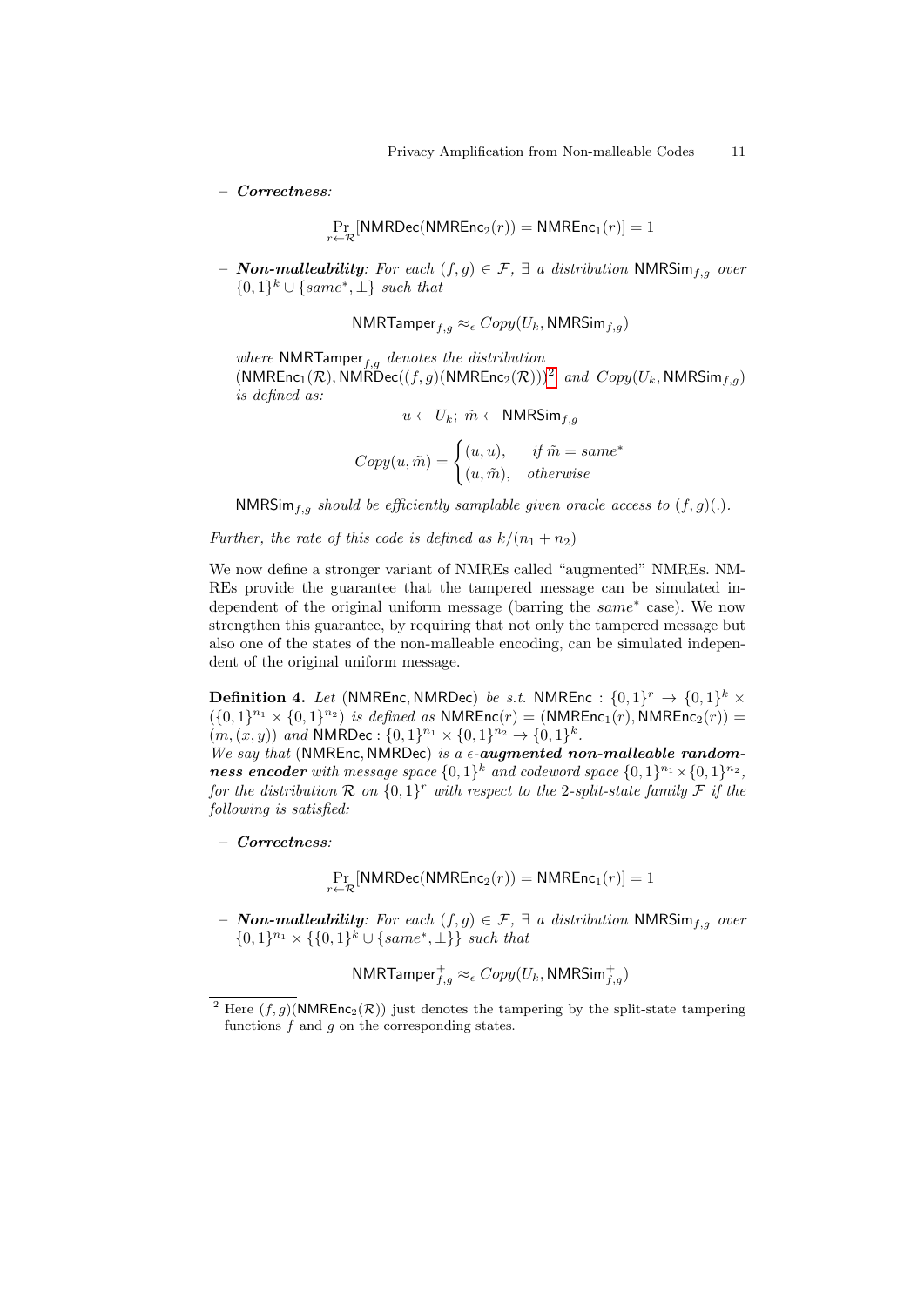where NMRTamper<sup>+</sup><sub>f,g</sub> denotes the distribution  $(NMREnc_1(\mathcal{R}), L, \text{NMRDec}((f(L), g(R)))$  where  $(L, R) \equiv \text{NMREnc}_2(\mathcal{R})$  and  $Copy(U_k, \text{NMRSim}^+_{f,g})$  is defined as:

$$
u \leftarrow U_k; \ L, \tilde{m} \leftarrow \text{NMRSim}_{f,g}^+
$$

$$
Copy(u, \tilde{m}) = \begin{cases} (u, L, u), & \text{if } \tilde{m} = same^* \\ (u, L, \tilde{m}), & \text{otherwise} \end{cases}
$$

NMRSim<sup>+</sup><sub>f,g</sub> should be efficiently samplable given oracle access to  $(f, g)(.)$ .

### 2.4 Some Preliminary Lemmata and Propositions

We state and prove some of the preliminary lemmata and propositions which will be used in the security proof.

**Lemma 1.** Let  $A, B$  be any two independent distributions on  $A, B$  respectively. Let C be the distribution defined by  $C := f(A, B)$  for some deterministic function f. Then, the following distributions will be identical:

$$
\begin{array}{ccc}\n\mathcal{D}_1: & & \mathcal{D}_2: \\
-\mathbf{a} \leftarrow A & -\mathbf{b} \leftarrow B & -\mathbf{c} = f(\mathbf{a}, \mathbf{b}) & -\mathbf{0} \text{trp} \mathbf{u} \mathbf{a}, \mathbf{b}, \mathbf{c} & -\mathbf{0} \text{trp} \mathbf{u} \mathbf{a}, \mathbf{b}, \mathbf{c} & -\mathbf{0} \text{trp} \mathbf{u} \mathbf{a}', \mathbf{b}, \mathbf{c} \\
\hline\n\end{array}
$$

**Lemma 2.** For any random variables  $A, B, C$  if  $(A, B) \approx_{\epsilon} (A, C)$ , then  $B \approx_{\epsilon} C$ 

<span id="page-11-1"></span>**Lemma 3.** For any random variables A, B if  $A \approx_{\epsilon} B$ , then for any function f,  $f(A) \approx_{\epsilon} f(B)$ 

<span id="page-11-0"></span>**Lemma 4.** [\[DORS08\]](#page-35-10) Let  $A, B, C$  be random variables. Then

- (a) For any  $\delta > 0$ , the conditional entropy  $\mathbf{H}_{\infty}(A|B = b)$  is at least  $\widetilde{\mathbf{H}}_{\infty}(A|B)$  log(1/ $\delta$ ) with probability at least 1 –  $\delta$  over the choice of b.
- (b) If B has at most  $2^{\lambda}$  possible values, then  $\widetilde{H}_{\infty}(A | B) \geq H_{\infty}(A, B) \lambda \geq$  $\mathbf{H}_{\infty}(A) - \lambda$  and, more generally,  $\widetilde{\mathbf{H}}_{\infty}(A \mid B, C) \ge \widetilde{\mathbf{H}}_{\infty}(A, B \mid C) - \lambda \ge$  $\widetilde{\mathbf{H}}_{\infty}(A \mid C) - \lambda.$

<span id="page-11-2"></span>**Proposition 1.** Let  $A_1, ..., A_n$  be mutually exclusive and exhaustive events. Then, for random variables  $X_1, X_2$  taking values in S, we have:

$$
\mathbf{SD}(X_1, X_2) \leq \sum_{i=1}^n \Pr[A_i] \cdot \mathbf{SD}(X_1 | A_i, X_2 | A_i)
$$

where  $X_j | A_i$  is the random variable  $X_j$  conditioned on the event  $A_i$ .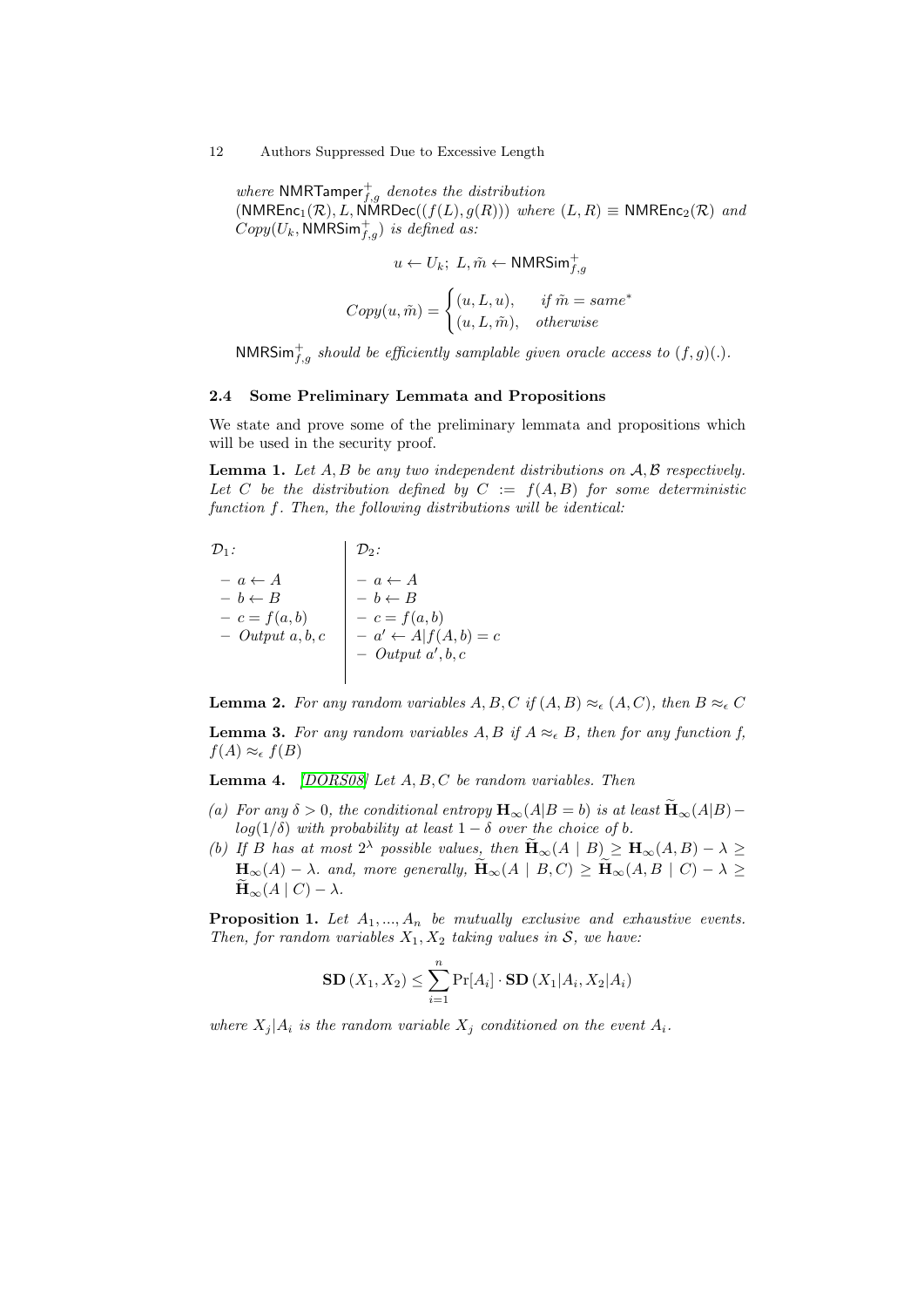Proof.

$$
2\mathbf{SD}(X_1, X_2) = \sum_{s \in S} \left| \Pr[X_1 = s] - \Pr[X_2 = s] \right|
$$
  
= 
$$
\sum_{s \in S} \left| \sum_{i=1}^n \left( \Pr[A_i] \Pr[X_1 = s | A_i] - \Pr[A_i] \Pr[X_2 = s | A_i] \right) \right|
$$
  

$$
\leq \sum_{s \in S} \sum_{i=1}^n \Pr[A_i] \left| \Pr[X_1 = s | A_i] - \Pr[X_2 = s | A_i] \right|
$$
  
= 
$$
\sum_{i=1}^n \Pr[A_i] \sum_{s \in S} \left| \Pr[X_1 = s | A_i] - \Pr[X_2 = s | A_i] \right|
$$
  
= 
$$
2 \sum_{i=1}^n \Pr[A_i] \cdot \mathbf{SD}(X_1 | A_i, X_2 | A_i)
$$

<span id="page-12-0"></span>**Proposition 2.** Let  $A, B$  be random variables taking values in  $A$ . Let  $C$  be any random variable taking values in C.

If 
$$
\forall c \in C
$$
,  $\mathbf{SD}_{C=c}(A;B) \leq \epsilon$ , then  $\mathbf{SD}((A,C); (B,C)) \leq \epsilon$ 

Proof.

$$
2\mathbf{SD}((A, C); (B, C)) = \sum_{a,c} |\Pr[A = a, C = c] - \Pr[B = a, C = c]|
$$
  
= 
$$
\sum_{c} \Pr[C = c] \sum_{a} |\Pr[A = a|C = c] - \Pr[B = a|C = c]|
$$
  

$$
\leq \sum_{c} \Pr[C = c] \cdot \epsilon
$$
  
= 
$$
\epsilon
$$

**Proposition 3.** Let  $A_1, A_2, ..., A_n$  be mutually exclusive and exhaustive events. Let B be any (possibly correlated to  $A_i$ 's) event with non-zero probability. Then

$$
\sum_{i=1}^{n} \Pr[A_i|B] = 1
$$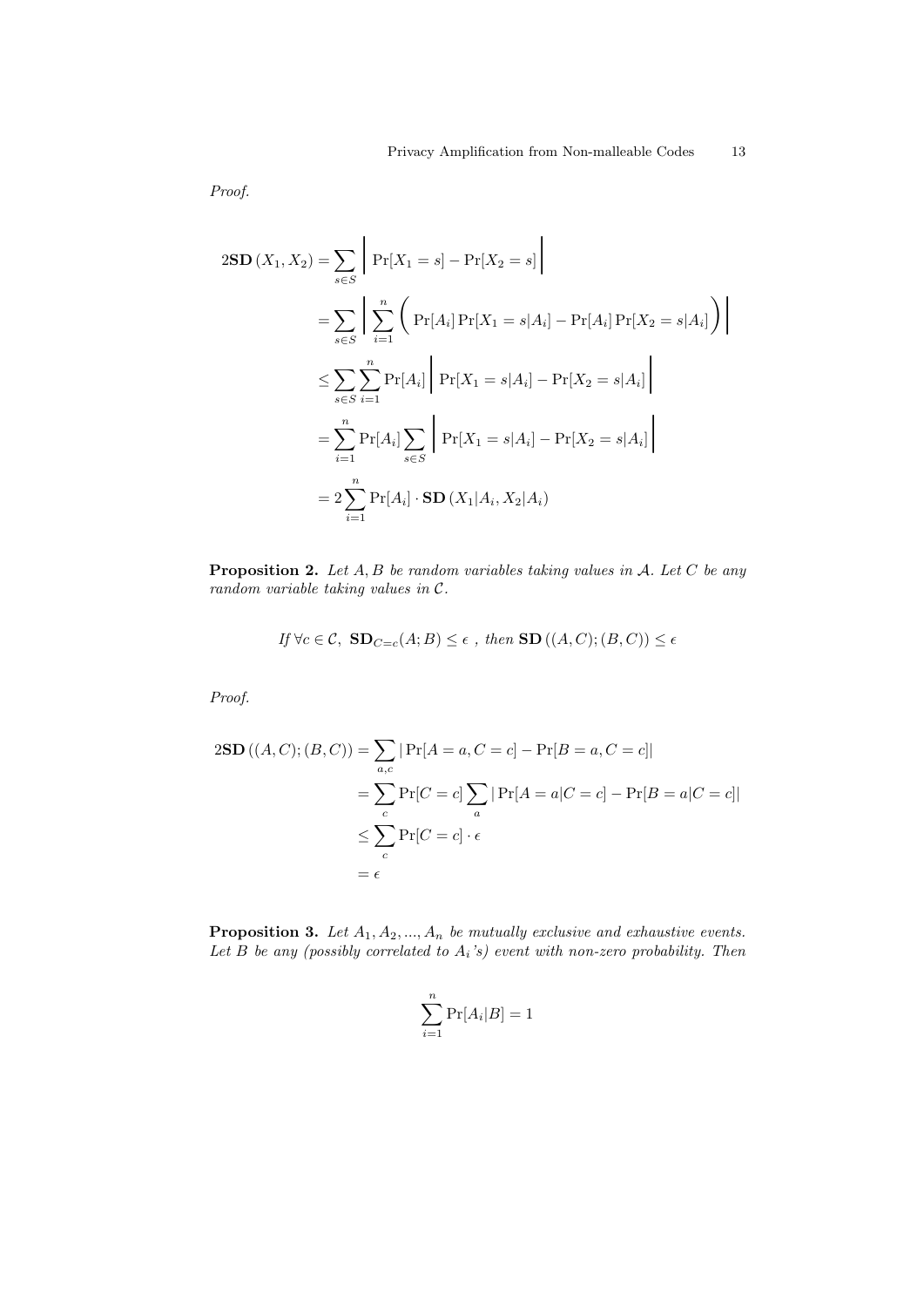Proof.

$$
\sum_{i=1}^{n} \Pr[A_i | B] = \sum_{i=1}^{n} \frac{\Pr[A_i \wedge B]}{\Pr[B]}
$$

$$
= \frac{\sum_{i=1}^{n} \Pr[A_i \wedge B]}{\Pr[B]}
$$

$$
= \frac{\Pr[B]}{\Pr[B]}
$$

$$
= 1
$$

The third equation follows because  $A_i$ 's are mutually exclusive and exhaustive events.

**Proposition 4.** Let  $A, B$  be random variables taking values in  $A, B$  respectively. Let F be some event with non-zero probability. Let C be the random variable  $B|F$ . Suppose A is independent of the event F, then

$$
\forall a \in \mathcal{A}, b \in \mathcal{B}, \text{ Pr}[A = a, B = b | F] = \Pr[A = a, C = b] \text{ and}
$$

$$
\text{SD}((A, B); (A, C)) \le 1 - \Pr[F]
$$

*Proof.* Define random variable  $D$  as  $A|F$ . Then

$$
Pr[A = a, B = b|F] = Pr[D = a, C = b]
$$

$$
= Pr[A = a, C = b]
$$

The above equation follows because A is independent of F and therefore,  $D \equiv A$ . Let  $\tilde{F}$  be the complement event of  $F.$  $2SD ((A, B); (A, C))$ 

<span id="page-13-0"></span>
$$
\begin{aligned}\n&= \sum_{a,b} |\Pr[A = a, B = b] - \Pr[A = a, C = b] | \\
&= \sum_{a,b} |\Pr[F] \Pr[A = a, B = b|F] + \Pr[\tilde{F}] \Pr[A = a, B = b|\tilde{F}] - \Pr[A = a, C = b] | \\
&= \sum_{a,b} |\Pr[F] \Pr[A = a, C = b] + \Pr[\tilde{F}] \Pr[A = a, B = b|\tilde{F}] - \Pr[A = a, C = b] | \\
&\le \sum_{a,b} |\Pr[F] \Pr[A = a, C = b] - \Pr[A = a, C = b] | + \Pr[\tilde{F}] \sum_{a,b} \Pr[A = a, B = b|\tilde{F}] | \\
&= (1 - \Pr[F]) \sum_{a,b} (\Pr[A = a, C = b]) + \Pr[\tilde{F}] \cdot 1 | \\
&= (1 - \Pr[F]) \cdot 1 + \Pr[\tilde{F}] | \\
&= 2(1 - \Pr[F])\n\end{aligned}
$$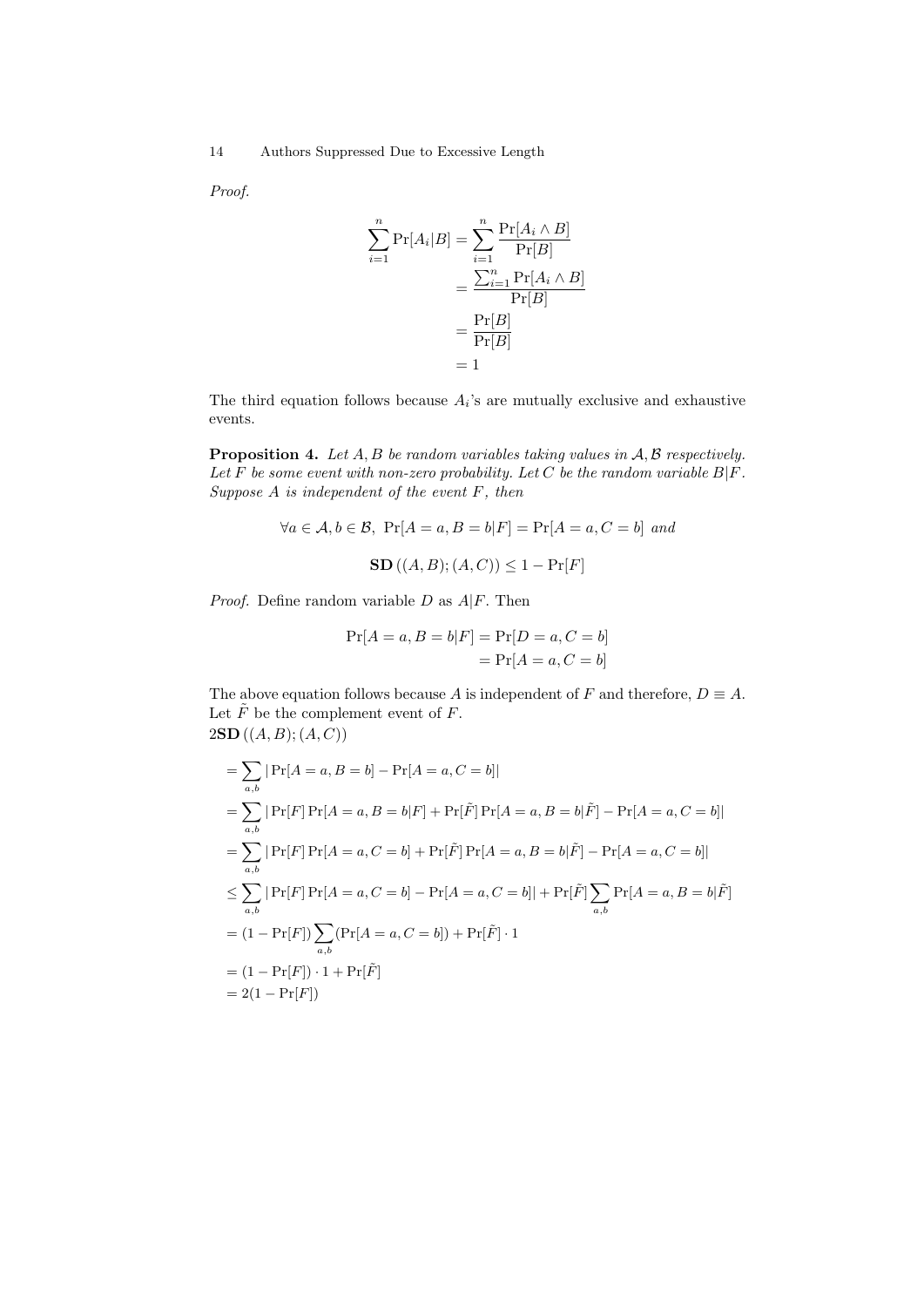**Proposition 5.** Let  $A, B, C$  be random variables and  $F$  be some event with non-zero probability. Suppose  $(A, C)$  are independent of  $(B, F)$  and  $A \approx_{\epsilon} C$ , then  $(A, B)|F \approx_{\epsilon} (C, B)|F$ .

*Proof.* Let  $A', B', C'$  denote the random variables  $(A|F), (B|F), (C|F)$ .  $(A, C)$ are independent of  $(B, F)$ . Therefore, A' and C' are independent of B'. For the sake of completeness we just show  $A'$  is independent of  $B'$ .

$$
Pr[A' = a, B' = b] = Pr[A = a, B = b|F]
$$
  
= Pr[A = a, B = b, F]/Pr[F]  
=  $(Pr[A = a] Pr[B = b, F]) / Pr[F]$   
= Pr[A = a] Pr[B = b|F]  
=  $Pr[A = a|F] Pr[B = b|F] = Pr[A' = a] Pr[B' = b]$ 

$$
2\mathbf{SD}((A, B)|F; (C, B)|F) = \sum_{a,b} \left| \Pr[A = a, B = b|F] - \Pr[C = a, B = b|F] \right|
$$

$$
= \sum_{a,b} \left| \Pr[A' = a, B' = b] - \Pr[C' = a, B' = b] \right|
$$

$$
= \sum_{b} \Pr[B' = b] \sum_{a} \left| \Pr[A' = a] - \Pr[C' = a] \right|
$$

$$
= \sum_{b} \Pr[B' = b] \sum_{a} \left| \Pr[A = a] - \Pr[C = a] \right|
$$

$$
\leq \sum_{b} \Pr[B' = b] \cdot 2\epsilon = 2\epsilon
$$

The above equations follow because  $A, C$  are independent of  $F$  and therefore,  $A' \equiv A$  and  $C' \equiv C$ .

# <span id="page-14-0"></span>3 Buliding Blocks

We use information-theoretic message authentication codes, strong average case extractor and an augmented non-malleable code for 2-split-state family , as building blocks to our construction. We define these building blocks below.

### 3.1 Augmented Non-malleable Codes

Augmented NMCs provide a stronger guarantee (than NMCs) that, both the tampered message and one of the states of the non-malleable encoding of the original message can be simulated independent of the original message. We define augmented non-malleable codes for the 2-split-state family as below.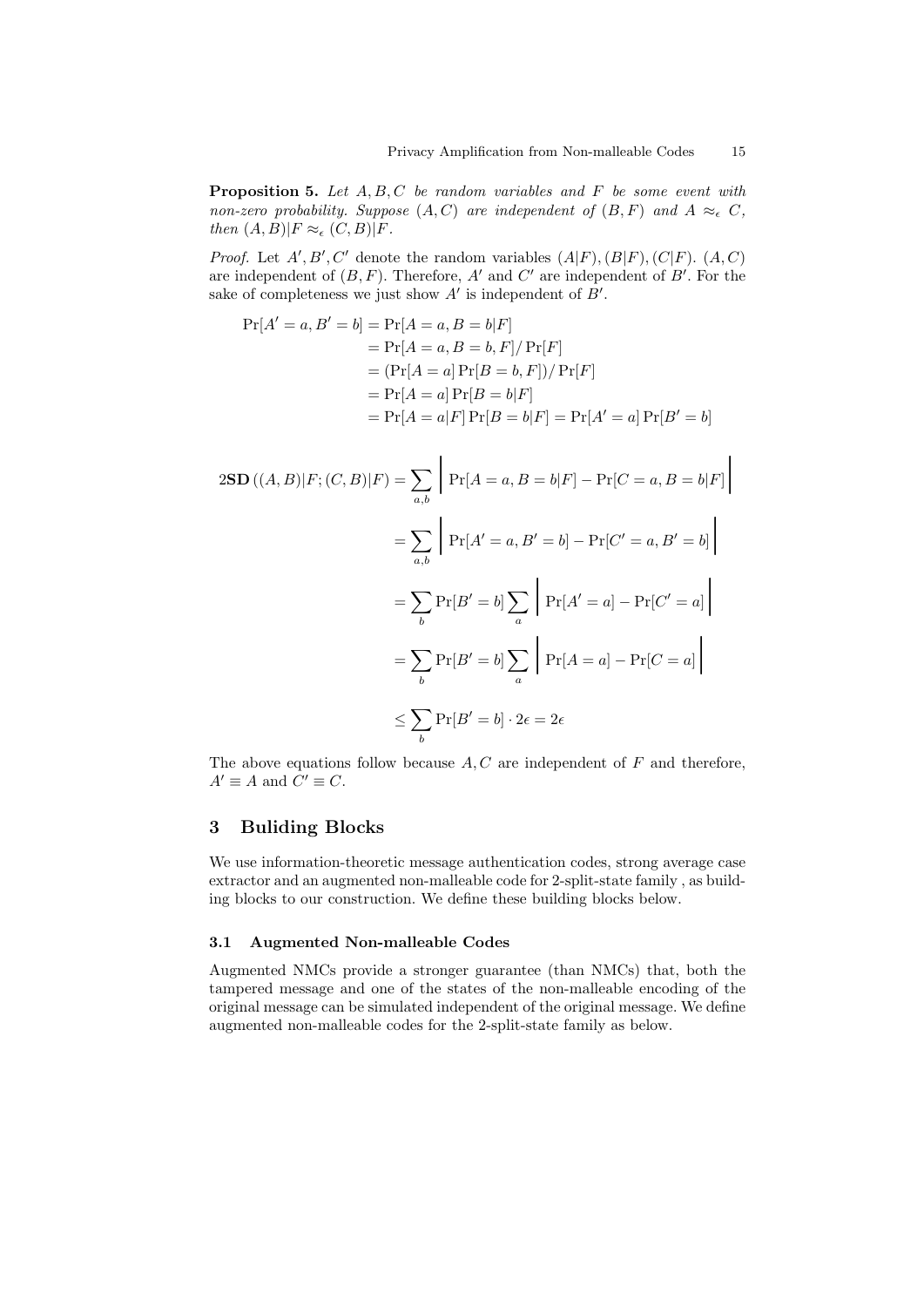Definition 5 (Augmented Non-malleable Codes).  $[AAG^+16]$  $[AAG^+16]$  A coding scheme (Enc, Dec) with message and codeword spaces as  $\{0,1\}^\alpha$ ,  $(\{0,1\}^\beta)^2$  re $spectively, is \epsilon-augmented-non-malleable with respect to the function family$  $\mathcal{F} = \{(f_1, f_2) : f_i : \{0,1\}^\beta \rightarrow \{0,1\}^\beta\}$  if  $\forall$   $(f_1, f_2) \in \mathcal{F}, \exists$  a distribution  $Sim_{f_1,f_2}$  over  $(\{0,1\}^{\beta}) \times (\{0,1\}^{\alpha} \cup \{same^*,\perp\})$  such that  $\forall m \in \{0,1\}^{\alpha}$ 

$$
\textsf{Tamper}_{f_1,f_2}^m \approx_{\epsilon} \textsf{Copy}_{Sim_{f_1,f_2}}^m
$$

where  $\mathsf{Tamper}^m_{f_1,f_2}$  denotes the distribution  $(L, \mathsf{Dec}(f_1(L), f_2(R))),$  where  $\textsf{Enc}(m) = (L, \vec{R})$ . Copy $\sum_{sim_{f_1, f_2}}^m$  is defined as

$$
(L, \tilde{m}) \leftarrow Sim_{f_1, f_2}
$$

$$
Copy_{Sim_{f_1, f_2}}^m = \begin{cases} (L, m) \text{ if } (L, \tilde{m}) = (L, same^*)\\ (L, \tilde{m}) \text{ otherwise} \end{cases}
$$

 $Sim_{f_1, f_2}$  should be efficiently samplable given oracle access to  $(f_1, f_2)$ . <sup>[3](#page-15-0)</sup> We say an  $\epsilon$ - augmented non-malleable code has optimal error, if  $\epsilon \leq 2^{-\Theta(\alpha)}$ . We express the rate, of an augmented non-malleable code as a function of  $\alpha$ . We say the rate is a function  $r(.)$ , if  $2\beta = (\alpha/r(\alpha))$  i.e codeword length  $= \frac{message \ length}{r(message \ length)}$ . Similarly, the  $\epsilon$ -non-malleable code has error  $2^{-\phi(.)}$ , if  $\epsilon \leq 2^{-\phi(.)}$ 

### 3.2 Information-theoretic One-Time Message Authentication Codes

Message Authentication Codes comprise of keyed functions, Tag and Vrfy. To authenticate a message  $m$ , the Tag function is applied on  $m$ , which would output tag t. The Vrfy function takes a message m and tag t, outputs either 0 (reject) or 1 (accept). The security guarantee of an information-theoretic one-time message authentication code is that, even an all powerful adversary who has seen atmost one valid message-tag pair, cannot forge a tag that verifies on a different message. The formal definition is as follows:

**Definition 6.** A family of pair of functions  $\{\mathsf{Tag}_{k_a} : \{0,1\}^\gamma \to \{0,1\}^\delta$ ,  $\mathsf{Vrfy}_{k_a}$ :  $\{0,1\}^{\gamma} \times \{0,1\}^{\delta} \to \{0,1\} \}_{k_a \in \{0,1\}^{\tau}}$  is said to a  $\mu$  – secure one time MAC is

- 1. For  $k_a \in_R \{0,1\}^\tau$ ,  $\forall m \in \{0,1\}^\gamma$ ,  $\Pr[\mathsf{Vrfy}_{k_a}(m,\mathsf{Tag}_{k_a}(m)) = 1] = 1$
- 2. For any  $m \neq m', t, t'$ ,  $Pr_{k_a}[\mathsf{Tag}_{k_a}(m)] = t[\mathsf{Tag}_{k_a}(m')] = t'] \leq \mu$  for  $k_a \in_R$  ${0,1}^{\tau}$

### 3.3 Average-case Extractors

Extractors output an almost uniform string from a  $(n, t)$ -source, using a short uniform string, called seed, as a catalyst. Average-case extractors are extractors whose output remains close to uniform, even given the seed and some auxiliary information about the source (but independent of the seed), whenever the source has enough average entropy given the auxiliary information.

<span id="page-15-0"></span><sup>&</sup>lt;sup>3</sup> For simplicity in the proof, we may assume here that the decoder Dec never outputs ⊥. This can be done by replacing ⊥ with some fixed string, like 00..0.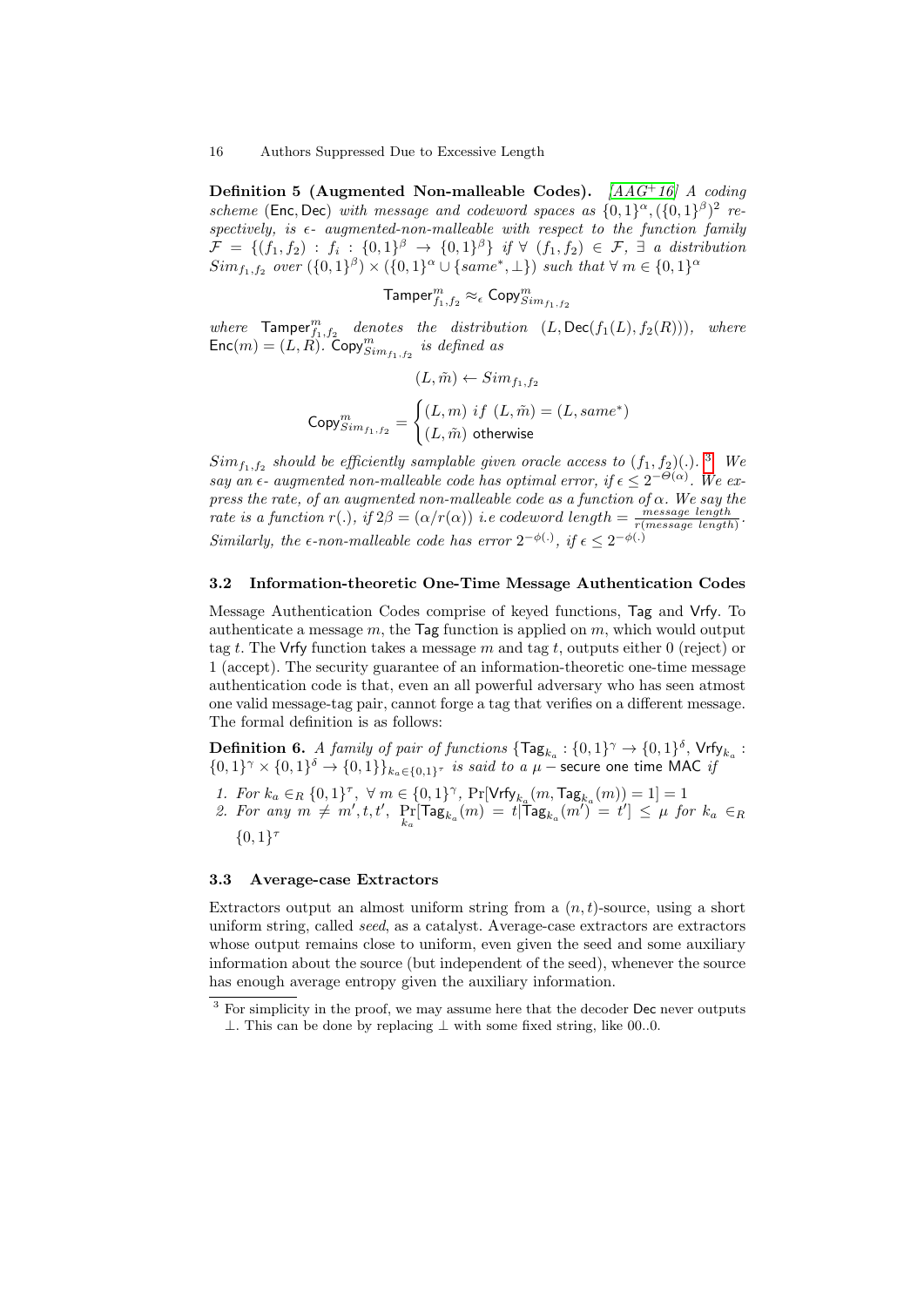**Definition 7.** [\[DORS08,](#page-35-10) Section 2.5] Let  $Ext : \{0,1\}^n \times \{0,1\}^d \rightarrow \{0,1\}^l$  be a polynomial time computable function. We say that Ext is an efficient averagecase  $(n, t, d, l, \epsilon)$ -strong extractor if for all pairs of random variables  $(W, I)$  such that W is an n-bit string satisfying  $\widetilde{\mathbf{H}}_{\infty}(W|I) \geq t$ , we have

 $\text{SD}((Ext(W; X), X, I), (U, X, I)) \leq \epsilon$ , where X is uniform on  $\{0, 1\}^d$ .

<span id="page-16-3"></span>We further need the following lemmata, which give some properties of randomness extractors.

**Lemma 5.** Let W be a source with min-entropy t and Ext be an  $(n, t, d, l, \epsilon)$ strong extractor. Then the following distributions are  $\epsilon$ -close.

$$
\begin{array}{c|c}\n-x \in_R \{0,1\}^d & -x \in_R \{0,1\}^d \\
-x \in W & -y' \in_R \{0,1\}^l \\
-y' \in_R \{0,1\}^l & -y' \in_R \{0,1\}^l \\
-y' \in_R \{0,1\}^l & -y' \in_R \{0,1\}^l \\
-y' \in_R \{0,1\}^l & -y' \in_R \{0,1\}^l \\
-y' \in_R \{0,1\}^l & -y' \in_R \{0,1\}^l & -y' \in_R \{0,1\}^l \\
-y' \in_R \{0,1\}^l & -y' \in_R \{0,1\}^l & -y' \in_R \{0,1\}^l & -y' \in_R \{0,1\}^l & -y' \in_R \{0,1\}^l & -y' \in_R \{0,1\}^l & -y' \in_R \{0,1\}^l & -y' \in_R \{0,1\}^l & -y' \in_R \{0,1\}^l & -y' \in_R \{0,1\}^l & -y' \in_R \{0,1\}^l & -y' \in_R \{0,1\}^l & -y' \in_R \{0,1\}^l & -y' \in_R \{0,1\}^l & -y' \in_R \{0,1\}^l & -y' \in_R \{0,1\}^l & -y' \in_R \{0,1\}^l & -y' \in_R \{0,1\}^l & -y' \in_R \{0,1\}^l & -y' \in_R \{0,1\}^l & -y' \in_R \{0,1\}^l & -y' \in_R \{0,1\}^l & -y' \in_R \{0,1\}^l & -y' \in_R \{0,1\}^l & -y' \in_R \{0,1\}^l & -y' \in_R \{0,1\}^l & -y' \in_R \{0,1\}^l & -y' \in_R \{0,1\}^l & -y' \in_R \{0,1\}^l & -y' \in_R \{0,1\}^l & -y' \in_R \{0,1\}^l & -y' \in_R \{0,1\}^l & -y' \in_R \{0,1\}^l & -y' \in_R \{0,1\}^l & -y' \in_R \{0,1\}^l & -
$$

Proof. We now define sets Good and Bad as follows.

<span id="page-16-0"></span>
$$
Good = \{x, y : \exists w \in Support(W), \text{ such that } \text{Ext}(w; x) = y\}
$$
  

$$
\text{Bad} = \{x, y : \nexists w \in Support(W), \text{ such that } \text{Ext}(w; x) = y\}
$$

To keep the space of values taken by W and  $W^{res}$  same, we set  $Pr[W = \perp] = 0$ .  $2SD((X, Y, W); (X, Y', W^{res}))$ 

$$
= \sum_{x,y} |Pr[X = x, Y = y, W = \bot] - Pr[X = x, Y' = y, W^{res} = \bot]|
$$
  
+ 
$$
\sum_{x,y,w} |Pr[X = x, Y = y, W = w] - Pr[X = x, Y' = y, W^{res} = w]|
$$
  
= 
$$
\sum_{(x,y) \in \text{Bad}} |Pr[X = x, Y = y] - Pr[X = x, Y' = y]|
$$
  
+ 
$$
\sum_{(x,y) \in \text{Good}, w} |Pr[X = x, Y = y, W = w] - Pr[X = x, Y' = y, W^{res} = w]|
$$
  
= 
$$
\sum_{(x,y) \in \text{Bad}} |Pr[X = x, Y = y] - Pr[X = x, Y' = y]|
$$
  
+ 
$$
\sum_{(x,y) \in \text{Good}} |Pr[X = x, Y = y] - Pr[X = x, Y' = y]| \cdot \sum_{w} Pr[W = w|Ext(W; x) = y]
$$
  
(2)

<span id="page-16-1"></span> $= 2SD((X,Y);(X,Y')) \leq \epsilon.$ 

<span id="page-16-2"></span>Equation [1](#page-16-0) follows because  $(X, Y) \in$  Bad with probability zero (in fact  $Pr[W = \perp] = 0$ ) and  $W^{res} = \perp$  if and only if  $(X, Y') \in$  Bad. Equation [2](#page-16-1) follows from the definition of Wres .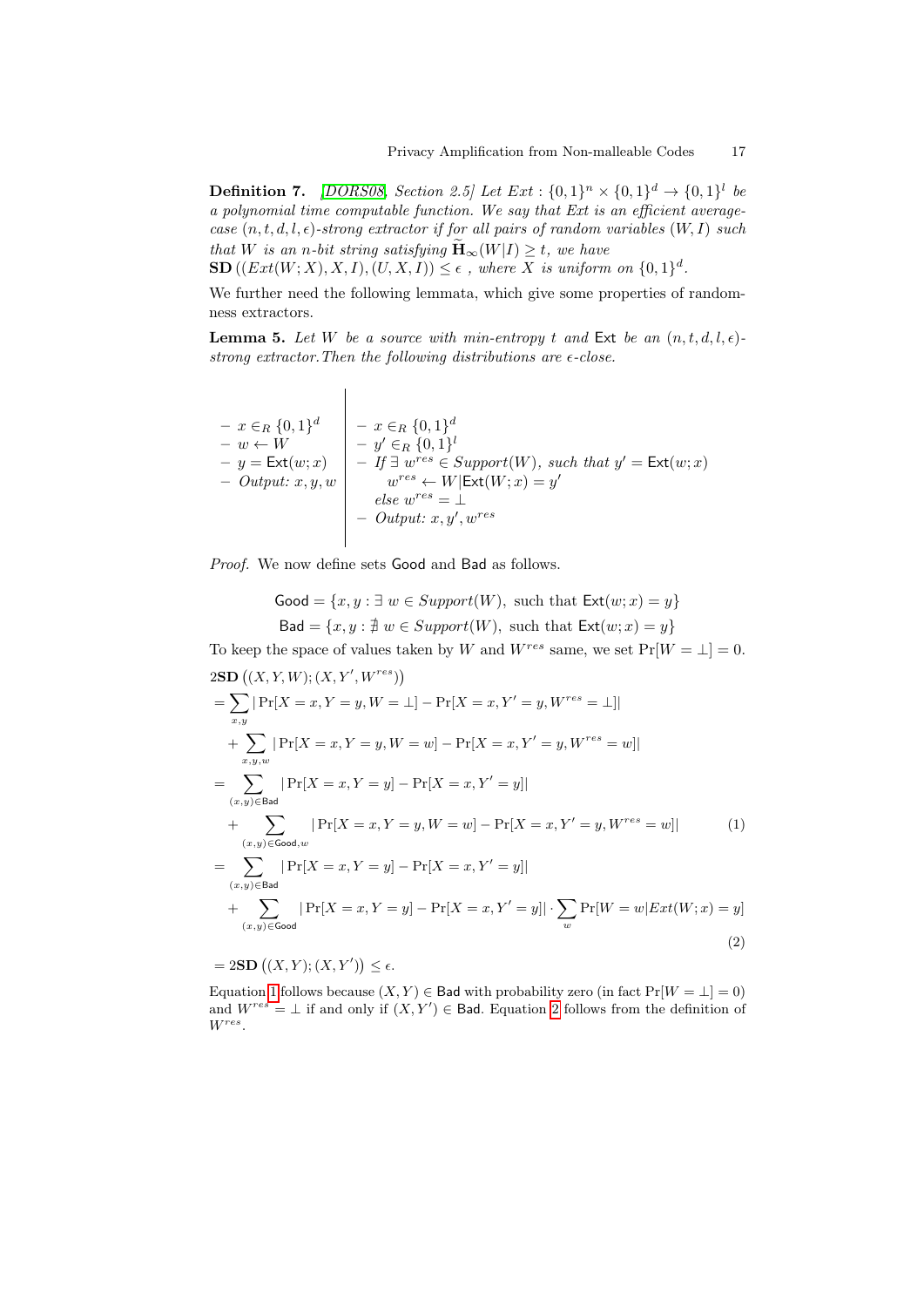Lemma 6 (Lemma 1, [\[KR09\]](#page-36-6)). Let Ext be an  $(n, t, d, l, \epsilon)$ -strong extractor, W be a random variable over  $\{0,1\}^n$ , with  $\mathbf{H}_{\infty}(W) \geq t$ . Then  $\widetilde{\mathbf{H}}_\infty(\mathsf{Ext}(W;X)|X) \ge \mathsf{min}(l, \log \tfrac{1}{\epsilon}) - 1.$  More generally, if  $\mathsf{Ext}$  is an average-case  $(n, t, d, l, \epsilon)$ -strong extractor and  $\widetilde{\mathbf{H}}_{\infty}(W|E) \geq t$ , then  $\widetilde{\mathbf{H}}_{\infty}(\mathsf{Ext}(W; X)|X, E) \geq$  $\min(l, log\frac{1}{\epsilon}) - 1.$ 

<span id="page-17-2"></span>The following remark immediately follows from Lemma [6.](#page-16-2)

Remark 1. If Ext is an average-case  $(n, t, d, l, \epsilon)$ -strong extractor and  $\widetilde{H}_{\infty}(W|E) \geq t$ , Y be a substring of  $\text{Ext}(W;X)$  with length q, then  $\widetilde{\mathbf{H}}_{\infty}(Y|X,E) \geq \min(q, log_{\frac{1}{\epsilon}}) - 1.$ 

# <span id="page-17-0"></span>4 Protocol

### <span id="page-17-1"></span>4.1 Notation

- Let  $Ext'$  be an  $(n, t', d, 3l', \epsilon_1)$  average case extractor.
- Let Ext be an  $(n, t, d, l, \epsilon_2)$  average case extractor.
- Let Enc, Dec be an  $\epsilon_3$  secure two-state augmented non-malleable code with message, codeword spaces being  $\{0,1\}^{\tau}$  and  $\{0,1\}^{2l}$ .
- Let Tag, Vrfy be an  $\epsilon_4$ -secure one-time MAC with key, message and tag spaces being  $\{0,1\}^{\tau}$ ,  $\{0,1\}^d$ , and  $\{0,1\}^{\delta}$  respectively.
- Let  $\textsf{Ext}''$  be an  $(n, t'', d, l'', \epsilon_5)$  average case extractor.
- Let  $\lambda$  denote the security parameter w.r.t to the underlying protocols used. We will set the security parameter  $\kappa$  of the main protocol in terms of this  $\lambda$ .

### 4.2 Protocol

We now describe the Privacy Amplification Protocol below.  $w$  is drawn from the entropic source  $W$ , and is shared between Alice and Bob. We denote the Interactive Authentication Protocol to authenticate a message m by  $\pi_{m,w}^{\text{AUTH}}$  and the Privacy Amplification Protocol by  $\pi_w^{\text{PA}}$ .

As described in the introduction, the idea behind the protocol is as follows: For the synchronous setting: Alice picks a MAC key, encodes it using the NMC and sends across the states to Bob. Now, in order to ensure that the tampering done by Eve is captured as a split-state tampering on the states, Alice uses an extractor and masks one of the states before sending it. In the next round, the other state is sent in clear. We require the augmented nature of the NMC to guarantee security even when one state is sent in clear. For the asynchronous setting, we need to add "liveness tests" to the protocol (where an extractor seed is sent by one party as a challenge and the other party has to respond to this correctly). By the nature of the protocol, as the communication is unidirectional (all the "useful information" is only sent by Alice), we only need to include liveness tests to ensure that Bob is alive. For this, Alice sends a liveness test seed for a long extractor output in the first step. This challenge seed is reused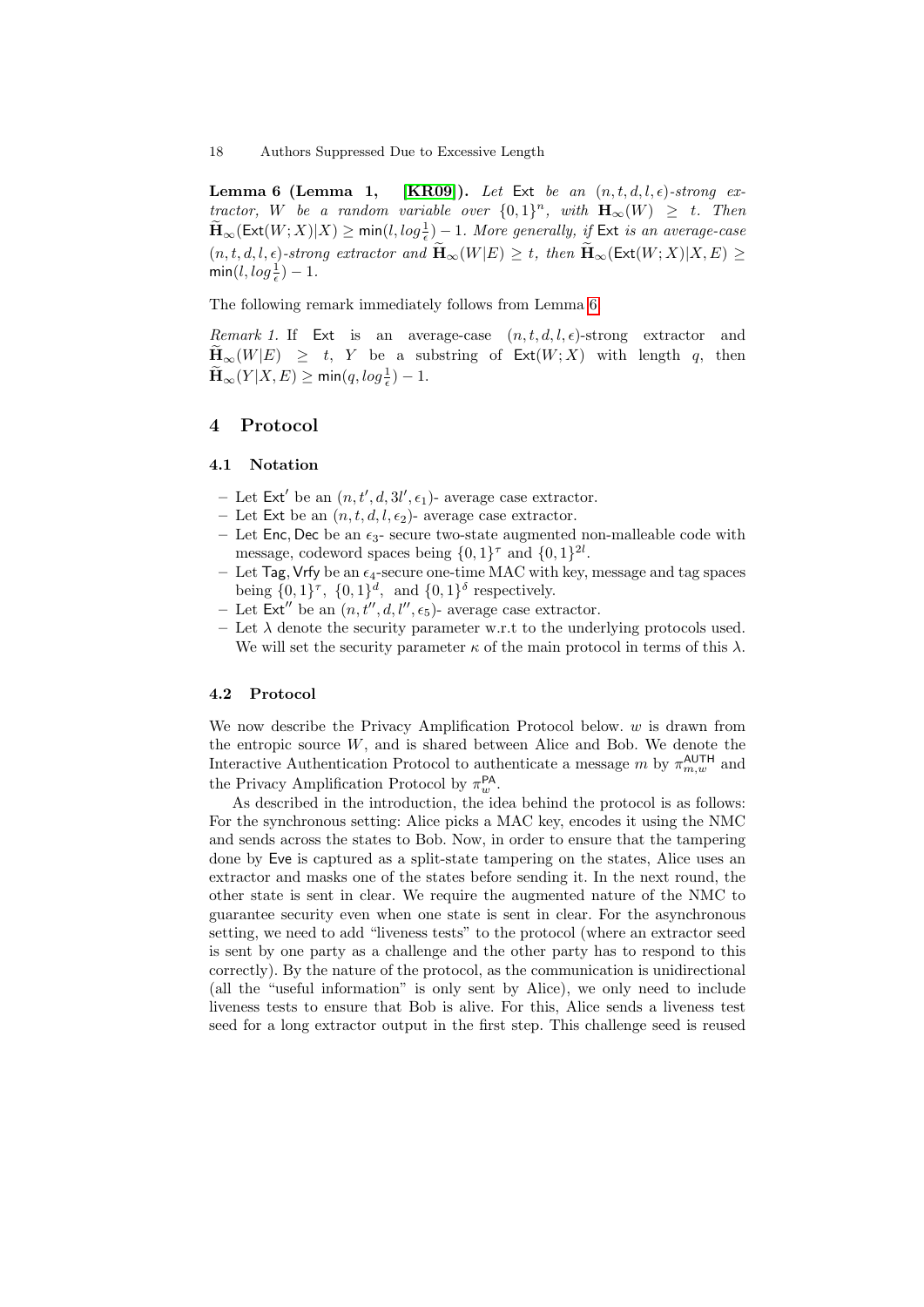| $\text{Alice}(w)$                                                                                                                                                  | Bob(w)                                                                                                                                                                                                                                       |
|--------------------------------------------------------------------------------------------------------------------------------------------------------------------|----------------------------------------------------------------------------------------------------------------------------------------------------------------------------------------------------------------------------------------------|
| • Set $m_A = \perp$                                                                                                                                                | • $m \in_R \{0,1\}^d$                                                                                                                                                                                                                        |
|                                                                                                                                                                    | • Set $m_B = \perp$                                                                                                                                                                                                                          |
|                                                                                                                                                                    | $\pi_{m,w}^{\mathsf{AUTH}}$                                                                                                                                                                                                                  |
| • $k \in_R \{0,1\}^{\tau}$                                                                                                                                         | Eve                                                                                                                                                                                                                                          |
| $\bullet\;\;x_R\in_R\{0,1\}^d; x_{live}\in_R\{0,1\}^d$<br>• $y_1  y_2  y_3 = y_{live} = \text{Ext}'(w; x_{live})$                                                  | $\blacklozenge$ $x'_{liv\xi}$<br>$\frac{x_{live}}{y''_{1}}$<br>$\frac{uv_{\mathcal{E}}}{y'_1}$ • $y'_1  y'_2  y'_3 = y'_{live} = \text{Ext}'(w; x'_{live})$                                                                                  |
| • If $y_1'' \neq y_1$ then abort<br>Else continue<br>• If $y_2'' \neq y_2$ then abort<br>Else continue                                                             | $x'_R$<br>$x_R$                                                                                                                                                                                                                              |
| • Enc $(k) = (L, R)$                                                                                                                                               |                                                                                                                                                                                                                                              |
| • $y_R = \text{Ext}(w; x_R)$<br>• $Z_R = R \oplus y_R$<br>• If $y_3'' \neq y_3$ then abort<br>Else continue<br>• If $\mathsf{Vrfy}_k(m',t') = 1$<br>Set $m_A = m'$ | $Z_R$<br>$\overline{y''_3}$ $\overline{y''_3}$ $\overline{y'_3}$ $\overline{y'_3}$ $\overline{y'_4}$ $\overline{R'} = Z'_R \oplus y'_R$<br>L<br>$L'$ $\bullet$ $k' = \text{Dec}(L', R')$<br>m',t'<br>$m, t \bullet t = \mathsf{Tag}_{k'}(m)$ |
| Else abort                                                                                                                                                         | • Set $m_B = m$                                                                                                                                                                                                                              |
| • If $m_A \neq \perp$<br>$k_A = \text{Ext}''(w; m_A)$                                                                                                              | • If $m_B \neq \perp$<br>$k_B = \text{Ext}''(w; m_B)$                                                                                                                                                                                        |
| • Else $k_A = \perp$                                                                                                                                               | • Else $k_B = \perp$                                                                                                                                                                                                                         |

<span id="page-18-0"></span>Fig. 1. Privacy Amplification Protocol

for the liveness test responses. The reuse of liveness test seed reduces the number of rounds in the protocol. But, in addition, it is also crucial that this is done to guarantee security of protocol, else dependencies arise.

<span id="page-18-1"></span>Theorem 1 Let (Enc, Dec), (Tag, Vrfy), Ext' and Ext be as in Section [4.1.](#page-17-1) Then, the 8-round sub-protocol  $\pi^{\text{AUTH}}$  in Figure [1](#page-18-0) is a an  $(t', \kappa)$ -interactive message authentication protocol.

<span id="page-18-2"></span>Theorem 2.A Let (Enc, Dec), (Tag, Vrfy), Ext' and Ext be as in Section [4.1.](#page-17-1) If (Enc, Dec) is a two-state, constant rate augmented non-malleable code with optimal error  $2^{-\Omega(\kappa)}$ , then the 8-round protocol π<sup>PA</sup> in Figure [1](#page-18-0) is a  $(t', l'', \kappa, \kappa -$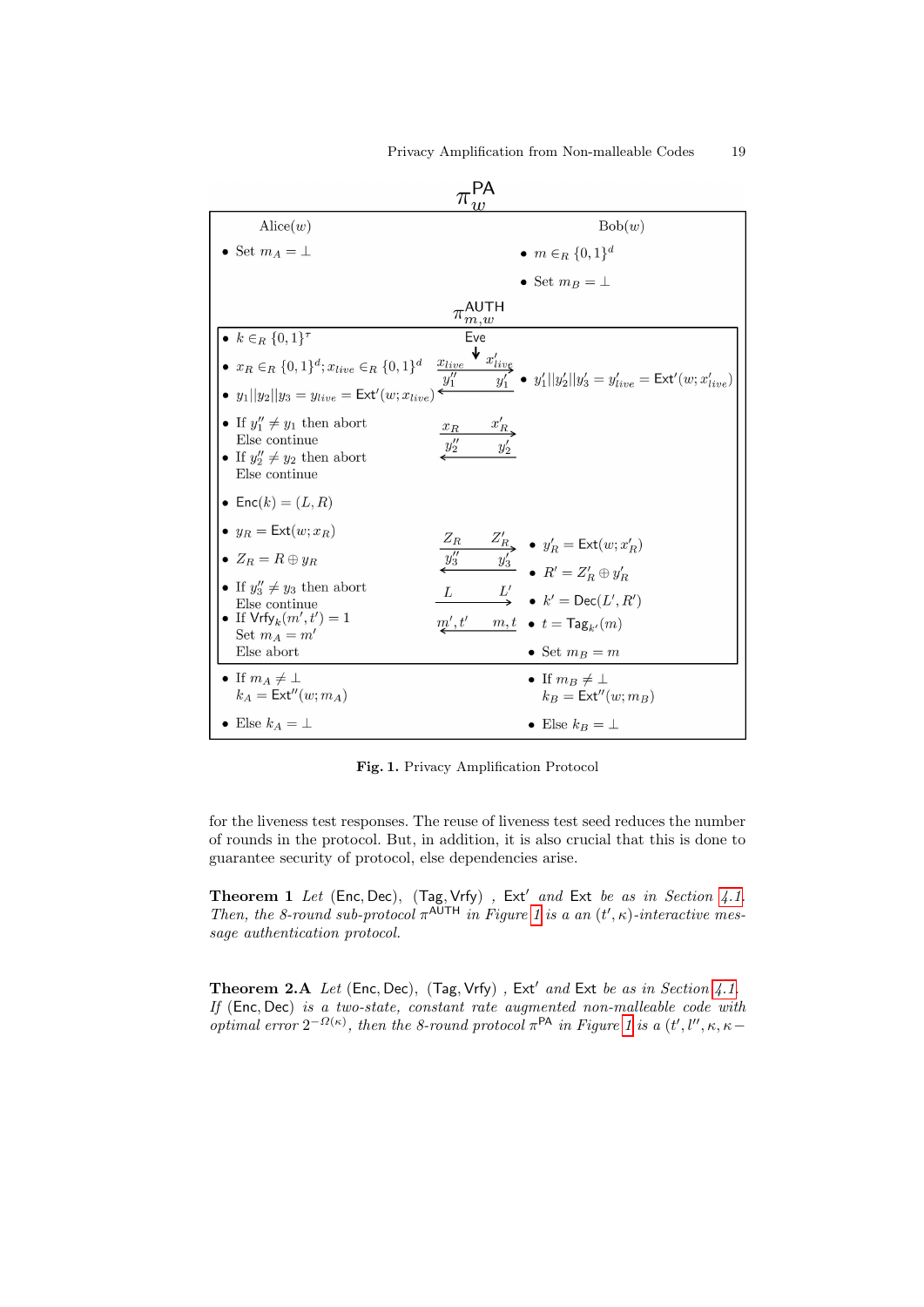1)-secure privacy amplification protocol with optimal entropy loss  $\mathcal{O}(\log(n) + \kappa)$ and with min-entropy requirement  $t' = \Omega(\log(n) + \kappa)$ .

**Theorem 2.B** Let (Enc, Dec), (Tag, Vrfy), Ext' and Ext be as in Section [4.1.](#page-17-1) If (Enc, Dec) is instantiated with the augmented non-malleable code given in  $[Li17]$ , then the 8-round protocol  $\pi$ <sup>PA</sup> in Figure [1](#page-18-0) is a  $(t', l'', \kappa, \kappa - 1)$ -secure privacy amplification protocol with entropy loss being  $\mathcal{O}(\log(n) + \kappa \log(\kappa))$  and with minentropy requirement  $t' = \Omega(\log(n) + \kappa \log \kappa)$ .

# <span id="page-19-0"></span>5 Security Proof of Our Protocol

# <span id="page-19-2"></span>5.1 Proof of Theorem [1](#page-18-1)

We first prove that  $\pi^{\text{AUTH}}$  is an interactive authentication protocol. **Correctness:** The correctness of  $\pi^{\text{AUTH}}$  follows easily. Robustness: We need to show that

 $Pr[$ Eve wins $] = Pr[m_A \neq m_B \land m_A \neq \bot \land m_B \neq \bot] \leq 2^{-\kappa}.$ 

If Bob didn't receive any messages during the protocol, then  $m_B = \perp$  and Eve doesn't win. Further, for Eve to win, all the liveness test checks must have verified correctly. Hence, from now on, we assume Bob receives and sends messages and that the liveness test checks go through. We now analyze Eve's success probability by considering the asynchronous and synchronous case separately. We define the following events for the same.

- Let Sync denote the event that Eve is synchronous and doesn't interleave.
- Async denote the complement of the event Sync, i.e., where Eve interleaves.
- Pass denote the event that Eve passes all initial checks done by Alice and Bob. It denotes the event " $(y''_1||y''_2||y''_3 = y_{live})$ ". Pass also implies  $m_B = m \neq \bot$ .

Then, we get:

<span id="page-19-1"></span>
$$
Pr[Eve wins] \leq Pr[Eve wins|Sync] + Pr[Eve wins|Async]
$$
  
\n
$$
\leq Pr[Eve wins|Sync, Pass] + Pr[Eve wins|Async]
$$
 (3)

This is because, the event Eve wins implies that Pass has occured. To prove robustness we will now bound each of the above summands.

 ${\rm \bf Lemma~6.}$   $\Pr[{\sf Eve~ wins} | {\sf Async}] \leq \Pr[{\sf Eve~ wins} | {\sf Sync}, {\sf Pass}] + 2^{-l'+1}$ 

Proof. We first introduce the following notations:

- Let  $msg_i$  denote the message received by Eve in the actual *i*-th round (i.e., in the synchronous world) of the protocol  $(msg_1 = x_{live}, msg_2 =$  $y'_1, \cdots, msg_8 = m, t$ ).
- Let  $msg'_i$  denote the modification of  $msg_i$  sent by Eve to Bob/Alice  $(msg'_1 =$  $x'_{live}$ ,  $msg'_2 = y''_1, \cdots, msg'_8 = m', t'.$  In the asynchronous setting these modified messages may depend on messages received by Eve in later rounds).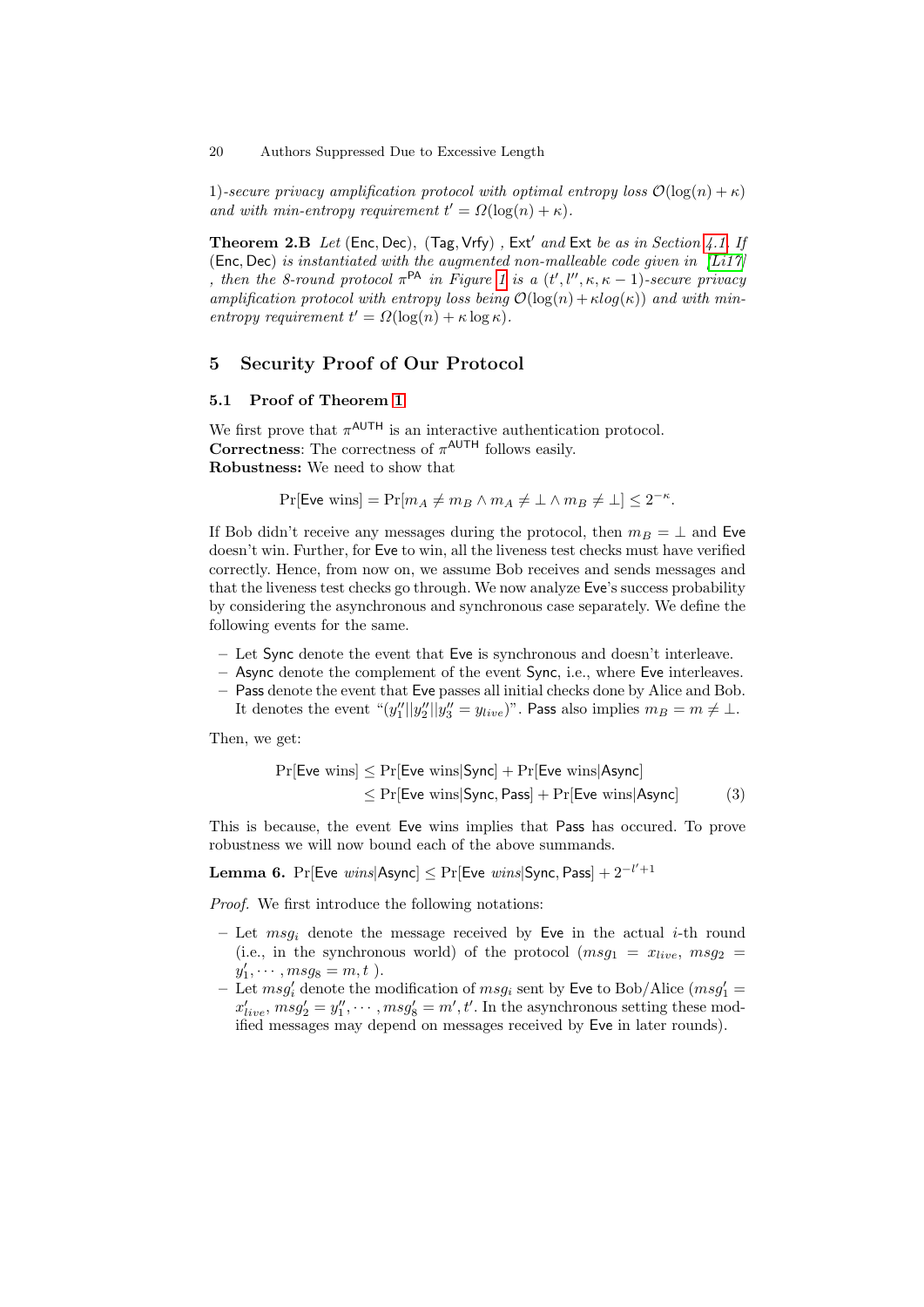We split the event Async into the following two mutually exclusive and exhaustive events:

- Case1 : This event is defined as the union of the following two events.
	- a Eve sends  $msg'_i$  to Alice before receiving  $msg_i$  from Bob, where  $i \in$  ${2, 4, 6}$
- b Eve sends  $msg'_1(x'_{live})$  to Bob before receiving  $msg_1(x_{live})$  from Alice. – Case2 : This event is defined as the union of the following two events.
	- a Eve sends  $msg'_i$  to Bob before receiving  $msg_i$  from Alice, where  $i \in$  $\{3, 5, 7\}$  and  $\textsf{Case1}^C$  happens.
	- b Eve sends  $msg'_8$  to Alice before receiving  $msg_8$  from Bob and Case1<sup>C</sup> happens.

These events are clearly exhaustive because Async happens if and only if there exists some  $i \in [8]$ , such that  $msg'_i$  is sent to Alice(Bob) before receiving  $msg_i$ from Bob(Alice). Then, we have:

<span id="page-20-1"></span><span id="page-20-0"></span>
$$
Pr[{\text{Eve wins}} | {\text{Async}}] \leq Pr[{\text{Eve wins}} | {\text{Case1}}] + Pr[{\text{Eve wins}} | {\text{Case2}}] \tag{4}
$$

We now bound each of the summands above separately.

# **Claim 1** Pr[Eve  $wins$ [Case1]  $\leq 2^{-l'+1}$

Proof. The intuition behind the claim is that, given Case1, Eve doesn't have enough information to pass all the liveness tests. For example, consider Case1b. Before passing all the liveness tests, Eve's view(barring  $x_{live}, x'_{live}$ ) is is a function of  $x_R, z_R, y', m, t'$ , of which only t' may be dependent on  $x_{live}$  (for example: where Eve sends  $x_{live}$  as  $x_R'$  and completes interaction with Bob, before sending  $y_2''$  or  $y_3''$  to Alice). This information can atmost reduce the average entropy of Y given Eve's view by  $\delta$  bits(length of the tag). By the way we set parameters, we will ensure that this average entropy is at least  $l'$ . Hence Eve can only pass the liveness tests with very low probability.

Similary, consider Case1a and  $i = 4$ . Eve's view before answering the first and second liveness test, atmost depends on  $y'_1$ ,  $x_R$ (barring  $x_{live}$ ,  $x'_{live}$ ), of which only  $y'_1$  may be dependent on  $x_{live}$ . By average entropy arguments, we will show that the probability of guessing both  $y_1$  and  $y_2$  correctly, given  $y'_1$  is very low. The arguments are similar for  $i = 2, 6$ .

Let the liveness test  $y_j = y''_j$  be indexed by j where  $j \in \{1, 2, 3\}$ . Formally, let  $E_{ind}$  denote information (excluding  $x'_{live}$ ) that Eve sees at the most before answering the j<sup>th</sup> liveness test, that is independent of  $x_{live}$ ,  $E_{dep}$  denote information (excluding  $x'_{live}$ ) that Eve sees at the most before answering the jth liveness test, that might depend on  $x_{live}$ ,  $Q$  denote the substrings of  $Y$ , which we want Eve to be able to guess only with low probability. We now formally see what each of the above random variables are in each of the sub cases written below.

- For 
$$
i = 1
$$
,  $j = 3$ ,  $E_{ind} \equiv (X_R, Z_R, Y', m)$ ,  $E_{dep} \equiv (T)$ ,  $Q \equiv Y$ 

– For  $i = 2$ ,  $j = 1$ ,  $E_{ind} \equiv Null$ ,  $E_{dep} \equiv Null$ ,  $Q \equiv Y_1$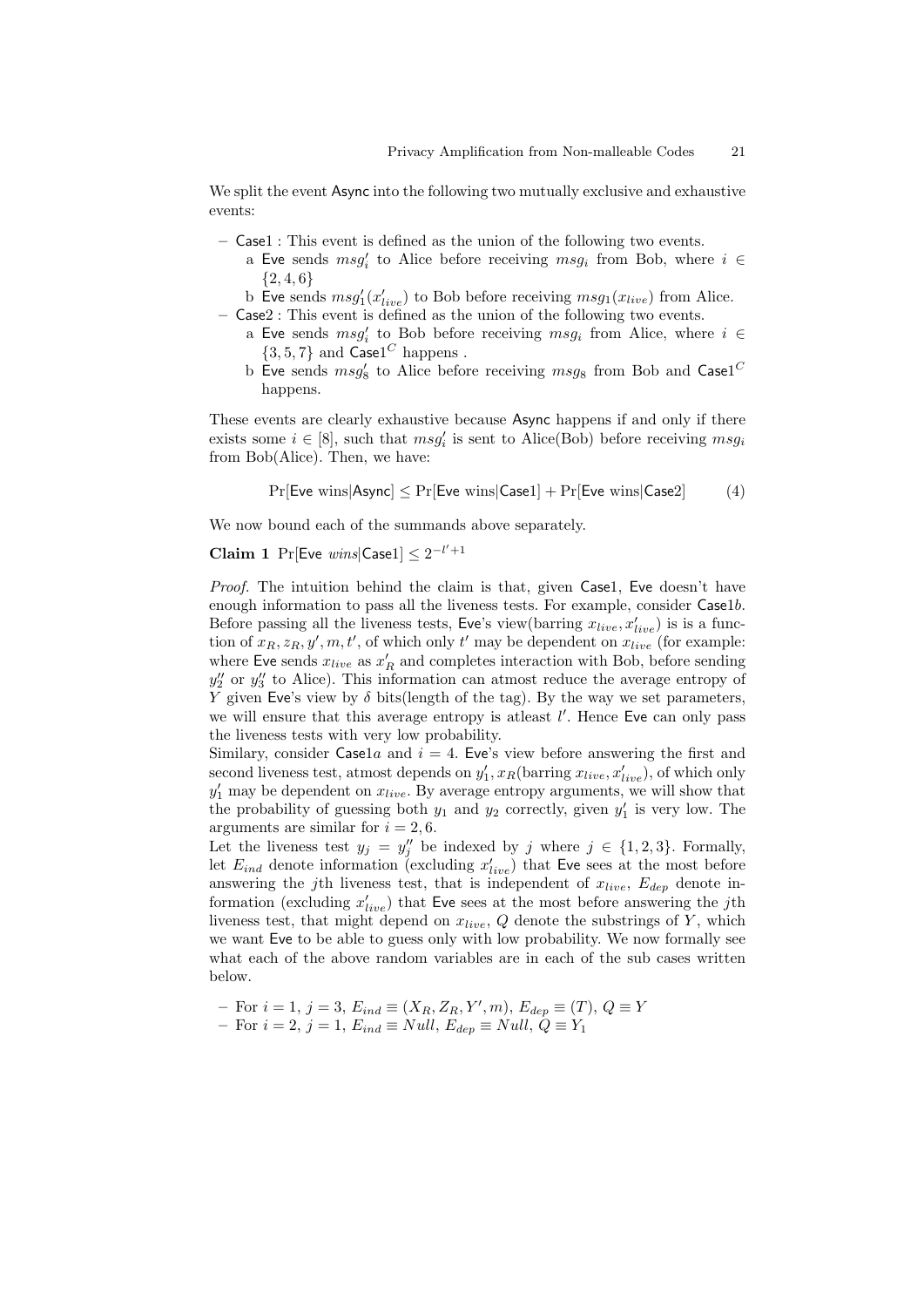- For 
$$
i = 4
$$
,  $j = 2$ ,  $E_{ind} \equiv X_R$ ,  $E_{dep} \equiv Y'_1$ ,  $Q \equiv Y_1$ ,  $Y_2$   
- For  $i = 6$ ,  $j = 3$ ,  $E_{ind} \equiv (X_R, Z_R)$ ,  $E_{dep} \equiv Y'_1, Y'_2$ ,  $Q \equiv Y$ 

where i is the index corresponding to the subcase we are in  $\frac{4}{3}$  $\frac{4}{3}$  $\frac{4}{3}$  and j corresponds to the liveness test being answered by Eve. We will show that in each subcase  $i, Q \equiv Y_1, \dots, Y_j$  will have high enough entropy given all the information that Eve sees.

From here on the proof is same for all  $i \in \{1, 2, 4, 6\}^5$  $i \in \{1, 2, 4, 6\}^5$ .

<span id="page-21-3"></span><span id="page-21-2"></span>
$$
\widetilde{\mathbf{H}}_{\infty}(Q|X_{live}, E_{ind}, X'_{live}, E_{dep})
$$
\n
$$
\geq \widetilde{\mathbf{H}}_{\infty}(Q|X_{live}, E_{ind}, X'_{live}) - |E_{dep}| \text{ (follows by Lemma 4b)}
$$
\n
$$
= \widetilde{\mathbf{H}}_{\infty}(Q|X_{live}, E_{ind}) - |E_{dep}|
$$
\n
$$
\geq min(|Q|, \log \frac{1}{\epsilon_1}) - 1 - |E_{dep}| \text{ (follows by Remark 1)}
$$
\n
$$
\geq l' - 1
$$
\n(7)

Equation [6](#page-21-2) holds because, if Caselb happens, then  $X'_{live}$  is independent of  $W, X_{live}$  and if Case1b does not happen, then  $X'_{live}$  is a function of  $X_{live}$ ,  $E_{ind}$ . By the way we set parameters in Section [5.3,](#page-32-0) the last inequality holds. Let A denote  $(X_{live}, E_{ind}, X'_{live}, E_{dep})$ .

$$
\Pr[\text{Eve } wins | \text{Case1}] \le \Pr[Q = f(A)]
$$
  
= 
$$
\sum_{a} \Pr[A = a] \cdot \Pr[Q = f(A)|A = a]
$$
  
= 
$$
\sum_{a} \Pr[A = a] \cdot max_{q} \Pr[Q = q|A = a)]
$$
  
= 
$$
2^{-\widetilde{H}_{\infty}(Q|A)} \le 2^{-l' + 1}
$$

f is an arbitrary randomized/deterministic function chosen by Eve  $(f(A))$  represents the guess made by Eve for  $Q$ ). The last inequality follows from Inequality [7.](#page-21-3)

### <span id="page-21-4"></span>Claim 2  $Pr[Eve \ wins|Case2] \leq Pr[Eve \ wins|Sync, Pass]$

Proof. We aim to prove that given Case2, Eve only gains as much advantage in winning, as in the synchronous setting. To prove this, we first define the function family  $\mathcal{F}_{\text{Case2}}$ , which captures the modifications made (to the transcript) by Eve given Case2. Then, we will prove that for any tampering made by Eve using  $(f_1, \dots, f_8) \in \mathcal{F}_{\text{Case2}}$ , we can capture it by a function in the synchronous setting (post removing the liveness test checks, which can only give more advantage to

<span id="page-21-0"></span><sup>&</sup>lt;sup>4</sup> Subcase *i*: Eve sends  $msg'_i$  to Alice (if  $i \in \{2, 4, 6\}$ ) or  $msg'_1$  to Bob (if  $i = 1$ ) before receiving  $msq_i$ 

<span id="page-21-1"></span><sup>&</sup>lt;sup>5</sup> For a random variable X over set X, |X| denotes length of bit representation of an element in X. For example, when  $Q \equiv Y_1$ ,  $|Q| = |Y_1| = l'$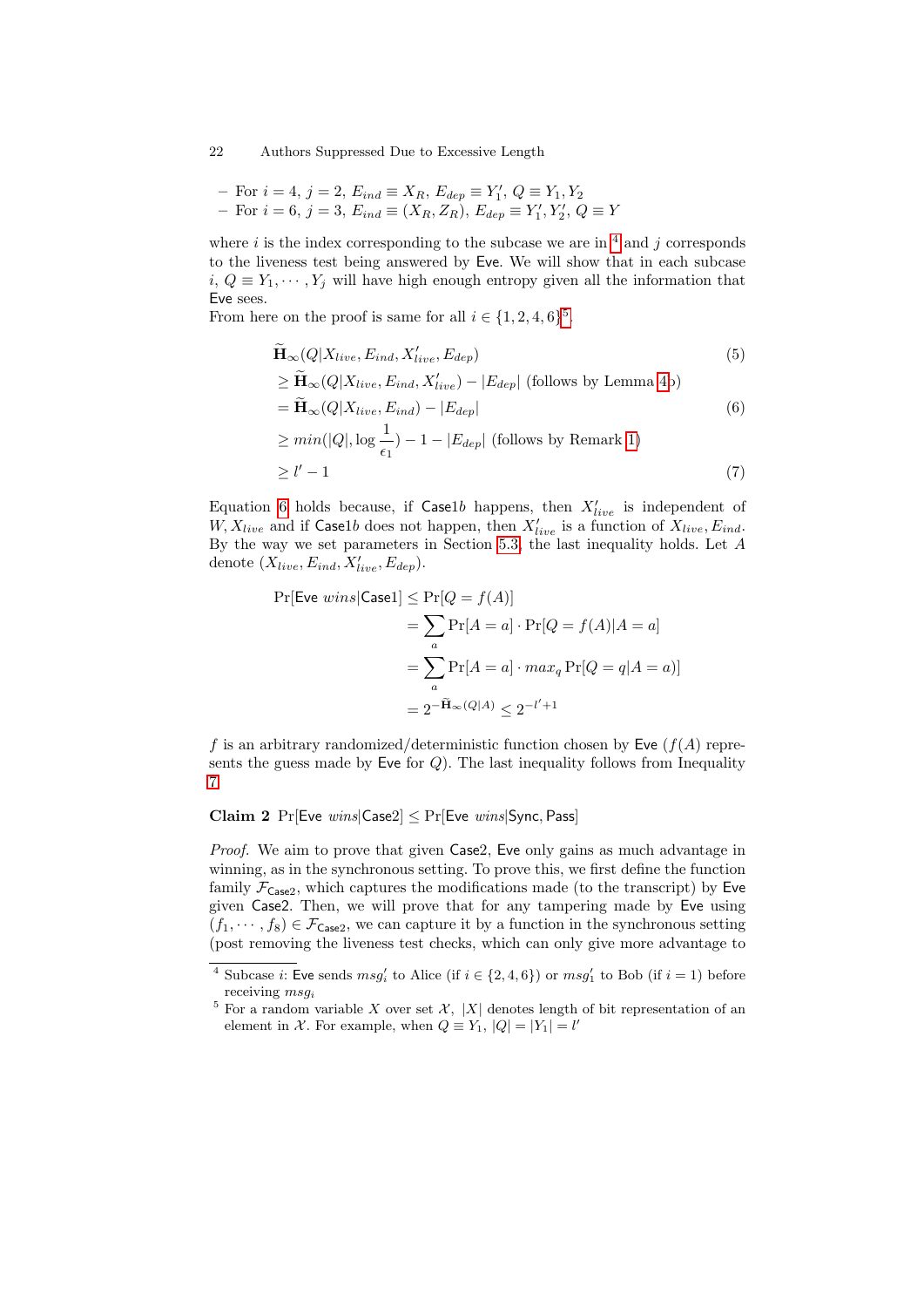Eve).<sup>[6](#page-22-0)</sup>. This would prove that the probability of Eve winning given Case2 is at most the probability of her winning given (Sync, Pass). Here, by slight abuse of notation, we also use Pass to denote that the liveness test checks are removed. Now, we describe inputs and outputs of tampering functions  $(f_1, \dots, f_8)$  from  $\mathcal{F}_{\textsf{Case2}}$ :

$$
- X'_{live} = f_1(X_{live})
$$
  
\n
$$
- Y''_1 = f_2(X_{live}, Y'_1, Y'_2^{\perp}, Y'_3^{\perp}, m^{\perp}, T^{\perp})
$$
  
\n
$$
- X'_R = f_3(X_{live}, Y'_1, X_R^{\perp})
$$
  
\n
$$
- Y''_2 = f_4(X_{live}, Y'_1, X_R, Y'_2, Y'_3^{\perp}, m^{\perp}, T^{\perp})
$$
  
\n
$$
- Z'_R = f_5(X_{live}, Y'_1, X_R^{\perp}, Y'_2, Z_R^{\perp})
$$
  
\n
$$
- Y''_3 = f_6(X_{live}, Y'_1, X_R, Y'_2, Z_R, Y'_3, m^{\perp}, T^{\perp})
$$
  
\n
$$
- L' = f_7(X_{live}, Y'_1, X_R^{\perp}, Y'_2, Z_R^{\perp}, Y'_3, L^{\perp})
$$
  
\n
$$
- (m', T') = f_8(X_{live}, Y'_1, X_R, Y'_2, Z_R, Y'_3, L, m^{\perp}, T^{\perp})
$$

Here, for a random variable A we use  $A^{\perp}$  to represent the random variable which may be just A or is  $\perp$  if the function does not depend on the corresponding input. Given Case2, we know that  $\mathsf{Case1}^C$  has occurred. This means that  $x'_{live}$  is sent by Eve only after she sees  $x_{live}$ . Further, each of  $x'_{live}$ ,  $x'_R$ ,  $Z'_R$  are sent by Eve to Bob before she receives the subsequent messages  $x_R, Z_R, L$ , respectively, from Alice. Hence the function description of  $f_1$  is exactly as in the synchronous setting and that of  $f_3, f_5, f_7, f_8$  only differs from their synchronous counterpart in that, these functions may not depend on certain messages in their input (we used ⊥ to denote this).

Now, if we assume that Pass occurs and hence remove the liveness test checks in the game, then clearly, it can only increase the advantage of Eve in winning. Hence

 $Pr[Eve wins|Case2] \leq Pr[Eve wins|Case2, Pass]$ 

Two key observations below will complete the proof of this claim:

1. Post the liveness test checks are removed (both in case of asynchronous and synchronous), the functions  $f_2, f_4$  and  $f_6$ , which give modifications of the liveness test responses by Bob, are no longer used in generating the view of Eve. So, given that Pass occurred, the view of Eve in both the asynchronous and synchronous world does not depend on the functions  $f_2, f_4$  and  $f_6$ .

<span id="page-22-0"></span> $6$  As Eve is information theoretic, we can assume that Eve gives the functions she is going to use for modifications a priori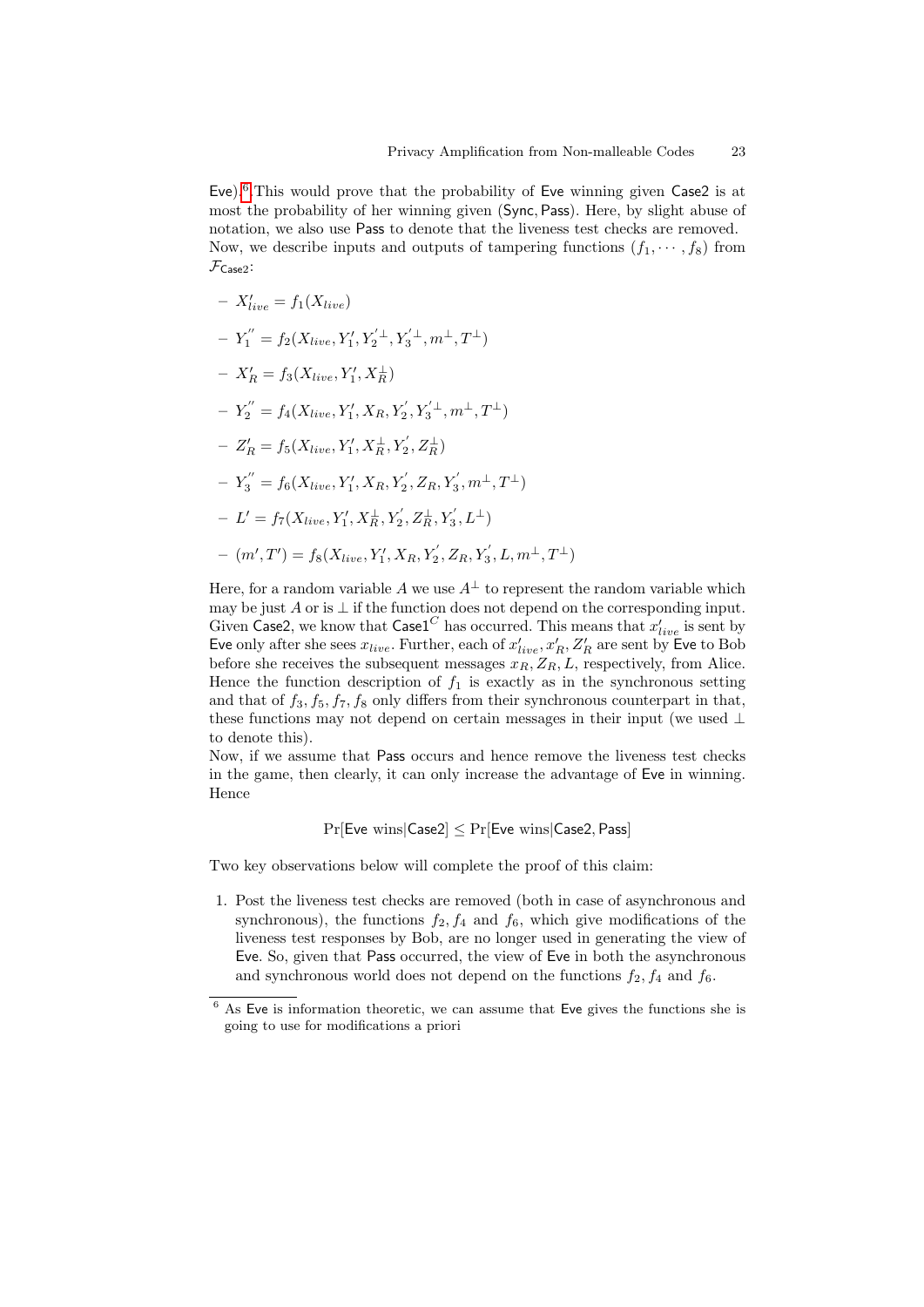2. The current descriptions of  $f_3, f_5, f_7, f_8$  in  $\mathcal{F}_{\text{Case2}}$  can be captured by defining functions  $f'_3, f'_5, f'_7, f'_8$  (whose domains do not include  $\perp$ ) such that if a certain input for  $f_i$  is  $\perp$ , replace it with a dummy string and use  $f'_i$  to get the modification. If all inputs of  $f_i$  are  $\neq \perp$ ,  $f'_i$  is same as  $f_i$ . The function descriptions of  $f'_3, f'_5, f'_7, f'_8$  are as in the synchronous setting.

Observations 1. and 2. above show that post removing the liveness test checks, i.e., assuming Pass occurred, the function descriptions of  $f_1, f_3, f_5, f_7. f_8$  can be captured by function descriptions in the synchronous setting. Hence, it follows that:

$$
Pr[Eve wins|Case2] \le Pr[Eve wins|Case2, Pass]
$$
  

$$
\le Pr[Eve wins|Sync, Pass]
$$
 (8)

Combining the above claims [1](#page-20-0) and [2](#page-21-4) in Equation [4,](#page-20-1) we get:

 $\Pr[\mathsf{Eve \ wins} | \mathsf{Async}] \leq \Pr[\mathsf{Eve \ wins} | \mathsf{Sync}, \mathsf{Pass}] + 2^{-l'+1}$ 

<span id="page-23-0"></span>**Lemma 7.**  $\Pr[\mathsf{Eve} \text{ wins} | \mathsf{Sync}, \mathsf{Pass}] \leq 2^{-\lambda} + 2\epsilon_2 + \epsilon_3 + \epsilon_4$ 

Proof. Let us define the random variable corresponding to the view of Eve conditioned on the event Sync happening. We introduce the following notations for that.

- Let m denote the message being authenticated by Bob through  $\pi^{\text{AUTH}}$ .
- As Eve is information theoretic adversary, we assume that she chooses the tampering functions of each round apriori. We denote these functions with the literals  $f_1, f_2, f_3, f_4, f_5, f_6, f_7, f_8.$

$$
View0_{f_1,...f_8}^m:\n- w \leftarrow W\n- x_{live} \in_R \{0,1\}^d,\nk \in_R \{0,1\}^d, x_R \in_R \{0,1\}^d\n- x'_{live} = f_1(x_{live})\n- y_1||y_2||y_3 = y_{live} = \text{Ext}'(w; x_{live})\n- y'_1||y'_2||y'_3 = y'_{live} = \text{Ext}'(w; x'_{live})\n- x'_R = f_3(x_{live}, y'_1, x_R)\n- y_R = \text{Ext}(w; x_R)\n- (L, R) \leftarrow \text{Enc}(k)\n- z_R = y_R \oplus R\n- z'_R = f_5(x_{live}, y'_1, x_R, y'_2, z_R)\n- y'_R = \text{Ext}(w; x'_R)\n- R' = z'_R \oplus y'_R\n- L' = f_7(x_{live}, y'_1, x_R, y'_2, z_R, y'_3, L)\n- k' = \text{Dec}(L', R')\n- t = \text{Tag}_{k'}(m)\n- (m', t') =\nf_8(x_{live}, y'_1, x_R, y'_2, z_R, y'_3, L, m, t)\n- Output xlive, ylive, x_R, z_R, L, m, t
$$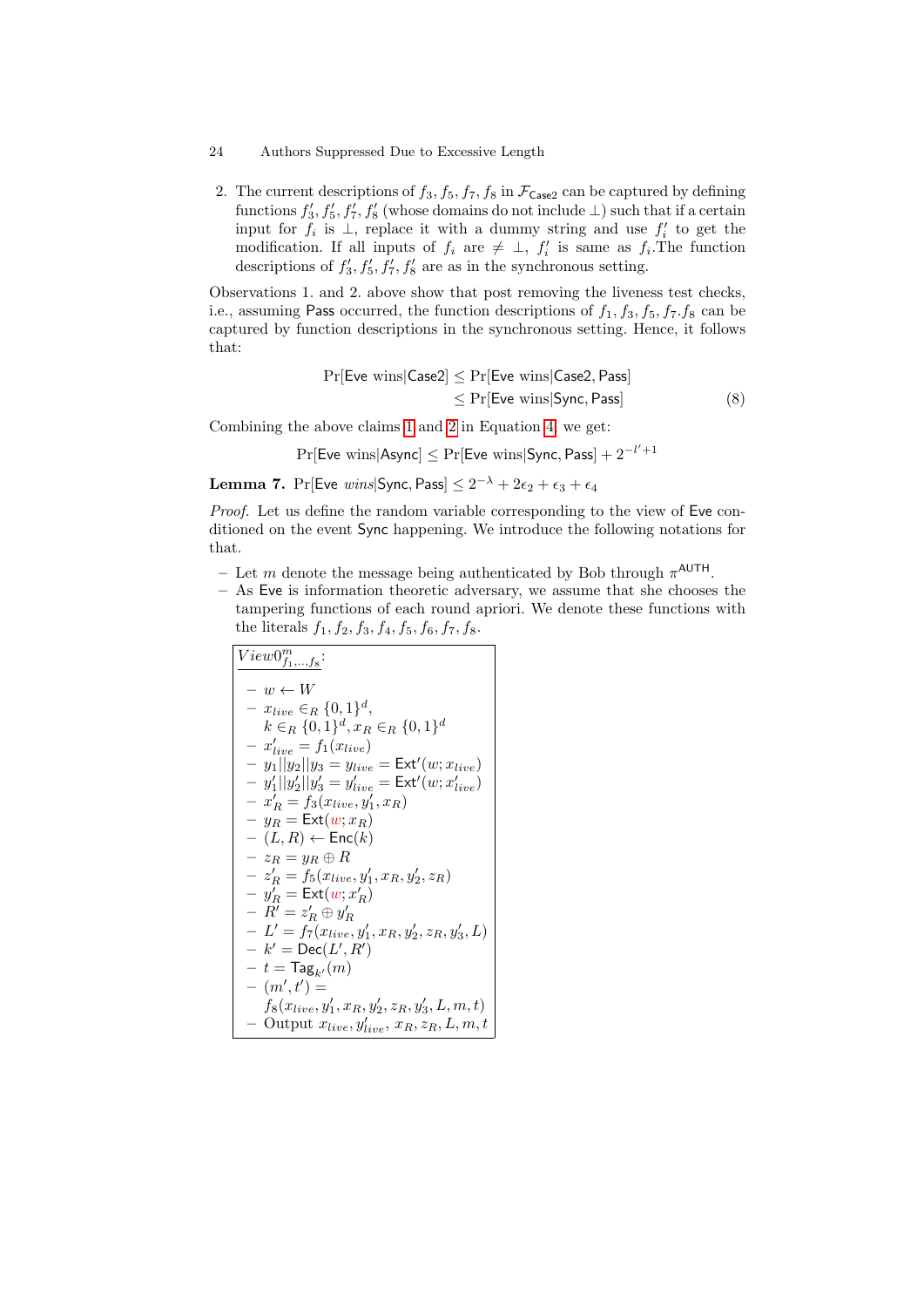The random variable  $View0^m_{f_1,\ldots,f_8}$  is defined as

<span id="page-24-0"></span>
$$
View0^m_{f_1,..,f_8} \equiv (X_{live}, Y'_{live}, X_R, Z_R, L, m, T)
$$

where the capital letters on the right denote the distributions corresponding to the respective small letters (as described in the figure above). Then, we have:

$$
\begin{aligned} &\Pr[\mathsf{Eve\ wins}|\mathsf{Sync},\mathsf{Pass}] \\ &= \Pr[(m',t') \leftarrow \mathsf{Eve}(View0^m_{f_1,\cdots,f_8}) \wedge m' \neq m \wedge \mathsf{Vrfy}_K(m',t') = 1] \end{aligned} \eqno{(9)}
$$

where the probability is over the randomness used to generate  $View0^m_{f_1,\dots,f_8}$ , namely  $W, X_{live}, K, X_R$  and the randomness used in Enc. To bound this probability, we use a hybrid argument. We now define the views of Eve in the subsequent hybrids. Then, we prove that the success probability of Eve given  $View0^m_{f_1,\dots,f_8}$ <br>(Equation [9\)](#page-24-0) is upper bounded by its success probability given the final view  $View4^{m}_{f_1,\ldots,f_8}$  upto a small error.

| ,,,,,,,                                                   |                                                                |
|-----------------------------------------------------------|----------------------------------------------------------------|
| $View1^m_{f_1,\ldots,f_8}$ :                              | $View2^{m}_{f_1, , f_8}$ :                                     |
| $- w \leftarrow W$                                        | $- w \leftarrow W$                                             |
| $- x_{live} \in_R \{0,1\}^d$ ,                            | $- x_{live} \in_R \{0,1\}^d, z_R \in_R \{0,1\}^l,$             |
| $k \in_R \{0,1\}^d, x_R \in_R \{0,1\}^d$                  | $k \in_R \{0,1\}^d, x_R \in_R \{0,1\}^d$                       |
| $- x'_{live} = f_1(x_{live})$                             | $- x'_{live} = f_1(x_{live})$                                  |
| $- y_1  y_2  y_3 = y_{live} = \text{Ext}'(w; x_{live})$   | $- y_1  y_2  y_3 = y_{live} = \text{Ext}'(w; x_{live})$        |
| $y_1  y_2'  y_3' = y_{live}' = \text{Ext}'(w; x_{live}')$ | $- y'_1   y'_2   y'_3 = y'_{live} = \text{Ext}'(w; x'_{live})$ |
| $- \tilde{w} \leftarrow W$                                | $-x'_R = f_3(x_{live}, y'_1, x_R)$                             |
| $W$ is the conditional source,                            | $- (L, R) \leftarrow \mathsf{Enc}(k)$                          |
| $\tilde{W} := W   (Ext'(W; x_{live}) = y_{live})$         | $-y_R = z_R \oplus R$                                          |
| $\mathsf{Ext}'(W; x'_{live}) = y'_{live})$                | $-z'_R = f_5(x_{live}, y'_1, x_R, y'_2, z_R)$                  |
| $- x'_R = f_3(x_{live}, y'_1, x_R)$                       | - If $\forall \tilde{w} \in \text{Support}(W)$ such that       |
| $- y_R = \text{Ext}(\tilde{w}; x_R)$                      | $\text{Ext}(W; x_R) = y_R$ , then set $\tilde{w} =$            |
| $- (L, R) \leftarrow \mathsf{Enc}(k)$                     | $\perp$ and Output $\perp$                                     |
| $- z_R = y_R \oplus R$                                    | else $\tilde{w} \leftarrow W   (Ext(W; x_R) = y_R)$            |
| $-z'_R = f_5(x_{live}, y'_1, x_R, y'_2, z_R)$             | $W$ is the conditional source,                                 |
| $-y'_R = \text{Ext}(\tilde{w}; x'_R)$                     | $\tilde{W} := W   (Ext'(W; x_{live}) = y_{live})$              |
| $- R' = z'_R \oplus y'_R$                                 | $\mathsf{Ext}'(W; x'_{live}) = y'_{live})$                     |
| $- L' = f_7(x_{live}, y'_1, x_R, y'_2, z_R, y'_3, L)$     | $-y'_R = \text{Ext}(\tilde{w}; x'_R)$                          |
| $- k' = \textsf{Dec}(L', R')$                             | $- R' = z'_B \oplus y'_B$                                      |
| $- t = \text{Tag}_{k'}(m)$                                | $-L' = f_7(x_{live}, y'_1, x_R, y'_2, z_R, y'_3, L)$           |
|                                                           | $- k' = \textsf{Dec}(L', R')$                                  |
|                                                           | $- t = \text{Tag}_{k'}(m)$                                     |
| $ (m', t') =$                                             | $ (m', t') =$                                                  |
| $f_8(x_{live}, y'_1, x_R, y'_2, z_R, y'_3, L, m, t)$      | $f_8(x_{live}, y'_1, x_R, y'_2, z_R, y'_3, L, m, t)$           |
| $-$ Output $x_{live}, y'_{live}, x_R, z_R, L, m, t$       | - Output $x_{live}, y'_{live}, x_R, z_R, L, m, t$              |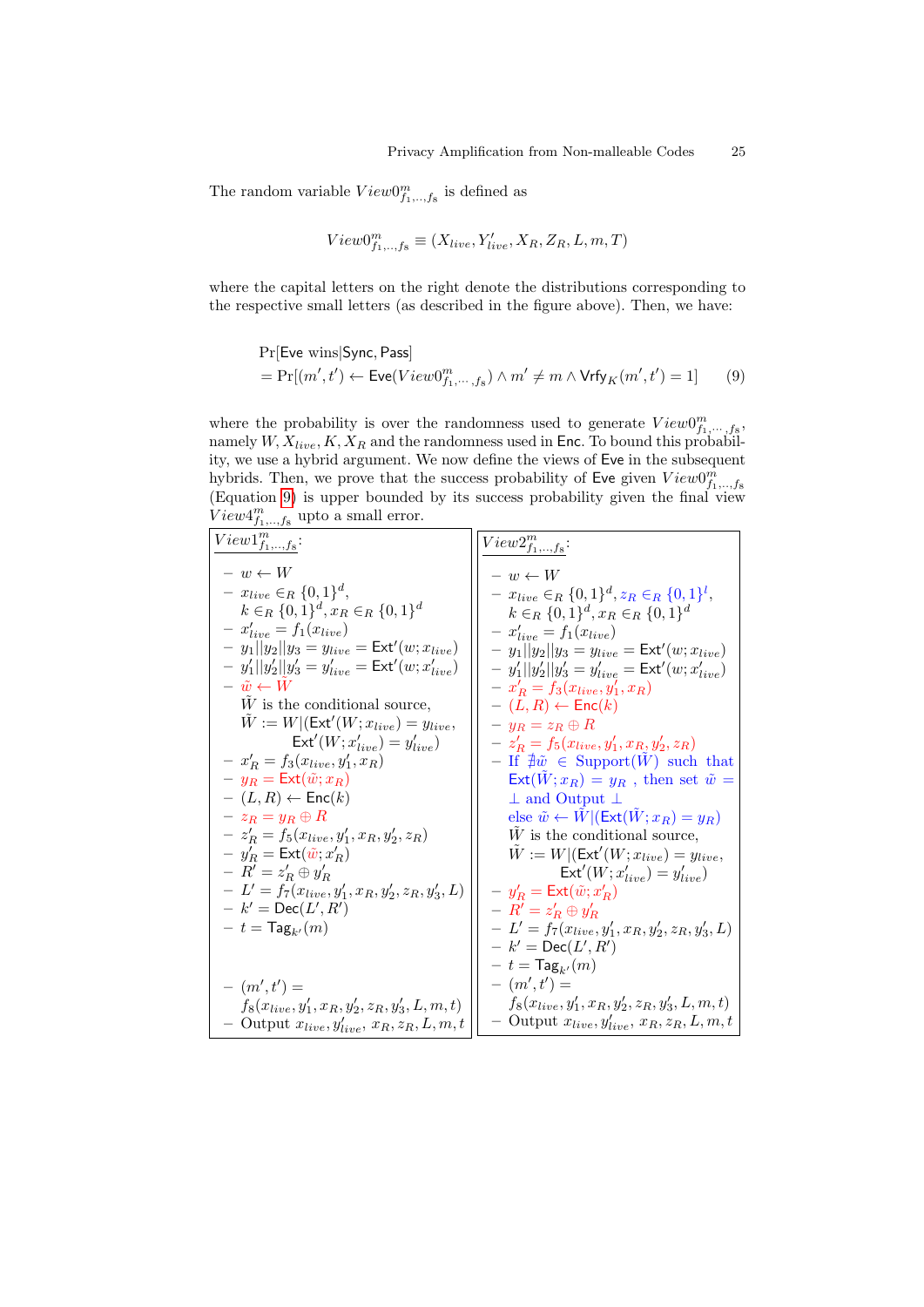| $View3^{m}_{f_1,,f_8}$ :                                                                                                                                                                                                                                                                                                                                                                                                                                | $View4^{m}_{f_1,\ldots,f_8}$ :                                                                                                                                                                                                                                                                                                                                                                                                               |
|---------------------------------------------------------------------------------------------------------------------------------------------------------------------------------------------------------------------------------------------------------------------------------------------------------------------------------------------------------------------------------------------------------------------------------------------------------|----------------------------------------------------------------------------------------------------------------------------------------------------------------------------------------------------------------------------------------------------------------------------------------------------------------------------------------------------------------------------------------------------------------------------------------------|
| $- w \leftarrow W$<br>$- x_{live} \in_R \{0,1\}^d, z_R \in_R \{0,1\}^l,$<br>$k \in_R \{0,1\}^d, x_R \in_R \{0,1\}^d$<br>$- x'_{live} = f_1(x_{live})$<br>$- y_1  y_2  y_3 = y_{live} = \text{Ext}'(w; x_{live})$<br>$-y'_1  y'_2  y'_3 = y'_{live} = \text{Ext}'(w; x'_{live})$<br>$- L, k' \leftarrow Tamper_{f,q}^k$<br>$*f$ , q will be hardwired with<br>$x_{live}, y_{live}, y'_{line}, x_R, z_R$<br>$- t = \textsf{Tag}_{k'}(m)$<br>$ (m', t') =$ | $- w \leftarrow W$<br>$- x_{live} \in_R \{0,1\}^d, z_R \in_R \{0,1\}^l,$<br>$k \in_R \{0,1\}^d, x_R \in_R \{0,1\}^d$<br>$- x'_{live} = f_1(x_{live})$<br>$- y_1  y_2  y_3 = y_{live} = \text{Ext}'(w; x_{live})$<br>$-y'_1  y'_2  y'_3 = y'_{live} = \text{Ext}'(w; x'_{live})$<br>$-L, k' = Copy(k, Simf,q)$<br>$* f, g$ will be hardwired with<br>$x_{live}, y_{live}, y'_{live}, x_R, z_R$<br>$- t = \text{Tag}_{k'}(m)$<br>$ (m', t') =$ |
| $f_8(x_{live}, y'_1, x_R, y'_2, z_R, y'_3, L, m, t)$<br>- Output $x_{live}, y'_{live}, x_R, z_R, L, m, t$                                                                                                                                                                                                                                                                                                                                               | $f_8(x_{live}, y'_1, x_R, y'_2, z_R, y'_3, L, m, t)$<br>- Output $x_{live}, y'_{live}, x_R, z_R, L, m, t$                                                                                                                                                                                                                                                                                                                                    |
| $*$ f, g are described in Claim 5                                                                                                                                                                                                                                                                                                                                                                                                                       | $*$ f, g are described in Claim 5                                                                                                                                                                                                                                                                                                                                                                                                            |

We define the random variables corresponding to the views described above as follows<sup>[7](#page-25-0)</sup>.

 $-View1_{f_1,..,f_8}^m \equiv (X_{live}, Y'_{live}, X_R, Z_R^1, L, m, T_A^1)$  $View2^{th, ..., s}_{f_1, ..., f_8} \equiv (X_{live}, Y'_{live}, X_R, Z_R^2, L, m, T^2)$  $- \; View3^{th^1,\ldots,ts}_{I_1,\ldots,fs} \equiv \left(X_{live}, Y^{tree}_{live}, X_R, Z_R^3, L, m, T^3\right)$  $-View4^{h^1,\ldots,s}_{f_1,\ldots,f_8} \equiv (X^{tree}_{live}, Y^{tree}_{live}, X^{R}_{R}, Z^{3}_{R}, L^4, m, T^4)$ 

In the above description, we superscript a random variable with the corresponding view number  $i$ , wherever there is a change in distribution from the previous view.

We consider the following claims to complete the hybrid argument and then bound the success probability of Eve given the final view  $(V ieu4^m_{f_1,\dots,f_8})$  to complete the proof.

Moving from  $View0^m_{f_1,\dots,f_8}$  to  $View1^m_{f_1,\dots,f_8}$ : In the first hybrid, we wish to analyze Eve's success probability, given an identical view, where we use a conditional source  $\tilde{W} = W | (Ext'(W; x_{live}) = y_{live}, Ext'(W; x'_{live}) = y'_{live})$  (post drawing the liveness test responses and seed from the same distribution as in  $View0^m_{f_1,\dots,f_8}$  and then fixing them) for further extractions. The use of a different sample of  $w$  for the liveness test is crucial and the reason for doing this becomes clear when we move to  $View3^m_{f_1,\dots,f_8}$ . We show how the two views are identical and then show why Eve's success probability remains the same.

Claim 3

<span id="page-25-1"></span>
$$
\begin{aligned} &\Pr[(m',t') \leftarrow \textsf{Eve}(View0^m_{f_1,\cdots,f_8}) \wedge m \neq m' \wedge \textsf{Vrfy}_K(m',t') = 1] \\ &= \Pr[(m',t') \leftarrow \textsf{Eve}(View1^m_{f_1,\cdots,f_8}) \wedge m \neq m' \wedge \textsf{Vrfy}_K(m',t') = 1] \end{aligned}
$$

<span id="page-25-0"></span><sup>7</sup> Red colored text in the description of any view signifies the portion that will be changed in the next View. The blue colored text in a view signifies the portion that was different different from the previous view.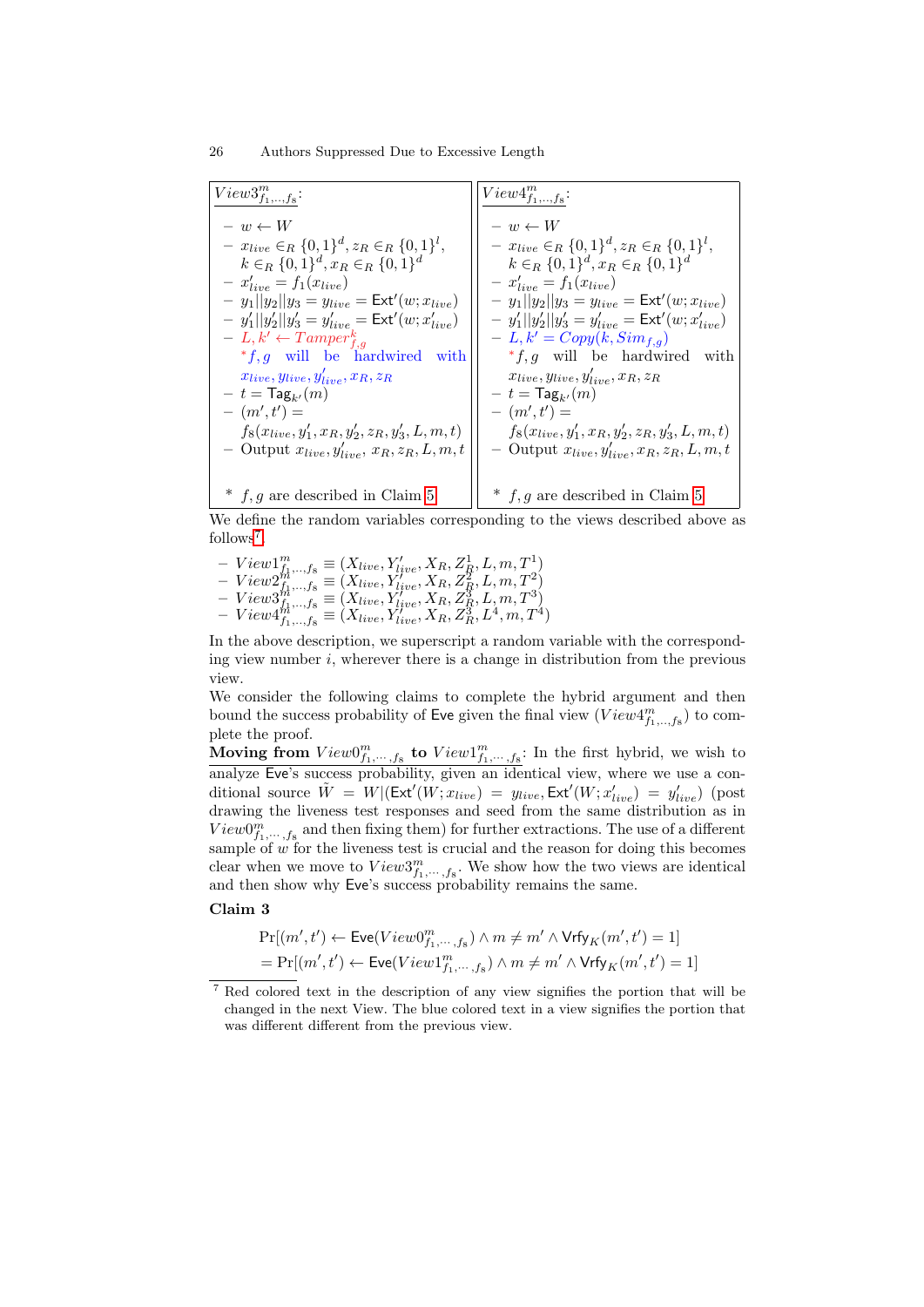where the probabilities are taken over the randomness used to generate  $View0^m_{f_1,\dots,f_8}$  and  $View1^m_{f_1,\dots,f_8}$  respectively, i.e.,  $W, X_{live}, X_R, K$ , the randomness used in Enc and  $W, \tilde{W}, X_{live}, X_R, K$ , the randomness used in Enc respectively.

*Proof.* Taking  $A = W$ ,  $B = X_{live}$  and  $C = (Y_{live} = Ext'(W; X_{live}), Y'_{live} = E_{\text{tr}}'(W; X_{live}))$  $\text{Ext}'(W; X'_{live}) = f(A, B)$  in Lemma [5,](#page-16-3) we get:

$$
W, X_{live}, Y_{live}, Y'_{live} \equiv \tilde{W}, X_{live}, Y_{live}, Y'_{live}
$$

where  $\tilde{W} \equiv W|\text{Ext}'(W; X_{live}) = Y_{live}, \text{Ext}'(W; X'_{live}) = Y'_{live}.$  Further, as K and  $X_R$  is independent of the random variables above, we get:

$$
K, X_R, W, X_{live}, Y_{live}, Y'_{live} \equiv K, X_R, \tilde{W}, X_{live}, Y_{live}, Y'_{live}
$$

The randomness used in Enc is independent of the random variables above. Hence,  $Z_R$ , L and T can be obtained as functions of the above random variables (and the randomness used in Enc). Then, by using Lemma [3,](#page-11-1) we get:

$$
K, X_{live}, Y'_{live}, X_R, Z_R, L, m, T \equiv K, X_{live}, Y'_{live}, X_R, Z_R^1, L, m, T^1
$$
  

$$
K, View0_{f_1, ..., f_8}^m \equiv K, View1_{f_1, ..., f_8}^m
$$

Again as Eve's output and the verification check are a function of the above random variables, by use of Lemma [3,](#page-11-1) it follows that

$$
\Pr[(m',t') \leftarrow \text{Eve}(View0^m_{f_1,\dots,f_8}) \land m \neq m' \land \text{Vrfy}_k(m',t') = 1]
$$
  
= 
$$
\Pr[(m',t') \leftarrow \text{Eve}(View1^m_{f_1,\dots,f_8}) \land m \neq m' \land \text{Vrfy}_k(m',t') = 1]
$$

Moving from  $View1_{f_1,\dots,f_8}^m$  to  $View2_{f_1,\dots,f_8}^m$ : We replace  $Z_R$  with U and then sample the source consistently (upto some error) in  $View2^m_{f_1,\dots,f_8}$ . This reverse sampling of the source becomes a little complicated as it has to be not only consistent with the  $z_R$  sampled but also has to be consistent with the liveness test responses. This is why we would consistently reverse sample from the conditional source  $\tilde{W}$  here. Now, showing that Eve's success probability in  $View1^m_{f_1,\dots,f_8}$  is at most her success probability in this view (upto some error) captures that R remains hidden from Eve.

**Claim 4** If Ext is an  $(n, t, d, l, \epsilon_2)$ - average case extractor, then

<span id="page-26-0"></span>
$$
\begin{aligned} &\Pr[(m',t')\leftarrow \mathsf{Eve}(View1^m_{f_1,\cdots,f_8})\wedge m\neq m'\wedge \mathsf{Vrfy}_K(m',t')=1] \\ &\leq \Pr[(m',t')\leftarrow \mathsf{Eve}(View2^m_{f_1,\cdots,f_8})\wedge m\neq m'\wedge \mathsf{Vrfy}_K(m',t')=1]+2^{-\lambda}+\epsilon_2 \end{aligned}
$$

where the probabilities are taken over the randomness used to generate  $View1_{f_1,\dots,f_8}^m$  and  $View2_{f_1,\dots,f_8}^m$  respectively.

*Proof.* In order to use the extractor security, we first need to ensure that  $\hat{W}$  has "high enough entropy". We define the following good set:

$$
\mathcal{G} = \{ (x_{live}, y_{live}, y'_{live}) : \mathbf{H}_{\infty}(\tilde{W}) =
$$

$$
\mathbf{H}_{\infty}(W|\mathsf{Ext}'(W; x_{live}) = y_{live}, \mathsf{Ext}'(W; x'_{live}) = y'_{live}) \ge t' - 6l' - \lambda \}
$$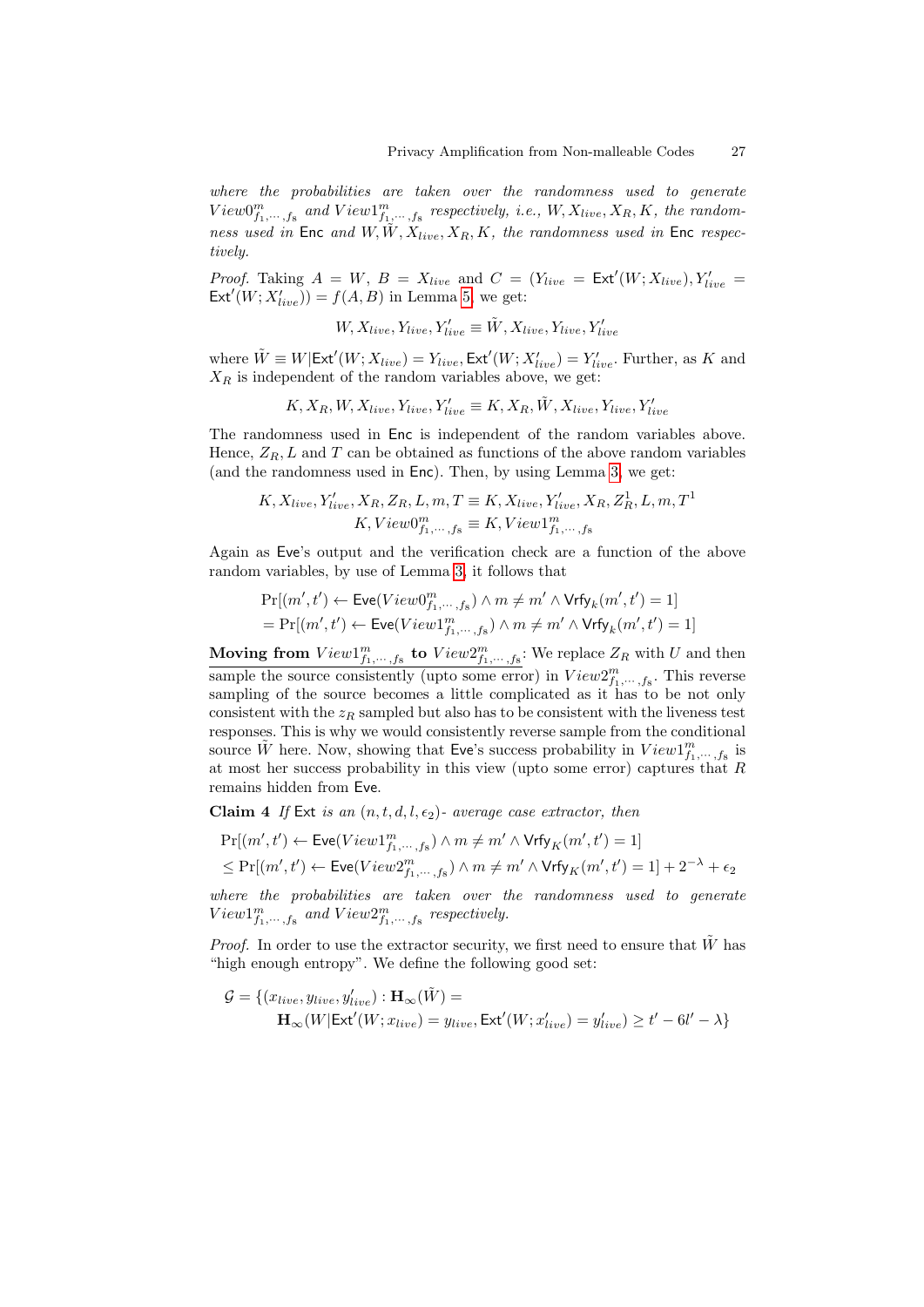We now define the good event:

<span id="page-27-2"></span>
$$
\textsf{Good}: (X_{live}, Y_{live}, Y'_{live}) \in \mathcal{G}
$$

Here,  $Y_{live}$  and  $Y'_{live}$  denote the random variables  $Y_{live} = \text{Ext}'(W; X_{live})$  and  $Y'_{live} = \text{Ext}'(W; X'_{live})$ . Let Good<sup>C</sup> denote its complement event. Consider, by Proposition [1](#page-11-2)

$$
\mathbf{SD} \left( (K, View1_{f_1, \dots, f_8}^m); (K, View2_{f_1, \dots, f_8}^m) \right)
$$
  
\n
$$
\leq \mathbf{SD}_{\mathsf{Good}}((K, View1_{f_1, \dots, f_8}^m); (K, View2_{f_1, \dots, f_8}^m)). \Pr[\mathsf{Good}]
$$
  
\n
$$
+ \mathbf{SD}_{\mathsf{Good}^C}((K, View1_{f_1, \dots, f_8}^m); (K, View2_{f_1, \dots, f_8}^m)). \Pr[\mathsf{Good}^C] \qquad (10)
$$

where the subscript notation is used to denote the statistical distance conditioned on the specific event (in the subscript). By Lemma [4,](#page-11-0) we get:

$$
\Pr[\text{Good}^C] = \Pr[(X_{live}, Y_{live}, Y'_{live}) \notin \mathcal{G}]
$$
\n
$$
= \Pr_{Y_{live}, Y'_{live}} [\mathbf{H}_{\infty}(W | Y_{live} = y_{live}, Y'_{live} = y'_{live}) < t' - 6l' - \lambda]
$$
\n
$$
\leq \Pr_{Y_{live}, Y'_{live}} [\mathbf{H}_{\infty}(W | Y_{live} = y_{live}, Y'_{live} = y'_{live}) < \widetilde{\mathbf{H}}_{\infty}(W | Y_{live}, Y'_{live}) - \lambda]
$$
\n
$$
\leq 2^{-\lambda} \tag{11}
$$

Let  $W_1$  denote the random variable:

– If  $\sharp \tilde{w}$  ∈ Support $(\tilde{W})$  such that  $\text{Ext}(\tilde{W}; x_R) = y_R$ , then set  $\tilde{w} = \bot$  and Output ⊥

- else 
$$
\tilde{w} \leftarrow \tilde{W} | \text{Ext}(\tilde{W}; x_R) = y_R
$$

By setting parameters appropriately, we ensure  $\mathbf{H}_{\infty}(\tilde{W}) \geq t$ , where t is the min entropy required for using Ext(.). Then, by Lemma [5,](#page-16-3) we know that

<span id="page-27-0"></span>
$$
\forall (x_{live},y_{live},y'_{live}) \in \mathcal{G}, \ \tilde{W}, X_R, Y_R^1 \approx_{\epsilon_2} W_1, X_R, Y_R^2
$$

where the distributions which change in the two views have been superscripted with the corresponding view number. Then, by using Proposition [2,](#page-12-0) with  $A \equiv ((\tilde{W}, X_R, Y_R^1) | \textsf{Good})$ ,  $B \equiv ((W_1, X_R, Y_R^2) | \textsf{Good})$  and  $C \equiv$  $((X_{live}, Y_{live}, Y'_{live})|$ Good), we get:

$$
X_{live}, Y_{live}, Y'_{live}, \tilde{W}, X_R, Y_R^1 | \text{Good} \approx_{\epsilon_2} X_{live}, Y_{live}, Y'_{live}, W_1, X_R, Y_R^2 | \text{Good}
$$
  

$$
X_{live}, Y'_{live}, \tilde{W}, X_R, Y_R^1 | \text{Good} \approx_{\epsilon_2} X_{live}, Y'_{live}, W_1, X_R, Y_R^2 | \text{Good}
$$

Further, as  $K$  is independent of the above random variables, we get:

<span id="page-27-1"></span>
$$
K, X_{live}, Y'_{live}, \tilde{W}, X_R, Y_R^1|\mathsf{Good} \approx_{\epsilon_2} K, X_{live}, Y'_{live}, W_1, X_R, Y_R^2|\mathsf{Good}
$$

The randomness used in Enc is independent of the above random variables. Hence,  $Z_R^1$ , L and  $T^1$  can be obtained as a function of the above random variables (and the randomness used in Enc). Then, by using Lemma [3,](#page-11-1) we get:

$$
K, X_{live}, Y'_{live}, X_R, Z_R^1, L, m, T^1 | \text{Good} \approx_{\epsilon_2} K, X_{live}, Y'_{live}, X_R, Z_R^2, L, m, T^2 | \text{Good}
$$
  

$$
K, View1_{f_1, \dots, f_8}^m | \text{Good} \approx_{\epsilon_2} K, View2_{f_1, \dots, f_8}^m | \text{Good} \tag{12}
$$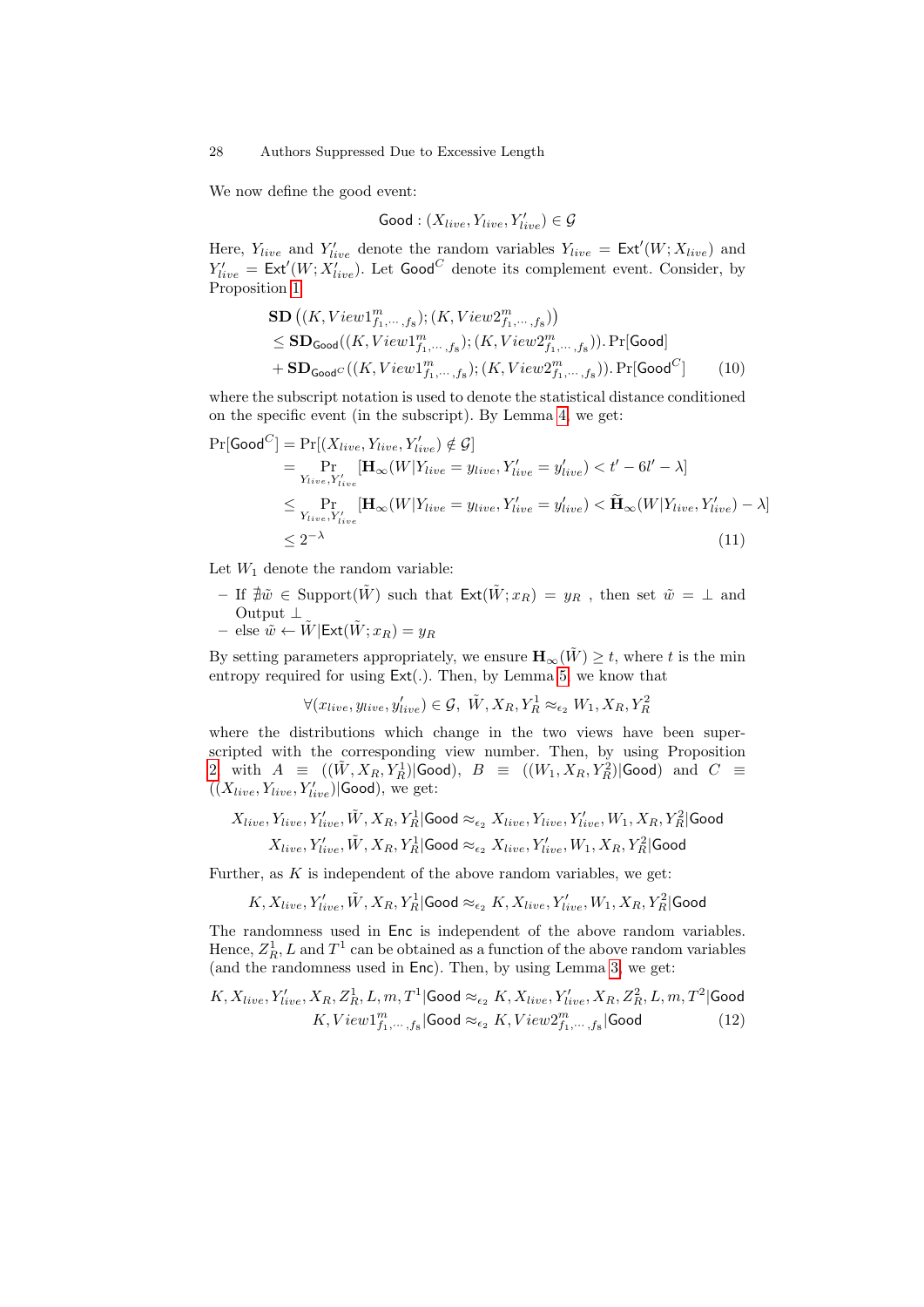Then, by using Equations [11](#page-27-0) and [12](#page-27-1) in Equation [10,](#page-27-2) we get:

$$
\mathbf{SD}\left((K,View1^m_{f_1,\cdots,f_8});(K,View2^m_{f_1,\cdots,f_8})\right) \leq 2^{-\lambda} + \epsilon_2
$$

Finally, by use of Lemma [3,](#page-11-1) we get the desired bound:

$$
\begin{aligned} &\Pr[(m',t') \leftarrow \textsf{Eve}(View1^m_{f_1,\cdots,f_8}) \wedge m \neq m' \wedge \textsf{Vrfy}_K(m',t') = 1] \\ &\leq \Pr[(m',t') \leftarrow \textsf{Eve}(View2^m_{f_1,\cdots,f_8}) \wedge m \neq m' \wedge \textsf{Vrfy}_K(m',t') = 1] + 2^{-\lambda} + \epsilon_2 \end{aligned}
$$

Moving from  $View2^m_{f_1,\dots,f_8}$  to  $View3^m_{f_1,\dots,f_8}$ : In  $View3^m_{f_1,\dots,f_8}$ , we want to capture the tampering on  $k$  by the tamper random variable of the augmented NMC,  $Tamper_{f,g}^k$ . To be able to to do this, we have to first capture the tampering on L and R as a correct split-state tampering by  $(f, g)$ . In order to describe the functions, we would need to hardwire the liveness test seed and responses,  $x_R$ and  $z_R$ . Now, to get the tampering of R, a w consistent with the hardwired values has to be sampled. But this sampler might return  $\bot$ . However, as the function g cannot output  $\perp$ , we replace  $\tilde{w}$  with an arbitrary string, whenever the sampling returns ⊥. We now analyze Eve's success probability in this modified view.

#### Claim 5

<span id="page-28-0"></span>
$$
\begin{aligned} &\Pr[(m',t') \leftarrow \textsf{Eve}(View2^m_{f_1,\cdots,f_8}) \wedge m \neq m' \wedge \textsf{Vrfy}_K(m',t') = 1] \\ &\leq \Pr[(m',t') \leftarrow \textsf{Eve}(View3^m_{f_1,\cdots,f_8}) \wedge m \neq m' \wedge \textsf{Vrfy}_K(m',t') = 1] + \epsilon_2 \end{aligned}
$$

where the probabilities are taken over the randomness used to generate  $View2^m_{f_1,\dots,f_8}$  and  $View3^m_{f_1,\dots,f_8}$  respectively.

*Proof.* We define the tampering functions  $f, g$  hardwired with  $x_{live}, y_{live}, y'_{live}, x_R, z_R$  as follows.

$$
f_{x_{live},y_{live},x_R,z_R}(L):
$$
\n- Output\n
$$
L' = f_7(x_{live}, y'_1, x_R, y'_2, z_R, y'_3, L)
$$
\n- 
$$
\begin{cases}\n g_{x_{live}, y_{live}, y'_{live}, x_R, z_R}(R): \\
 - \tilde{w} \leftarrow \tilde{W} | \text{Ext}(\tilde{W}; x_R) = z_R \oplus R \\
 - \text{If } \tilde{w} = \perp, \text{ set } \tilde{w} := 0. \\
 - y'_R = \text{Ext}(\tilde{w}; f_1(x_R)) \\
 - z'_R = f_5(x_{live}, y'_1, x_R, y'_2, z_R) \\
 - \text{Output } R' = z'_R \oplus y'_R\n\end{cases}
$$

The function  $g$  is a randomized function here (atypical to tampering function descriptions). But, the randomness required for this sampling can be sampled a priori and hardwired in  $g$ , along with the other values, making it a deterministic function. Hence, while we use the above description of  $g$  for simplicity, it is simple to convert it to a deterministic function. For the sake of simplicity we avoid explicitly writing the hardwired values while referring to the tampering functions.

Let  $W_1$  be the following distribution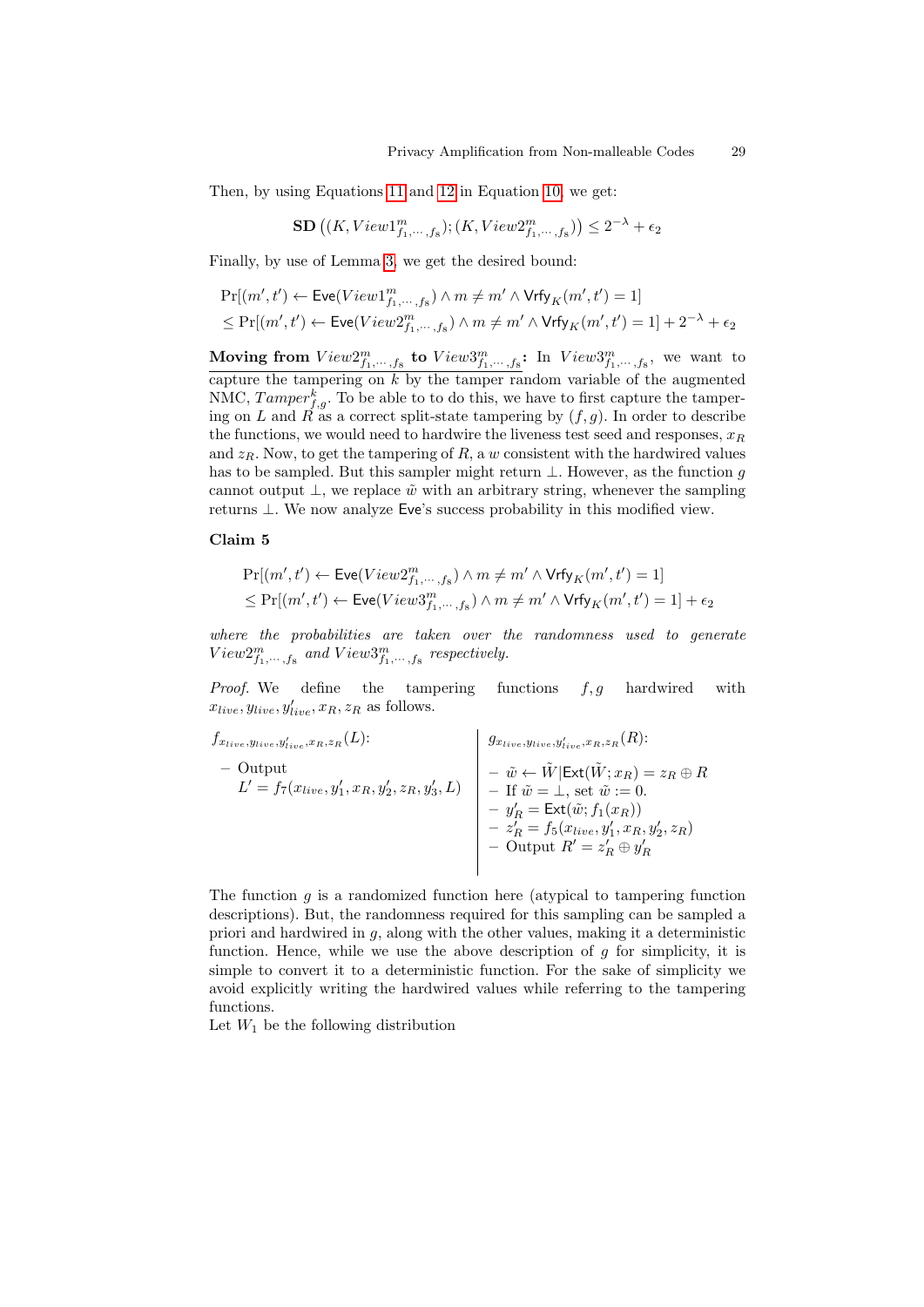- If  $#w$  ∈ Support( $\tilde{W}$ ) such that  $\text{Ext}(\tilde{W}; x_R) = y_R$ , then set  $\tilde{w} = \perp$  and Output ⊥
- else  $\tilde{w} \leftarrow \tilde{W}$ |Ext $(\tilde{W}; x_R) = y_R$

Observe that

$$
(View3^{m}_{f_1,\dots,f_8}|W_1 \neq \bot) \equiv (View2^{m}_{f_1,\dots,f_8}|W_1 \neq \bot)
$$

Hence, as K is independent of the event  $W_1 \neq \perp$ ,  $((K, View3^m_{f_1,\dots,f_8})|W_1 \neq$  $\Box$ ) =  $(K, (View3^m_{f_1,\dots,f_8}|W_1 \neq \bot))$  =  $(K, (View2^m_{f_1,\dots,f_8}|W_1 \neq \bot))$  =  $((K, View2<sub>f<sub>1</sub>,...,f<sub>8</sub></sub>)|W_1 \nleftrightarrow_{\perp}^{\infty} \bot)$ . Hence, Proposition [1,](#page-11-2) we get:

$$
\begin{aligned} &\mathbf{SD}\left((K,View2^m_{f_1,\dots,f_8});(K,View3^m_{f_1,\dots,f_8})\right)\\ &\leq \mathbf{SD}\left((K,View2^m_{f_1,\dots,f_8});(K,View3^m_{f_1,\dots,f_8})|W_1\neq\bot\right) + \Pr[W_1=\bot] \\ &= 0 + \Pr[W_1=\bot] \\ &\leq \epsilon_2 \end{aligned}
$$

The last inequality follows from Lemma [5](#page-16-3) where  $W^{res}$  is  $W_1$ .

Moving from  $View3^m_{f_1,\dots,f_8}$  to  $View4^m_{f_1,\dots,f_8}$ : To use MAC security, it is crucial that we argue the non-malleability of the MAC key. For this, we use the non-malleability of (Enc, Dec). To do this, we observe that tampering functions  $f, g$  are indeed split-state, as the hardwired values  $(x_{live}, y_{live}, y'_{live}, x_R, z_R)$  are independent of the two states  $L$  and  $R$ <sup>[8](#page-29-0)</sup>. Then we analyze Eve's success probability in this modified view.

**Claim 6** If (Enc, Dec) is an  $\epsilon_3$ - augmented non-malleable code, then

<span id="page-29-1"></span>
$$
\begin{aligned} &\Pr[(m',t') \leftarrow \textsf{Eve}(View3^m_{f_1,\cdots, f_8}) \wedge m \neq m' \wedge \textsf{Vrfy}_K(m',t') = 1] \\ &\leq \Pr[(m',t') \leftarrow \textsf{Eve}(View4^m_{f_1,\cdots, f_8}) \wedge m \neq m' \wedge \textsf{Vrfy}_K(m',t') = 1] + \epsilon_3 \end{aligned}
$$

where the probabilities are taken over the randomness used to generate  $View3_{f_1,\dots,f_8}^m$  and  $View4_{f_1,\dots,f_8}^m$  respectively.

Proof. As already mentioned the tampering functions are split-state. Hence, by the security of (Enc, Dec) we have

 $\forall (x_{live}, y_{live}, y'_{live}, x_R, z_R), \forall k, \quad Tamper^k_{f,g} \approx_{\epsilon_3} Copy(k, Sim_{f,g})$ 

where the message to be encoded is  $k$  and the split-state tampering functions are hardwired with  $(x_{live}, y_{live}, y'_{live}, x_R, z_R)$ . Hence, by Proposition [2](#page-12-0) with  $A, B, C$ being  $Tamper^K_{f,g}, Copy(K, Sim_{f,g}), (K, X_{live}, Y_{live}, Y'_{live}, X_R, Z_R^3)$  respectively, we have

$$
K, X_{live}, Y_{live}, Y'_{live}, X_R, Z_R^3, Tamper_{f,g}^{K}
$$

$$
\approx_{\epsilon_3} K, X_{live}, Y_{live}, Y'_{live}, X_R, Z_R^3, Copy(K, Sim_{f,g})
$$

<span id="page-29-0"></span><sup>&</sup>lt;sup>8</sup> As mentioned while describing g in  $View3^m_{f_1,\dots,f_8}$ , although the given description of g is randomized, but by fixing the randomness it can be made deterministic.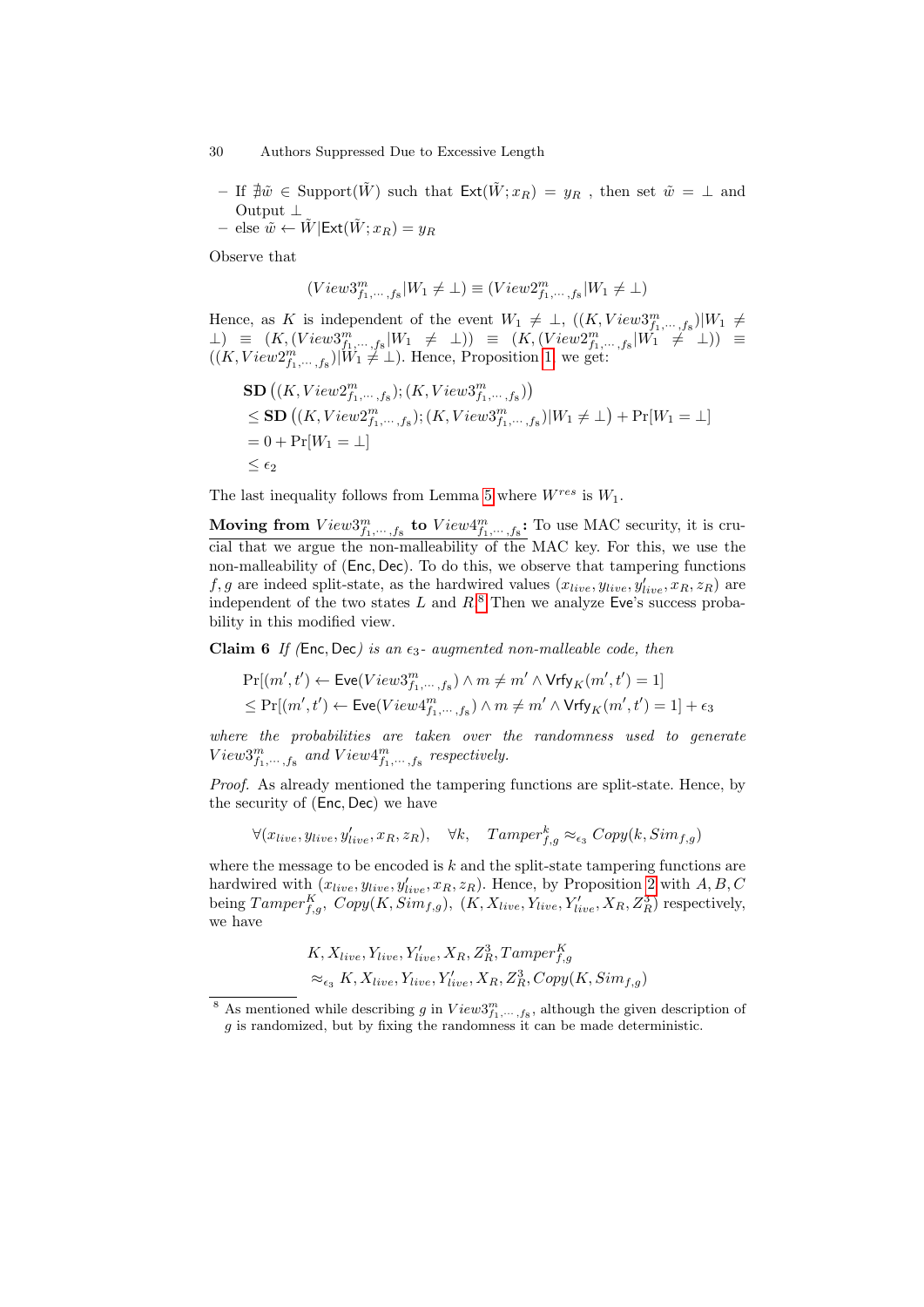For clarity, we denote the random variables  $(L, K', T)$  of  $View3$  and  $View4$  by  $(L, K^{'3}, T^3)$  and  $(L^4, K^{'4}, T^4)$  respectively.

$$
K, X_{live}, Y_{live}, Y'_{live}, X_R, Z_R^3, L, K^{'3} \approx_{\epsilon_3} K, X_{live}, Y_{live}, Y'_{live}, X_R, Z_R^3, L^4, K^{'4}
$$
  

$$
K, X_{live}, Y_{live}, Y'_{live}, X_R, Z_R^3, L, m, T^3 \approx_{\epsilon_3} K, X_{live}, Y_{live}, Y'_{live}, X_R, Z_R^3, L^4, m, T^4
$$
  

$$
K, View3_{f_1, \dots, f_8}^m \approx_{\epsilon_3} K, View4_{f_1, \dots, f_8}^m
$$

Above implications follow from Lemma [3.](#page-11-1) Therefore

$$
\begin{aligned} &\Pr[(m',t') \leftarrow \textsf{Eve}(View3^m_{f_1,\cdots, f_8}) \wedge m \neq m' \wedge \textsf{Vrfy}_K(m',t') = 1] \\ &\leq \Pr[(m',t') \leftarrow \textsf{Eve}(View4^m_{f_1,\cdots, f_8}) \wedge m \neq m' \wedge \textsf{Vrfy}_K(m',t') = 1] + \epsilon_3 \end{aligned}
$$

We now combine the above claims with MAC security and show how to get the desired bound on Eve's success probability in the synchronous case.

<span id="page-30-3"></span>Claim 7 If (Tag, Vrfy) is an  $\epsilon_4$ - one time MAC (the auxiliary information variant defined in Section [3\)](#page-14-0) then

$$
\Pr[(m',t') \gets \textsf{Eve}(View0^m_{f_1,\cdots,f_8}) \land m \neq m' \land \textsf{Vrfy}_K(m',t') = 1] \leq 2^{-\lambda} + 2\epsilon_2 + \epsilon_3 + \epsilon_4
$$

where the probability is taken over the randomness used to generate  $View0^m_{f_1,\dots,f_8}$ respectively.

Proof. Combining Claims [3,](#page-25-1)[4,](#page-26-0)[5](#page-28-0)[,6](#page-29-1) we get

$$
\Pr[(m',t') \leftarrow \text{Eve}(View0^m_{f_1,\dots,f_8}) \land m \neq m' \land \text{Vrfy}_K(m',t') = 1] \\
\leq \Pr[(m',t') \leftarrow \text{Eve}(View4^m_{f_1,\dots,f_8}) \land m \neq m' \land \text{Vrfy}_K(m',t') = 1] + 2^{-\lambda} + 2\epsilon_2 + \epsilon_3 \\
\leq \Pr[(m',t') \leftarrow \text{Eve}(View4^m_{f_1,\dots,f_8}) \land m \neq m' \land \text{Vrfy}_K(m',t') = 1] + 2^{-\lambda} + 2\epsilon_2 + \epsilon_3\n\tag{13}
$$

We now consider the following events with respect to  $View_{f_1,\dots,f_8}^m$ . Case1:  $Sim_{f,g}$  does not output same<sup>\*</sup>

$$
K \equiv U_{\tau}
$$
  

$$
K, X_{live}, Y_{live}, Y'_{live}, X_R, Z_R^3, Sim_{f,g}|Case1 \equiv U_{\tau}, X_{live}, Y_{live}, Y'_{live}, X_R, Z_R^3, Sim_{f,g}|Case1
$$
\n(14)

<span id="page-30-0"></span>
$$
K, m, X_{live}, Y'_{live}, X_R, Z_R^3, L^4, K^{'4} \equiv U_{\tau}, m, X_{live}, Y'_{live}, X_R, Z_R^3, L^4, K^{'4}
$$
  

$$
K, m, X_{live}, Y'_{live}, X_R, Z_R^3, L^4, \mathsf{Tag}_{K^{'4}}(m) \equiv U_{\tau}, m, X_{live}, Y'_{live}, X_R, Z_R^3, L^4, \mathsf{Tag}_{K^{'4}}(m)
$$

Implication [14](#page-30-0) follows from Proposition [5](#page-13-0) with  $A, B, C, E$  being  $K, (X_{live}, Y_{live}, Y'_{live}, X_R, Z_R^3, Sim_{f,g}), U_{\tau}, Case 1$  respectively. Therefore, given  $Case 1$ , Eve's view is  $View4^m|Case1 \equiv (m, X_{live}, Y'_{live}, X_R, Z_R^3, L^4, \textsf{Tag}_{K^{'4}}(m))$  is independent of MAC key K. This is because the randomness used to generate  $View4<sup>m</sup>|Case1$ , which is  $X_{live}, X_R, W, \tilde{W}$ , the randomness used in  $Sim_{f,g}$ , are all independent of K. Then, as  $E \equiv View4^{m} | Case1$  is independent of K, by the MAC security we get:

<span id="page-30-1"></span>
$$
\Pr[(m', t') \leftarrow \text{Eve}(View4^m) \land m \neq m' \land \text{Vrfy}_K(m', t') = 1|Case1]
$$
\n
$$
= \Pr_k[\text{Tag}_k(m') = t' \land (m \neq m') | E = (m, x_{live}, y'_{live}, x_R, z_R, L, Tag_{k'}(m))]
$$
\n
$$
\leq \epsilon_4
$$
\n(15)

<span id="page-30-2"></span>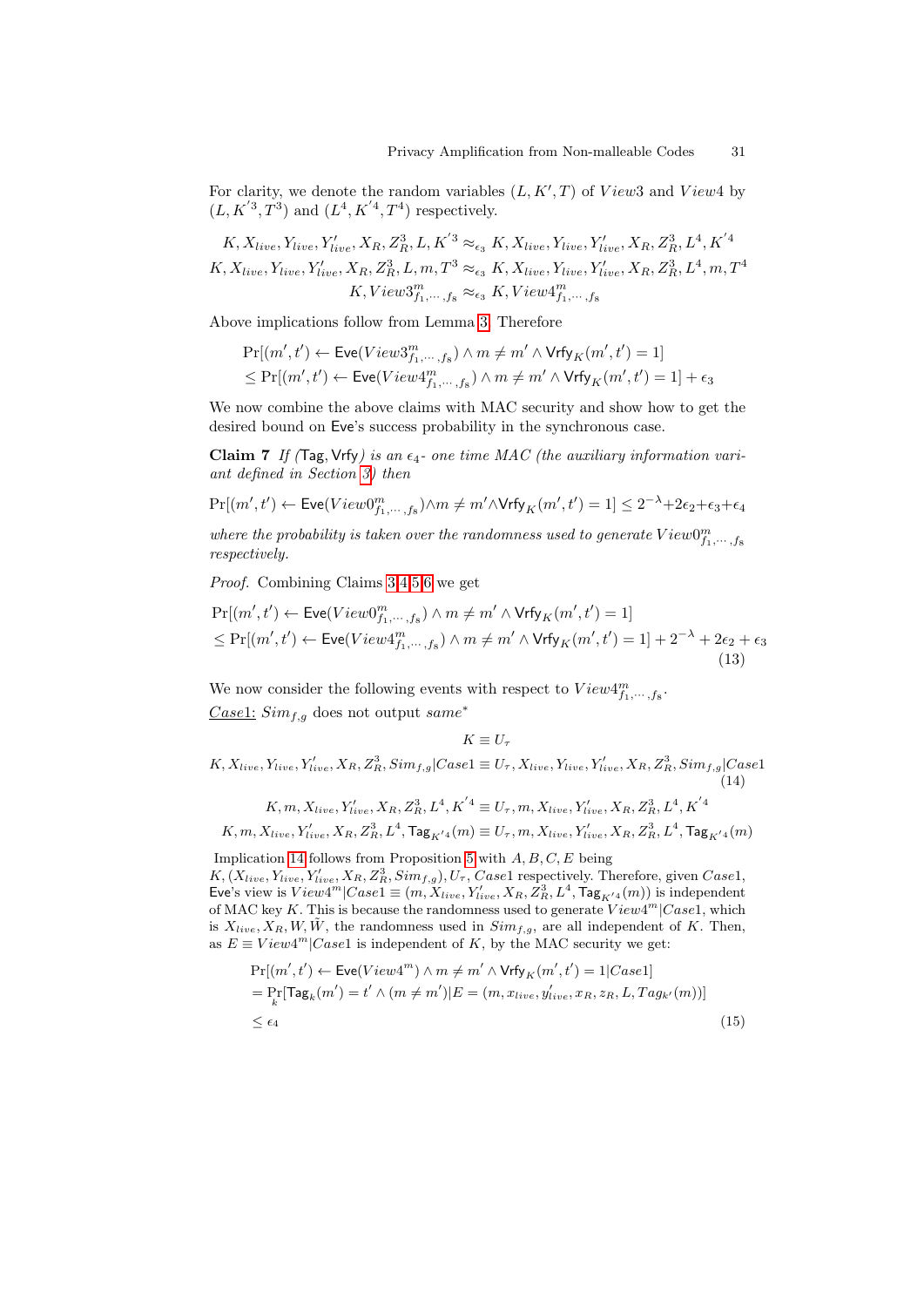$\underline{\text{Case2:}}$   $Sim_{f,g}$  outputs  $same^*$ 

<span id="page-31-1"></span><span id="page-31-0"></span> $K \equiv U_{\tau}$ 

$$
K, X_{live}, Y_{live}, Y'_{live}, X_R, Z_R^3, Sim_{f,g}|Case2 \equiv U_{\tau}, X_{live}, Y_{live}, Y'_{live}, X_R, Z_R^3, Sim_{f,g}|Case2
$$
\n(16)

$$
K, m, X_{live}, Y'_{live}, X_R, Z_R^3, L^4 | Case 2 \equiv U_{\tau}, m, X_{live}, Y'_{live}, X_R, Z_R^3, L^4 | Case 2
$$

Implication [16](#page-31-0) follows from Proposition [5](#page-13-0) with  $A, B, C, E$  being  $K, (X_{live}, Y_{live}, Y'_{live}, X_R, Z_R^3, Sim_{f,g}), U_\tau, \quad \text{Case2}$  respectively. Therefore, given Case2, Eve's view is  $View4^m|Case2 \equiv (m, X_{live}, Y'_{live}, X_R, Z_R^3, L^4, \text{Tag}_K(m)).$ The only information Eve has regarding K is  $\text{Tag}_K(m)$ . Then, as  $E \equiv$  $(m, X_{live}, Y'_{live}, X_R, Z_R^3, L^4)|Case2$  is independent of K, by MAC security we get:

$$
\Pr[(m', t') \leftarrow \text{Eve}(View4^m) \land m \neq m' \land \text{Vrfy}_K(m', t') = 1 | Case2]
$$
\n
$$
= \Pr_k[\text{Tag}_k(m') = t' \land (m' \neq m) | \text{Tag}_k(m) = t, E = (m, x_{live}, y'_{live}, x_R, z_R, L)]
$$
\n
$$
= \Pr_k[\text{Tag}_k(m') = t' \land (m' \neq m) | \text{Tag}_k(m) = t]
$$
\n
$$
\leq \epsilon_4
$$
\n(17)

Combining inequalities [15,](#page-30-1)[17](#page-31-1) with the inequality [13](#page-30-2) gives

$$
\Pr[(m',t') \leftarrow \text{Eve}(View0^m) \land m \neq m' \land \text{Vrfy}_K(m',t') = 1] \le 2^{-\lambda} + 2\epsilon_2 + \epsilon_3 + \epsilon_4
$$

Using Claim [7](#page-30-3) and Equation [9,](#page-24-0) we get:

$$
\Pr[\mathsf{Eve\ wins}|\mathsf{Sync},\mathsf{Pass}] \le 2^{-\lambda} + 2\epsilon_2 + \epsilon_3 + \epsilon_4
$$

Hence, Lemma [7](#page-23-0) is proved.

Now, combining Lemmata [6](#page-16-2) and [7,](#page-23-0) Equation [3](#page-19-1) gives:

$$
Pr[{\sf Eve wins}] = \leq 2.(2^{-l'} + 2^{-\lambda} + 2\epsilon_2 + \epsilon_3 + \epsilon_4)
$$

We set  $\kappa$  such that  $2^{-\kappa} = 2(2^{-l'} + 2^{-\lambda} + 2\epsilon_2 + \epsilon_3 + \epsilon_4)$ . Thus robustness of message authentication protocol is proved.

### <span id="page-31-2"></span>5.2 Proof of Theorem [2](#page-18-2)

We now prove that  $\pi$ <sup>PA</sup> is a Privacy Amplification protocol. Correctness The correctness of  $\pi$ <sup>PA</sup> follows by the correctness of  $\pi$ <sup>AUTH</sup>. Robustness: We need to show

$$
\Pr[K_A \neq K_B \land K_A \neq \bot \land K_B \neq \bot] \leq 2^{-\kappa}
$$

 $Pr[K_A \neq K_B \wedge K_A \neq \bot \wedge K_B \neq \bot]$ 

 $= Pr[M_A \neq M_B \wedge M_A \neq \bot \wedge M_B \neq \bot]. Pr[K_A \neq K_B|M_A \neq M_B \wedge M_A \neq \bot \wedge M_B \neq \bot]$  $≤ 2^{-κ}$  (by robustness of  $π^{\text{AUTH}}$ )

Extraction:  $Sent_a, Sent_b$  denote the messages sent by Alice and Bob upon execution of  $\pi^{\text{PA}}$  in presence of Eve, the pair  $Sent = (Sent_a, Sent_b)$  contains an active Eve's view of the protocol. For extraction we need to show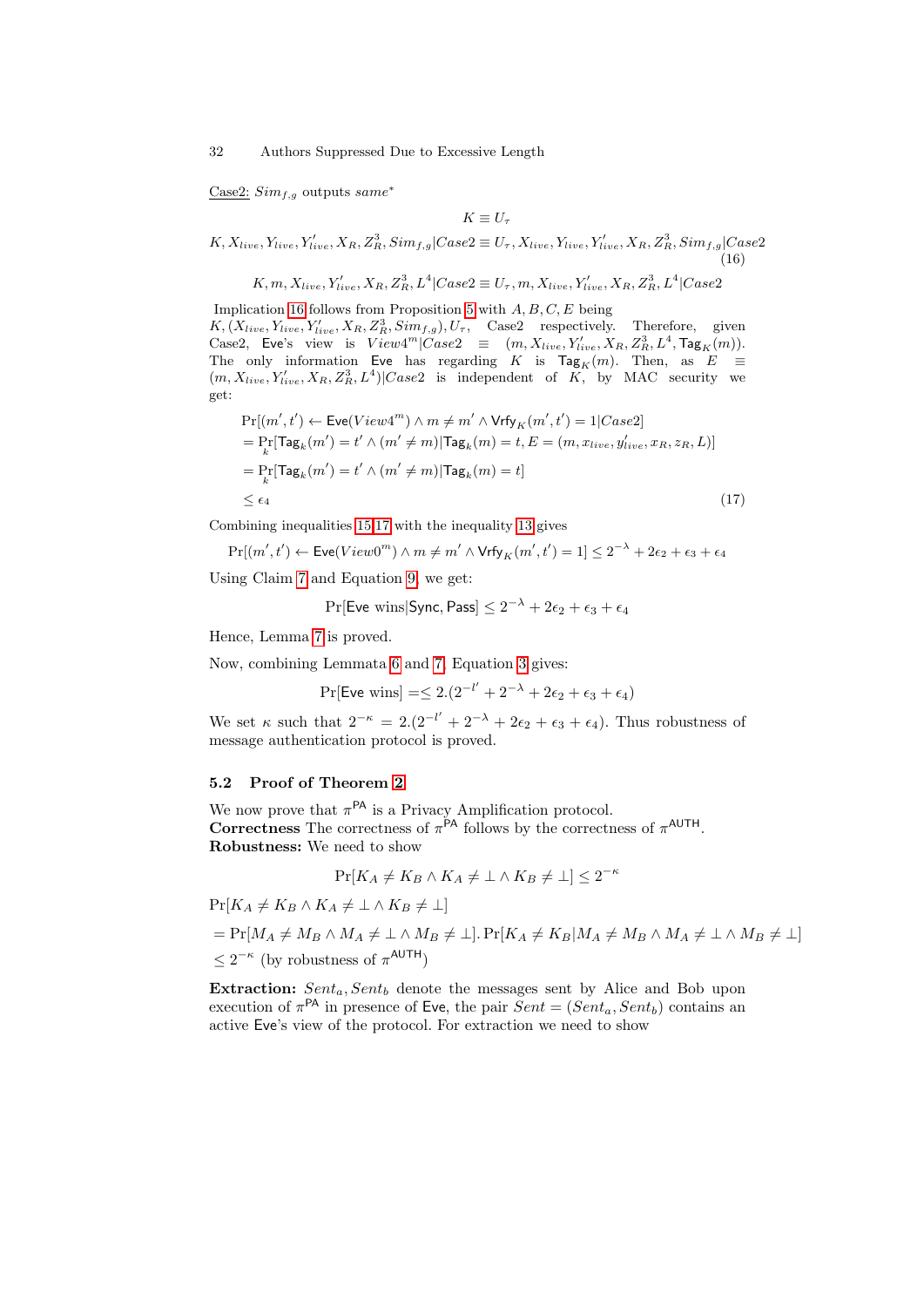$-$  If  $K_B \neq \bot$ , then  $K_B$ , Sent ≈<sub> $\epsilon_5$ </sub>  $U_{l}$ <sup>u</sup>, Sent  $-$  If  $K_A \neq \bot$ , then  $K_A$ , Sent ≈<sub> $\epsilon_5$ </sub>  $U_{l}$ <sup>u</sup>, Sent

If  $K_B \neq \bot$ ,  $K_B$  is the extractor output on an independent uniform seed  $M_B \neq$ ⊥. As  $M_B$  is independent of  $X_{live}, Y_{live}, Y'_{live}, X_R, Z_R, L, K, K'$ , by the use of average case extractors we have,

 $(K_B,M_B,X_{live},Y_{live},Y_{live}',X_R,Z_R,L,K,K' \approx_{\epsilon_5} U_{l''},M_B,X_{live},Y_{live},Y_{live}',X_R,Z_R,L,K,K'$  $K_B, M_B, X_{live}, Y_{live}, Y'_{live}, X_R, Z_R, L, K, K', T \approx_{\epsilon_5} U_{l''}, M_B, X_{live}, Y_{live}, Y'_{live}, X_R, Z_R, L, K, K', T$  $K_B$ , Sent  $\approx_{\epsilon_5} U_{l''}$ , Sent

 $K_A \neq \bot \Rightarrow M_A \neq \bot \wedge M_B \neq \bot.$ We can write,  $\textbf{SD}((K_A, Sent);(U_{l''},Sent))$ 

$$
= \Pr[M_A = M_B \land M_A \neq \bot \land M_B \neq \bot] \mathbf{SD}_{M_A=M_B}((K_A, Sent); (U_{l''}, Sent))
$$
  
+ 
$$
\Pr[M_A \neq M_B \land M_A \neq \bot \land M_B \neq \bot] \mathbf{SD}_{M_A \neq M_B}((K_A, Sent); (U_{l''}, Sent))
$$
  

$$
\leq \mathbf{SD}((K_B, Sent); (U_{l''}, Sent)) + \Pr[M_A \neq M_B \land M_A \neq \bot \land M_B \neq \bot]
$$
  

$$
\leq \epsilon_5 + 2^{-\kappa}
$$

#### <span id="page-32-0"></span>5.3 Analysis of Entropy Loss and Other Parameters

To get desired parameters as in Theorem [2,](#page-18-2) we use optimal constructions of building blocks given in following theorems.

**Lemma 20.** [\[GUV07\]](#page-35-11) For every constant  $\nu > 0$  all integers  $n \geq t$  and all  $\epsilon \geq 0$ , there is an explicit (efficient)  $(n, t, d, l, \epsilon)$  -strong extractor with  $l = (1 - \nu)t - \mathcal{O}(\log(n))$  $\log(\frac{1}{\epsilon}))$  and  $d = \mathcal{O}(\log(n) + \log(\frac{1}{\epsilon}))$ .

Now, as we give some auxiliary information about the source, we require the security of the extractor to hold, even given this information. Hence, we use average case extractors, given in the following lemma.

Lemma 21. [\[DORS08\]](#page-35-10) For any  $\mu > 0$ , if Ext is a (worst case)(n, t, d, l,  $\epsilon$ ) – strong extractor, then Ext is also an average-case  $(n, t + \log(\frac{1}{\mu}), d, l, \epsilon + \mu)$  strong extractor.

Now, we also encode the authentication keys and tags using the underlying nonmalleable code. Hence, we require them to have short lengths. This is guaranteed by the following lemma [\[JKS93\]](#page-35-12):

**Lemma 22.** For any  $n', \varepsilon_2 > 0$  there is an efficient  $\varepsilon_2$ -secure one time MAC with  $\delta \leq (\log(n') + \log(\frac{1}{\varepsilon_2}))$ ,  $\tau \leq 2\delta$ , where  $\tau$ ,  $n'$ ,  $\delta$  are key, message, tag length respectively.

We now set the parameters:

- For the MAC, we set:
	- $\epsilon_4 = 2^{-\lambda}$
	- Tag length:  $\delta = c_0 \lambda$ , for some  $2 > c_0 > 1$
	- Key length:  $\tau = 2\delta = 2c\lambda$
	- Message length:  $d$ , will be set below.
- For the liveness test Extractor, we set: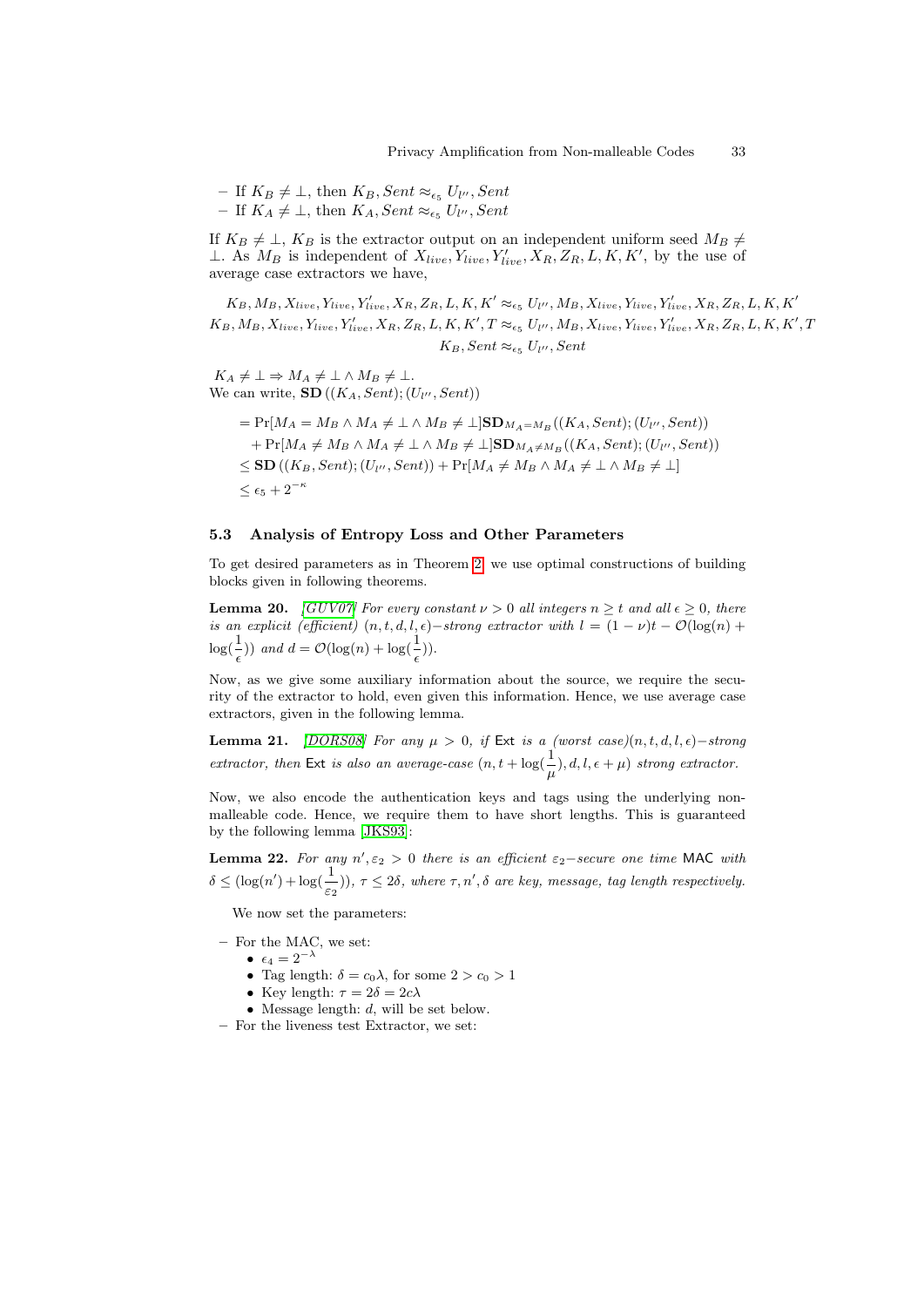- 34 Authors Suppressed Due to Excessive Length
	- $\epsilon_1 = 2^{-4. \lambda}$
	- Seed length:  $d = \mathcal{O}(\log n + 4.\lambda)$
	- output length:  $3l' = 3\lambda$
	- Now, we calculate the entropy loss:
		- From the transcript of the protocol, the entropy loss that occurs is:  $3l' + l + \delta =$  $3l' + l + \mathcal{O}(\lambda)$
		- Additional leakage results in a loss:  $\mathcal{O}(\lambda) + 3l'$
		- Hence, we require  $\mathbf{H}_{\infty}(W) (6l' + l + \mathcal{O}(\lambda)) \geq max\{t, t', t''\}$
		- Then, by setting  $\epsilon_5 = 2^{-\lambda}$ ,  $\mu = 2^{-\lambda}$ , we know  $l'' = (1 \mu)t'' \mathcal{O}(\log n + \lambda)$ , we get a total entropy  $\text{loss} = 6l' + l + \mathcal{O}(\lambda) + \mathcal{O}(\log n + \lambda) = \mathcal{O}(\lambda) + l + \mathcal{O}(\log n + \lambda) =$  $l + \mathcal{O}(\log n + \lambda)$

To finally evaluate the entropy loss, we set parameters for the NMC:

2A: If we consider a constant rate optimal error NMC, we set:

- We know message length:  $\tau = c_0 \lambda$
- $\epsilon_3 = 2^{-\Omega(\lambda)}$
- Codeword length:  $2l = \mathcal{O}(\lambda)$

Then entropy  $\text{loss} = (l + \mathcal{O}(\log n + \lambda)) = \mathcal{O}(\lambda) + \mathcal{O}(\log n + \lambda) = \mathcal{O}(\log n + \lambda)$ 2B: If we instantiate our construction using the NMC [\[Li17\]](#page-36-1), we set:

- We know message length:  $\tau = c_0 \lambda$
- $\epsilon_3 = 2^{-\Omega(\lambda)}$
- Codeword length:  $2l = \mathcal{O}(\lambda \log \lambda)$

Then entropy  $\text{loss} = (l + \mathcal{O}(\log n + \lambda)) = \mathcal{O}(\lambda \log \lambda) + \mathcal{O}(\log n + \lambda) = \mathcal{O}(\log n + \lambda)$  $\lambda$  log  $\lambda$ )

- Finally, as we set  $2^{-\kappa} = 2 \cdot (2^{-l'} + 2^{-\lambda} + 2\epsilon_2 + \epsilon_3 + \epsilon_4)$ . By setting  $\epsilon_2 = 2^{-\lambda}$ , in both 2A and 2B, we get  $2^{-\kappa} = 2^{-\Omega(\lambda)}$ . We set,  $\kappa = \Theta(\lambda)$ .
- The error in Extraction property of  $\pi^{PA} = \epsilon_5 + 2^{-\kappa} = 2^{-\lambda} + 2^{-\kappa} = 2^{-\kappa+1}$

# <span id="page-33-0"></span>6 Privacy Amplification from Augmented-NMREs

As mentioned in the introduction, we can get the same parameters from our protocol if we replace the use of NMCs by Augmented-NMREs.

**Theorem 3** If (Enc, Dec) in  $\pi^{\text{AUTH}}$  is a two-state, constant rate augmented nonmalleable randomness encoder with optimal error  $2^{-\Omega(\kappa)}$ , then the 8-round protocol  $\pi^{\mathsf{PA}}$  in Figure [1](#page-18-0) is a  $(t', l'', \kappa, \kappa - 1)$ -secure privacy amplification protocol with optimal entropy loss  $\mathcal{O}(\log(n) + \kappa)$  with min-entropy requirement  $\Omega(\log(n) + \kappa)$ .

Proof. The only modification made in this protocol is that instead of picking the MAC key  $k$  uniformly at random and then encoding it using NMCs, we use the key  $k$  and its encoding output by the NMRE. As augmented-NMREs guarantee the  $K$  looks uniform even given  $L$  and the modified key  $K'$ , the proof structure of this theorem follows on the same lines as the security proof in Sections [5.1](#page-19-2) and [5.2.](#page-31-2)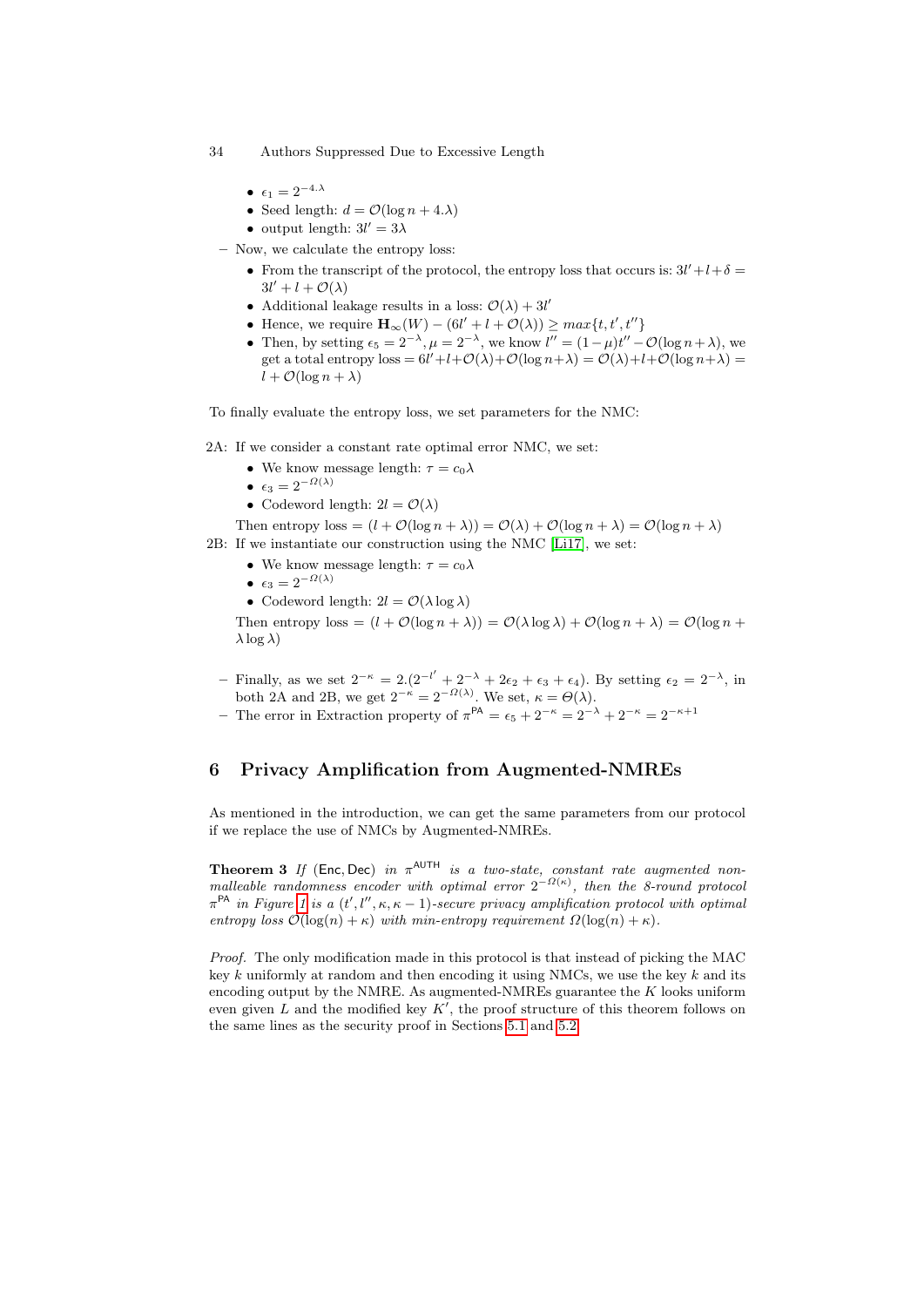## 7 Conclusion

In this work, we establish the first concrete connection between non-malleable codes and privacy amplification. Further, we provide a framework for obtaining optimal parameters for the privacy amplification protocol from non-malleable codes with appropriate parameters. The novelty in our result is that it gives the first known application (in the information theoretic setting) of NMCs in the restricted split-state model to achieve non-malleability in the arbitrary tampering setting of privacy amplification. We believe that this technique might be of independent interest.

# References

- <span id="page-34-8"></span>AAG<sup>+</sup>16. Divesh Aggarwal, Shashank Agrawal, Divya Gupta, Hemanta K. Maji, Omkant Pandey, and Manoj Prabhakaran. Optimal computational splitstate non-malleable codes. In Theory of Cryptography - 13th International Conference, TCC 2016-A, Tel Aviv, Israel, January 10-13, 2016, Proceedings, Part II, pages 393–417, 2016.
- <span id="page-34-6"></span>ADKO15. Divesh Aggarwal, Yevgeniy Dodis, Tomasz Kazana, and Maciej Obremski. Non-malleable reductions and applications. In Proceedings of the Forty-Seventh Annual ACM on Symposium on Theory of Computing, STOC 2015, Portland, OR, USA, June 14-17, 2015, pages 459–468, 2015.
- <span id="page-34-5"></span>ADL14. Divesh Aggarwal, Yevgeniy Dodis, and Shachar Lovett. Non-malleable codes from additive combinatorics. In Symposium on Theory of Computing, STOC 2014, New York, NY, USA, May 31 - June 03, 2014, pages 774–783, 2014.
- <span id="page-34-7"></span>AGM<sup>+</sup>15. Shashank Agrawal, Divya Gupta, Hemanta K. Maji, Omkant Pandey, and Manoj Prabhakaran. A rate-optimizing compiler for non-malleable codes against bit-wise tampering and permutations. In Theory of Cryptography - 12th Theory of Cryptography Conference, TCC 2015, Warsaw, Poland, March 23-25, 2015, Proceedings, Part I, pages 375–397, 2015.
- <span id="page-34-1"></span>BBCM95. Charles H. Bennett, Gilles Brassard, Claude Crépeau, and Ueli M. Maurer. Generalized privacy amplification. IEEE Transactions on Information Theory, 41(6):1915–1923, 1995.
- <span id="page-34-0"></span>BBR88. Charles Bennett, Gilles Brassard, and Jean-Marc Robert. Privacy amplification by public discussion. SIAM Journal on Computing, 17(2):210–229, 1988.
- <span id="page-34-4"></span>CG14. Mahdi Cheraghchi and Venkatesan Guruswami. Non-malleable coding against bit-wise and split-state tampering. In Theory of Cryptography - 11th Theory of Cryptography Conference, TCC 2014, San Diego, CA, USA, February 24-26, 2014. Proceedings, pages 440–464, 2014.
- <span id="page-34-3"></span>CGL16. Eshan Chattopadhyay, Vipul Goyal, and Xin Li. Non-malleable extractors and codes, with their many tampered extensions. In Proceedings of the 48th Annual ACM SIGACT Symposium on Theory of Computing, STOC 2016, Cambridge, MA, USA, June 18-21, 2016, pages 285–298, 2016.
- <span id="page-34-2"></span>CKOR10. Nishanth Chandran, Bhavana Kanukurthi, Rafail Ostrovsky, and Leonid Reyzin. Privacy amplification with asymptotically optimal entropy loss. In Leonard J. Schulman, editor, Proceedings of the 42nd ACM Symposium on Theory of Computing, STOC 2010, Cambridge, Massachusetts, USA, 5-8 June 2010, pages 785–794. ACM, 2010.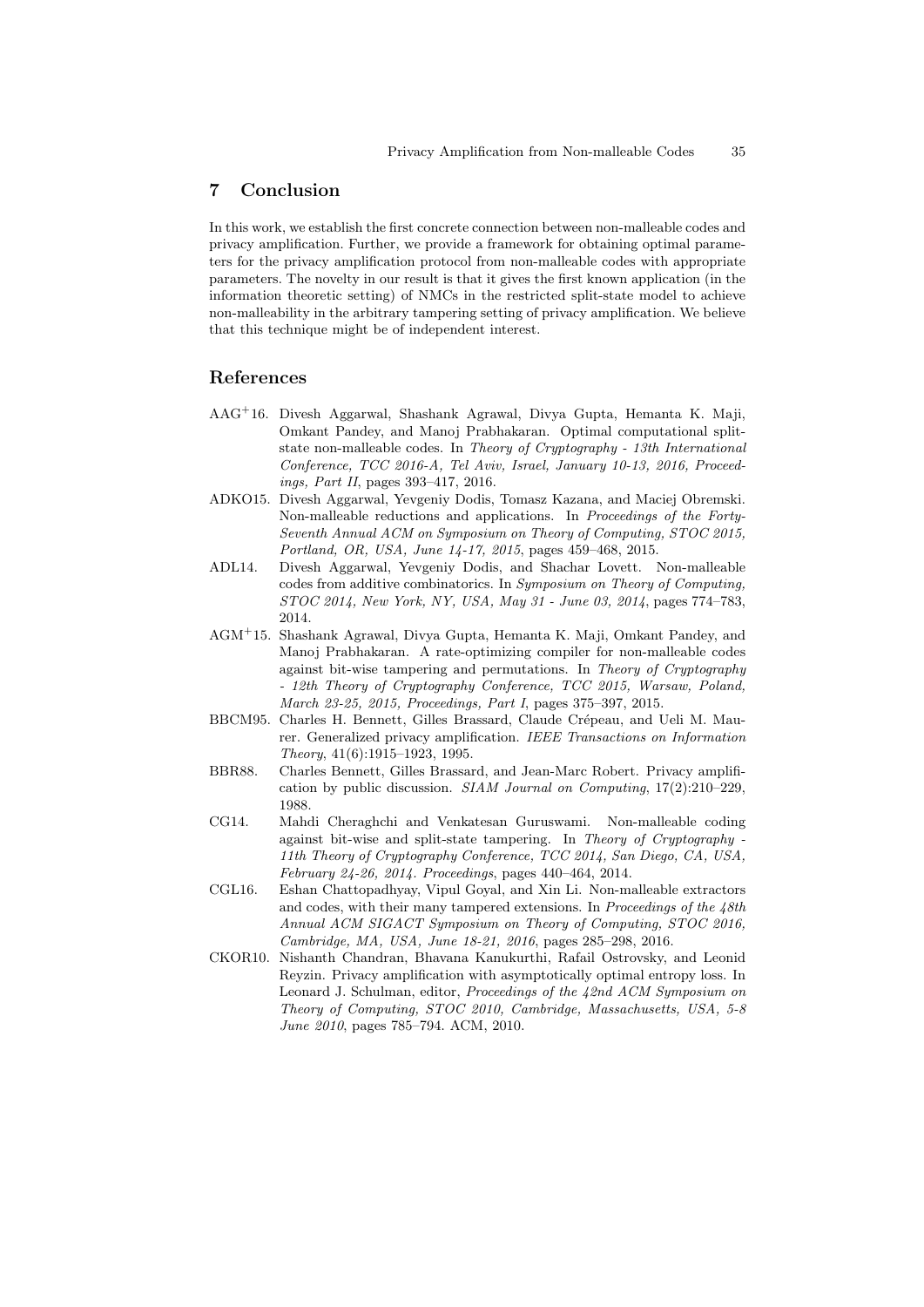- 36 Authors Suppressed Due to Excessive Length
- <span id="page-35-6"></span>CL16. Eshan Chattopadhyay and Xin Li. Explicit non-malleable extractors, multisource extractors, and almost optimal privacy amplification protocols. In IEEE 57th Annual Symposium on Foundations of Computer Science, FOCS 2016, 9-11 October 2016, Hyatt Regency, New Brunswick, New Jersey, USA, pages 158–167, 2016.
- <span id="page-35-7"></span>Coh16. Gil Cohen. Making the most of advice: New correlation breakers and their applications. In IEEE 57th Annual Symposium on Foundations of Computer Science, FOCS 2016, 9-11 October 2016, Hyatt Regency, New Brunswick, New Jersey, USA, pages 188–196, 2016.
- <span id="page-35-5"></span>CRS12. Gil Cohen, Ran Raz, and Gil Segev. Non-malleable extractors with short seeds and applications to privacy amplification. In Proceedings of the 27th Conference on Computational Complexity, CCC 2012, Porto, Portugal, June 26-29, 2012, pages 298–308, 2012.
- <span id="page-35-8"></span>CZ14. Eshan Chattopadhyay and David Zuckerman. Non-malleable codes against constant split-state tampering. In 55th IEEE Annual Symposium on Foundations of Computer Science, FOCS 2014, Philadelphia, PA, USA, October 18-21, 2014, pages 306–315, 2014.
- <span id="page-35-1"></span>DKRS06. Yevgeniy Dodis, Jonathan Katz, Leonid Reyzin, and Adam Smith. Robust fuzzy extractors and authenticated key agreement from close secrets. In Cynthia Dwork, editor, Advances in Cryptology—CRYPTO 2006, volume 4117 of LNCS, pages 232–250. Springer-Verlag, 20–24 August 2006.
- <span id="page-35-4"></span>DLWZ11. Yevgeniy Dodis, Xin Li, Trevor D. Wooley, and David Zuckerman. Privacy amplification and non-malleable extractors via character sums. In Rafail Ostrovsky, editor, IEEE 52nd Annual Symposium on Foundations of Computer Science, FOCS 2011, Palm Springs, CA, USA, October 22-25, 2011, pages 668–677. IEEE, 2011.
- <span id="page-35-10"></span>DORS08. Yevgeniy Dodis, Rafail Ostrovsky, Leonid Reyzin, and Adam Smith. Fuzzy extractors: How to generate strong keys from biometrics and other noisy data. SIAM Journal on Computing, 38(1):97–139, 2008. arXiv:cs/0602007.
- <span id="page-35-0"></span>DPW10. Stefan Dziembowski, Krzysztof Pietrzak, and Daniel Wichs. Non-malleable codes. In Innovations in Computer Science - ICS 2010, Tsinghua University, Beijing, China, January 5-7, 2010. Proceedings, pages 434–452, 2010.
- <span id="page-35-2"></span>DS02. Y. Dodis and J. Spencer. On the (non-)universality of the one-time pad. In 43rd Annual Symposium on Foundations of Computer Science, pages 376–385. IEEE, 2002.
- <span id="page-35-3"></span>DW09. Yevgeniy Dodis and Daniel Wichs. Non-malleable extractors and symmetric key cryptography from weak secrets. In Proceedings of the Forty-First Annual ACM Symposium on Theory of Computing, pages 601–610, Bethesda, Maryland, 31 May–2 June 2009.
- <span id="page-35-9"></span>GK18. Vipul Goyal and Ashutosh Kumar. Non-malleable secret sharing. IACR Cryptology ePrint Archive, 2018:316, 2018.
- <span id="page-35-11"></span>GUV07. Venkatesan Guruswami, Christopher Umans, and Salil P. Vadhan. Unbalanced expanders and randomness extractors from Parvaresh-Vardy codes. In IEEE Conference on Computational Complexity, pages 96–108, 2007.
- <span id="page-35-12"></span>JKS93. Thomas Johansson, Gregory Kabatianskii, and Ben J. M. Smeets. On the relation between a-codes and codes correcting independent errors. In Advances in Cryptology - EUROCRYPT '93, Workshop on the Theory and Application of of Cryptographic Techniques, Lofthus, Norway, May 23-27, 1993, Proceedings, pages 1–11, 1993.